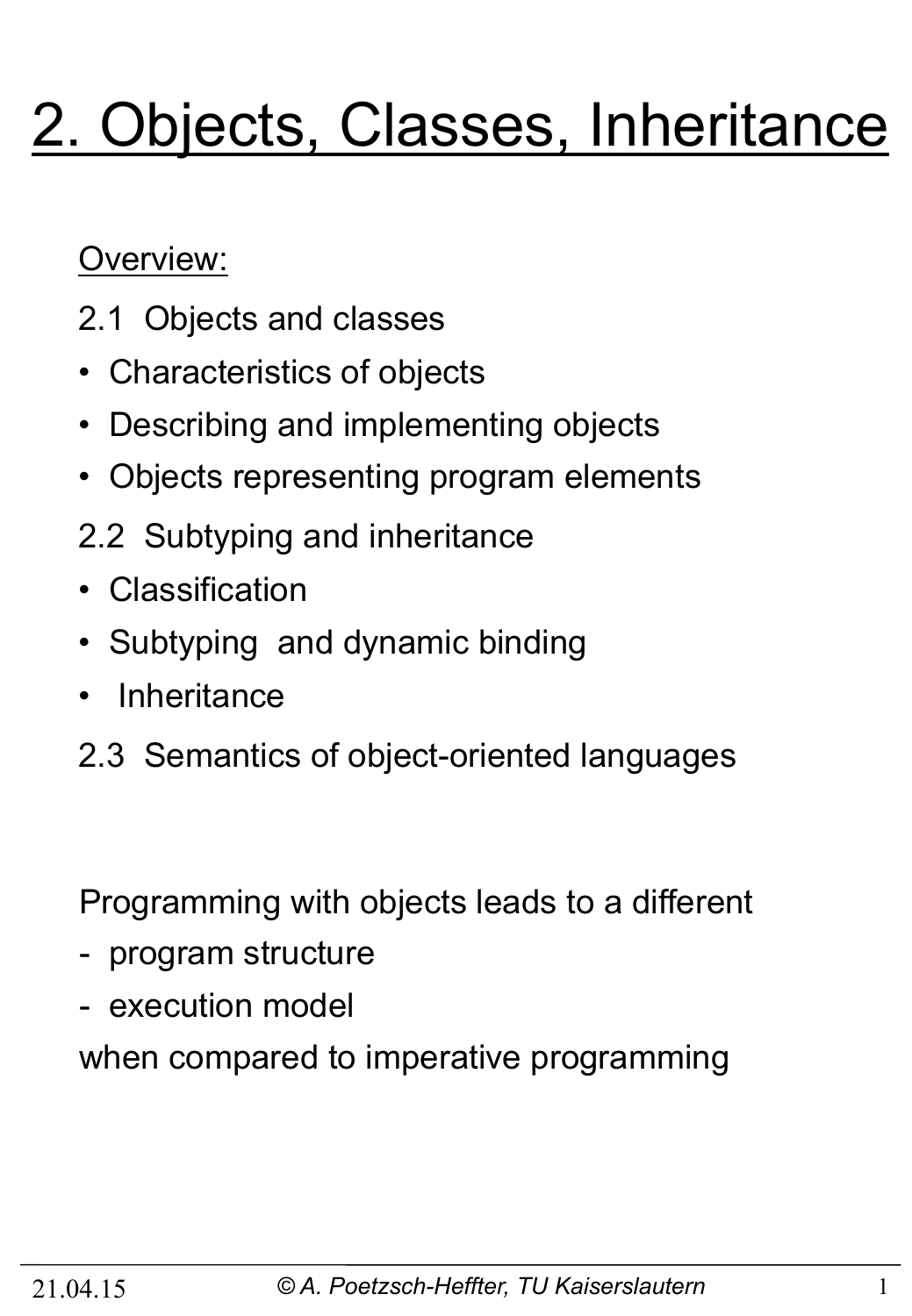## **2.1 Objects and Classes**

## **2.1.1 Characteristics of Objects**

Objects – in the sense of informatics – have:

- an identity
- a state
- a location
- an interface (or protocol)
- references to other objects
- a lifecycle
- a behavior

## Remark:

The object characteristics apply to objects on the conceptual as well as on the programming level.

 $\Box$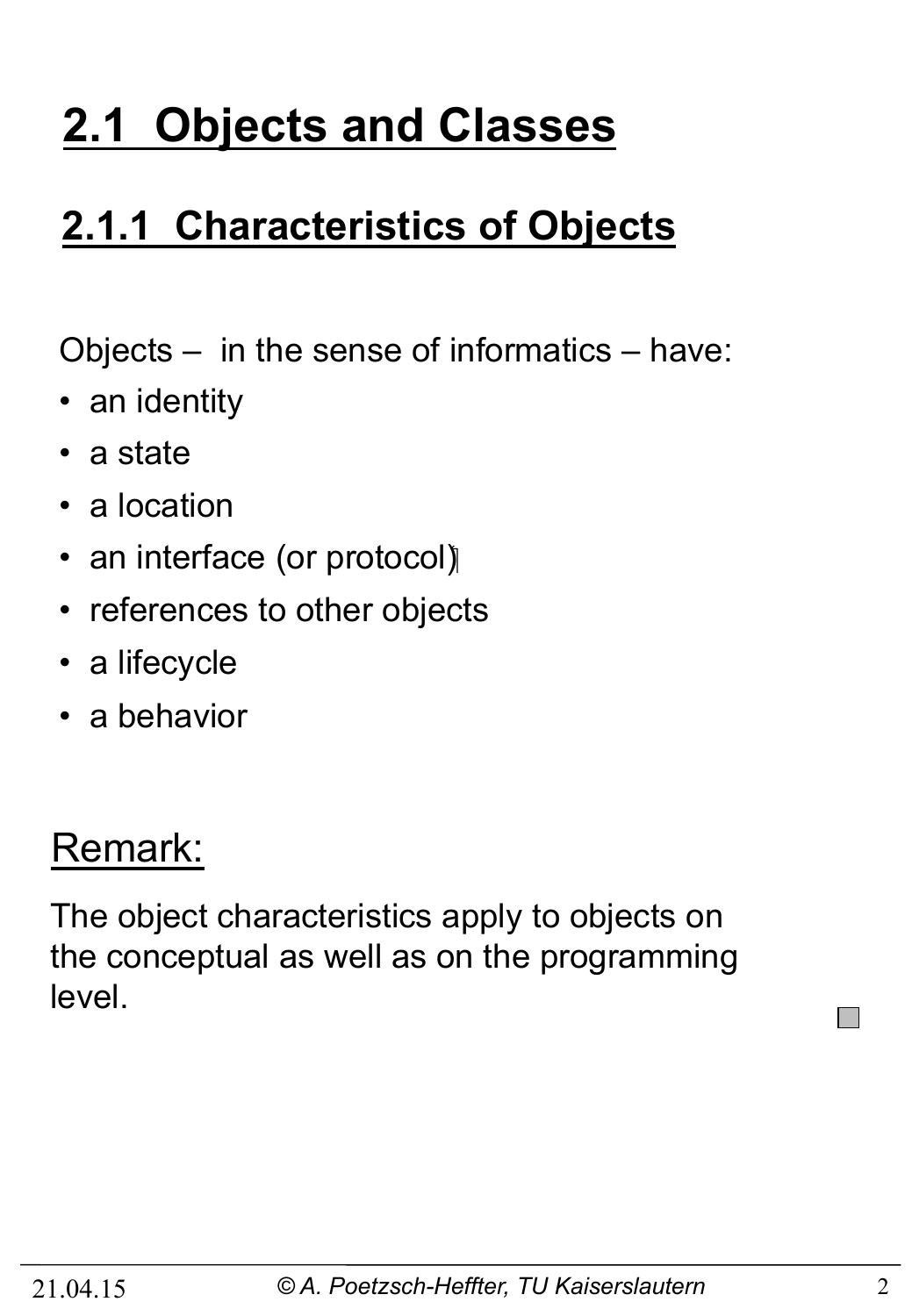## Identity, State, and Location

Objects have an *identity*, that is, objects that are equal w.r.t. state, behavior, and all other aspects may be different.

## **Example:** (Identity/equality)

The following expressions yield true:

```
new String("a") != new String("a") 1
```

```
new String("a").equals(new String("a"))]
```
Objects have a *state* that can change over time. In particular, the following holds:

- Objects of the same type can have different states.
- The behavior of an object can depend on its state.

## Remark:

- On the programming level the state is given by the values of the instance variables.
- On the conceptual level the state may be an an abstract property.

 $\mathcal{L}^{\text{max}}$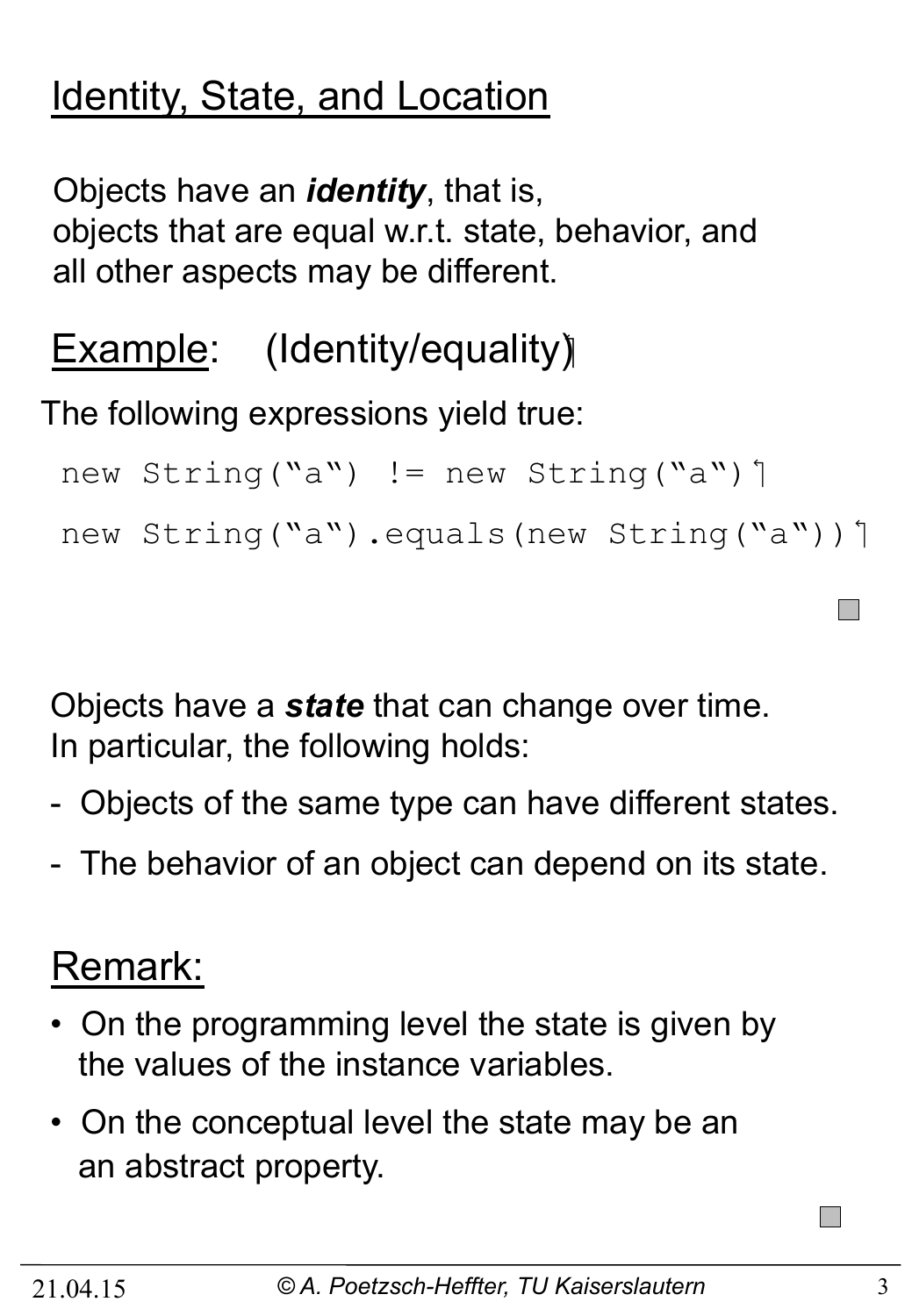Objects have a *location*:

- conceptually
- in distributed and mobile computing
- related to the identity

## Remark:

Mathematical objects do not have an identity or location ( "Where is the integer 7?". Adding something to a set yields a different set.)  $\mathbf{L}$ 

## Lifecycle

Objects are created (usually by other objects) at some point in time.

Objects are possibly deleted sometime after their creation (usually by other objects, automatically, or by themselves).

## Interfaces & References to other Objects

Objects have *interfaces*. In particular:

- provided interface
- required interface
- interface for inheritance (considered later)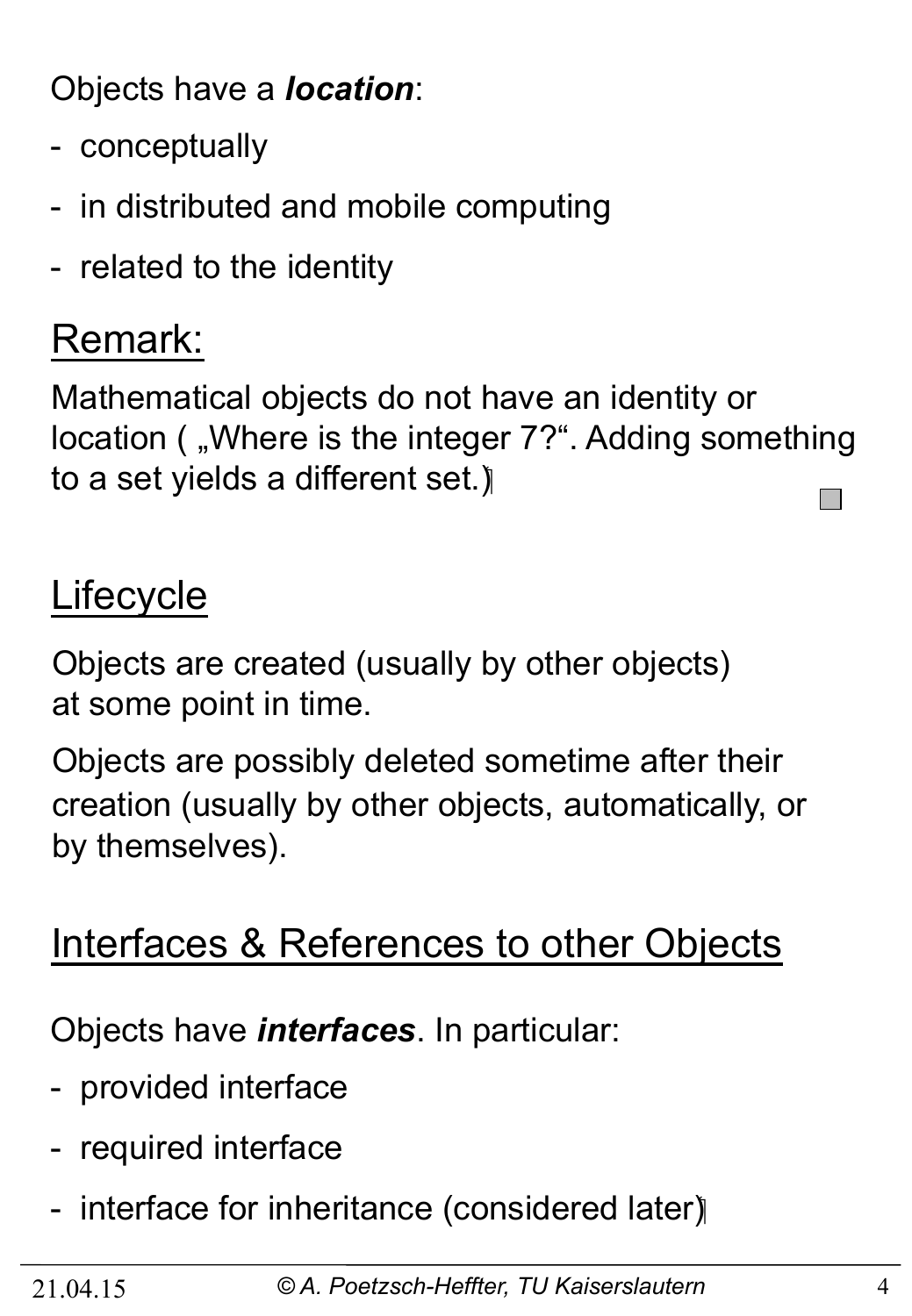## **Explanation:** (Provided/required interface)

The *provided interface* of an object X describes the services offered by  $X$  to "external" objects.

On the programming level, a *service* is usually realized as an attribute access or as a method.

Objects may provide different interfaces to objects with different access rights.

The *required interface* of an object X describes the services that  $X$  needs from "external" objects.

## Remarks:

- On the programming level, required interfaces are seldom explicitly described.
- The required interface can often be derived from the references an object has to other objects.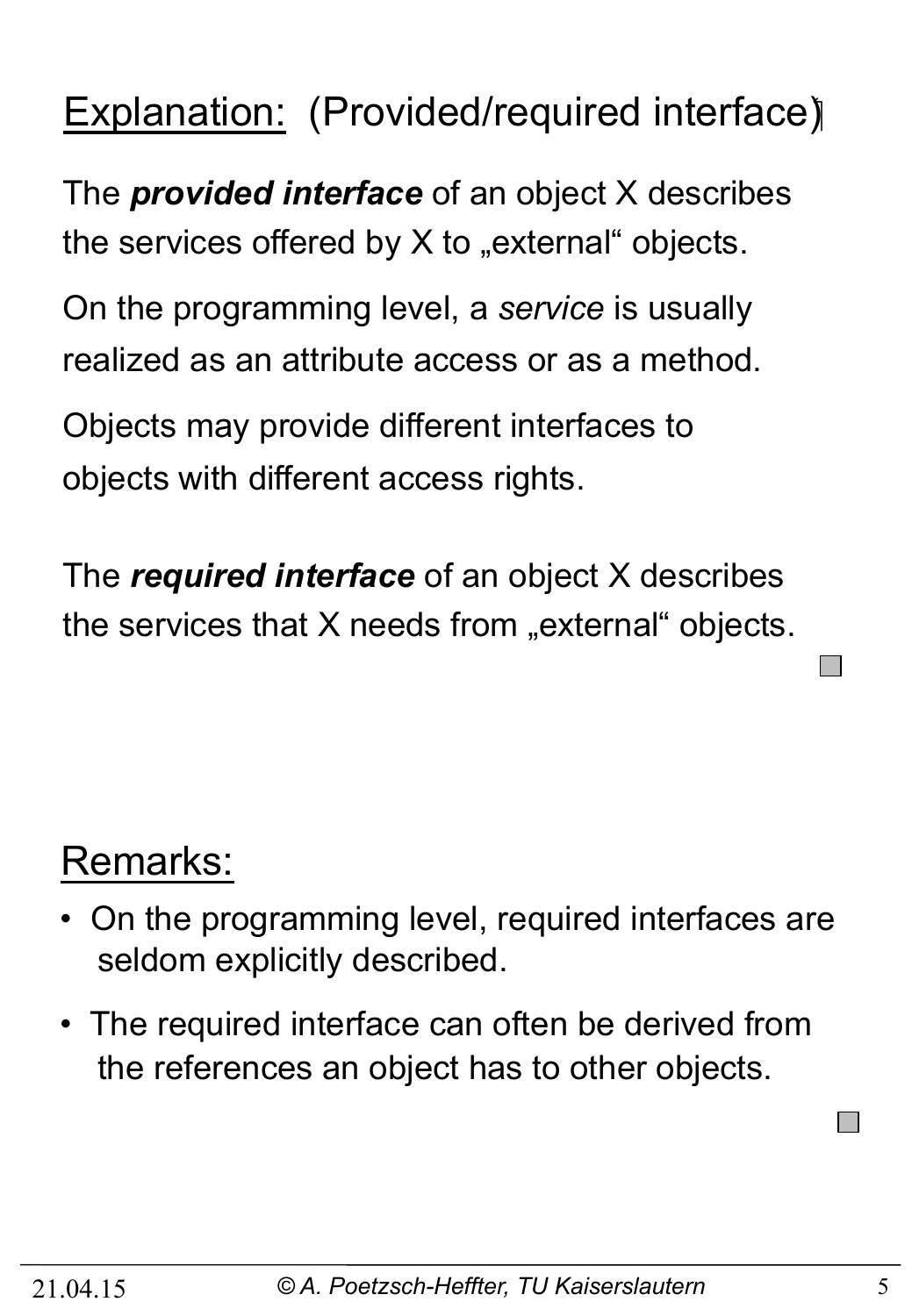## Examples: (Interfaces)

### 1. Provided interfaces:

```
 package p; 
 public class C { 
    private int idno; 
    String name; 
    public String getName() {...} 
    public void myMethod() {...} 
 }
```
- for objects of classes outside p:
	- the public methods
- for objects of classes inside p:
	- additionally read and write access to instance variable name
- for objects of class C
	- additionally read and write access to instance variable idno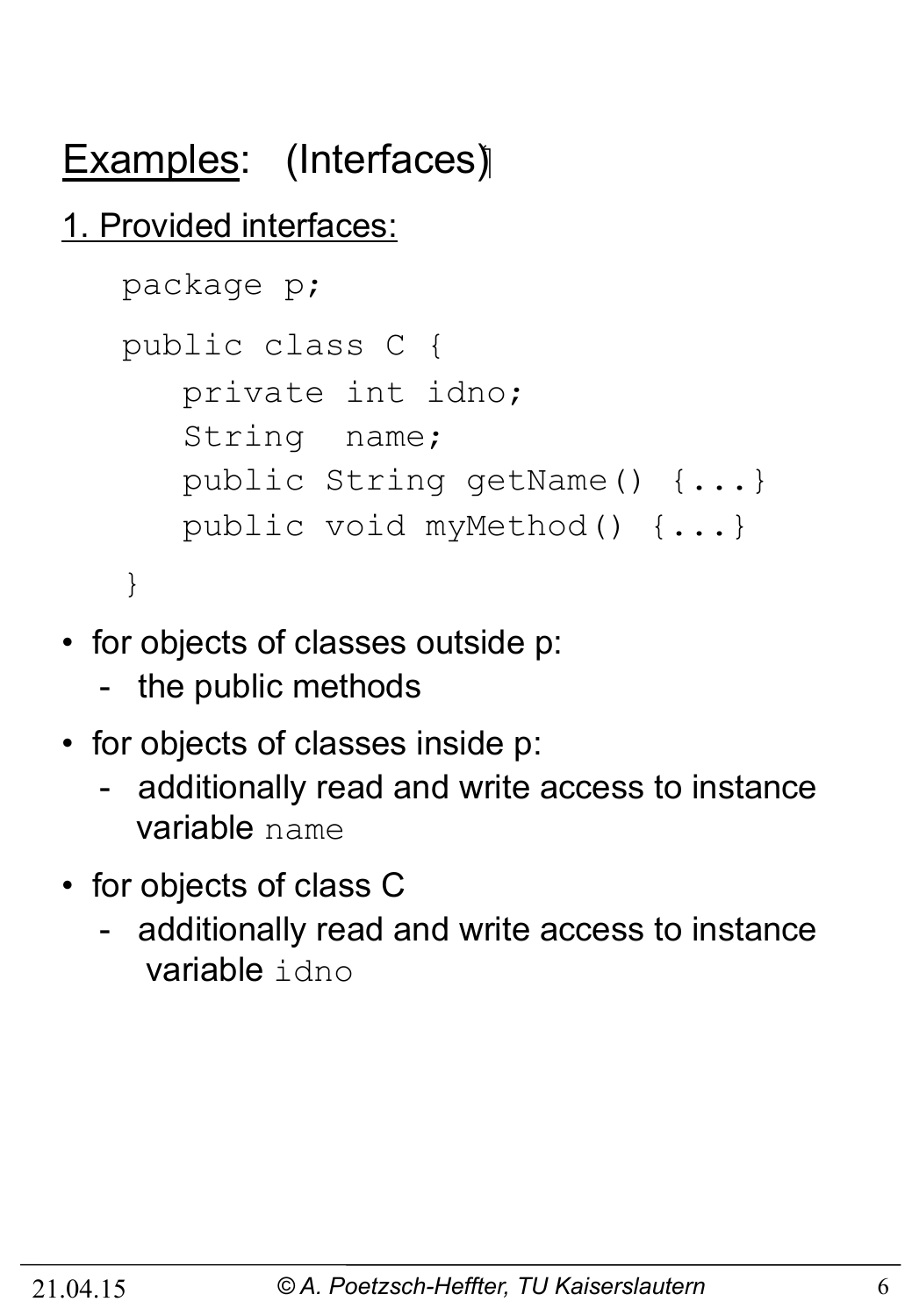#### 2. Required interface:

Observers require a reference to the observed subject.

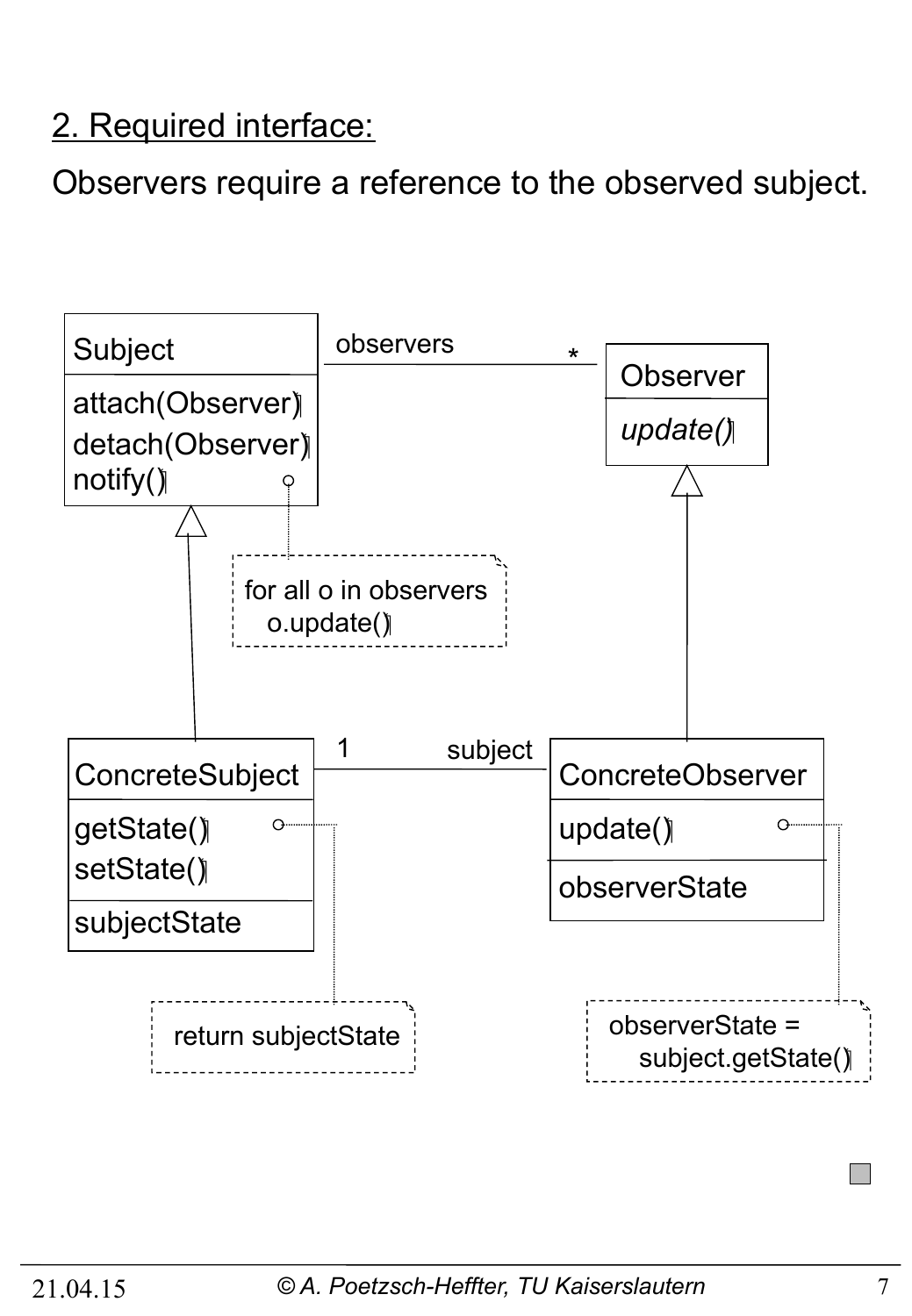## **Behavior**

Objects have a *behavior*. In particular:

- They can be passive, reacting only to messages from the outside.
- They can be passive and "synchronized" allowing only one method execution at a time.
- They can be active, executing one or several threads.

Object behavior is the most complex aspect of an object.

## Examples: (Behavior)

```
1. Single passive objects:
```

```
 public class C1 { 
       private int tmp; 
      private int invokeCount = 0;
       public void increment() { 
         tmp = invokeCount; 
         tmp++; 
        invokeCount = tmp; } 
 }
```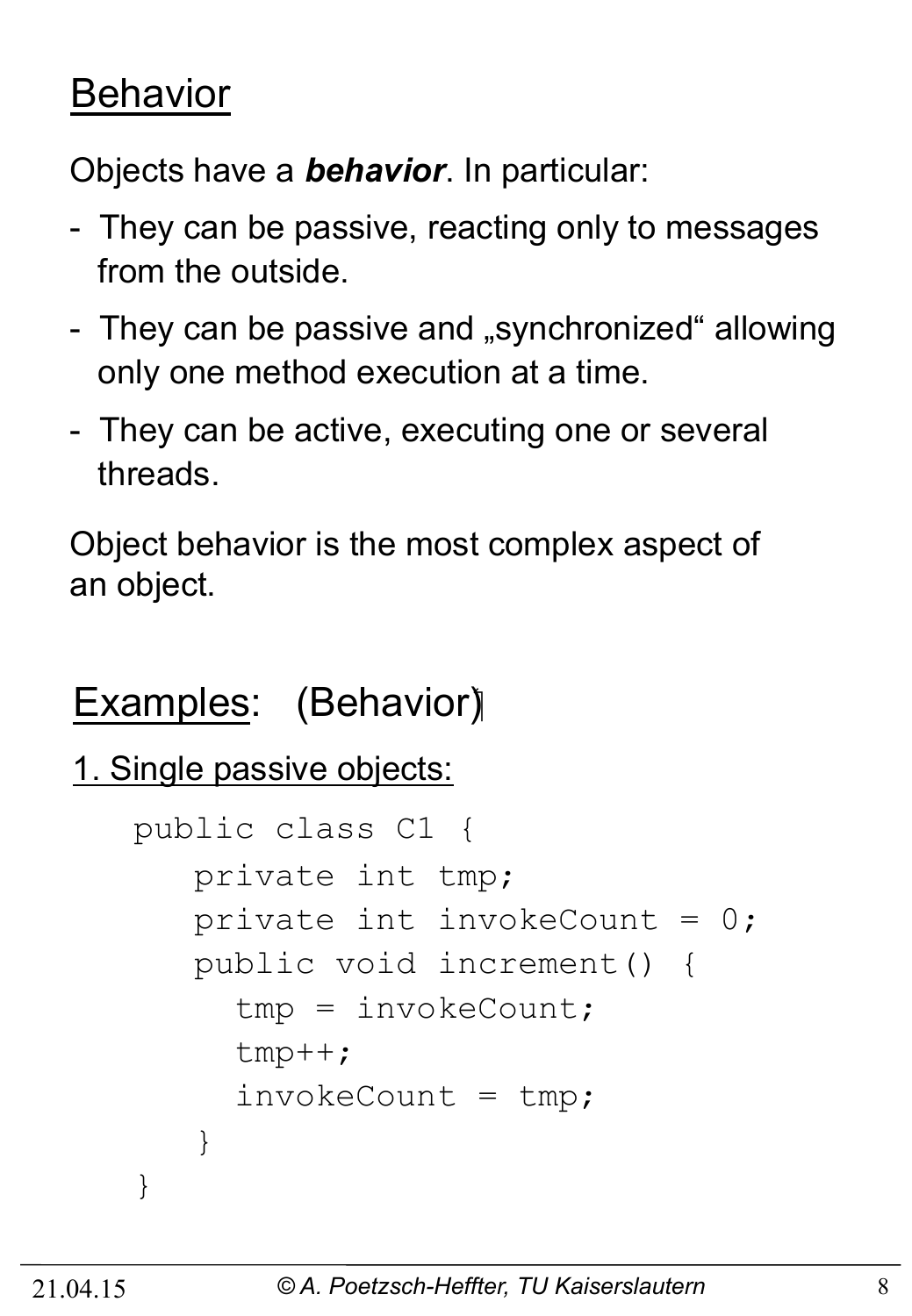```
 public class C2 { 
       private int tmp; 
      private int invokeCount = 0;
       synchronized 
       public void increment() { 
         tmp = invokeCount; 
         tmp++; 
        invokeCount = tmp; } 
 }
```
Objects of both classes are passive. C1 may fail to count the invocations correctly.

#### 2. Single active objects:

```
public class Act1 extends Thread { 
   public Act1() { start(); } 
   public run() { 
     while( true ) { 
       System.out.println("Hi di du"); 
       try{ Thread.sleep(1000); } 
       catch( Exception e ){} 
 } 
   } 
}
```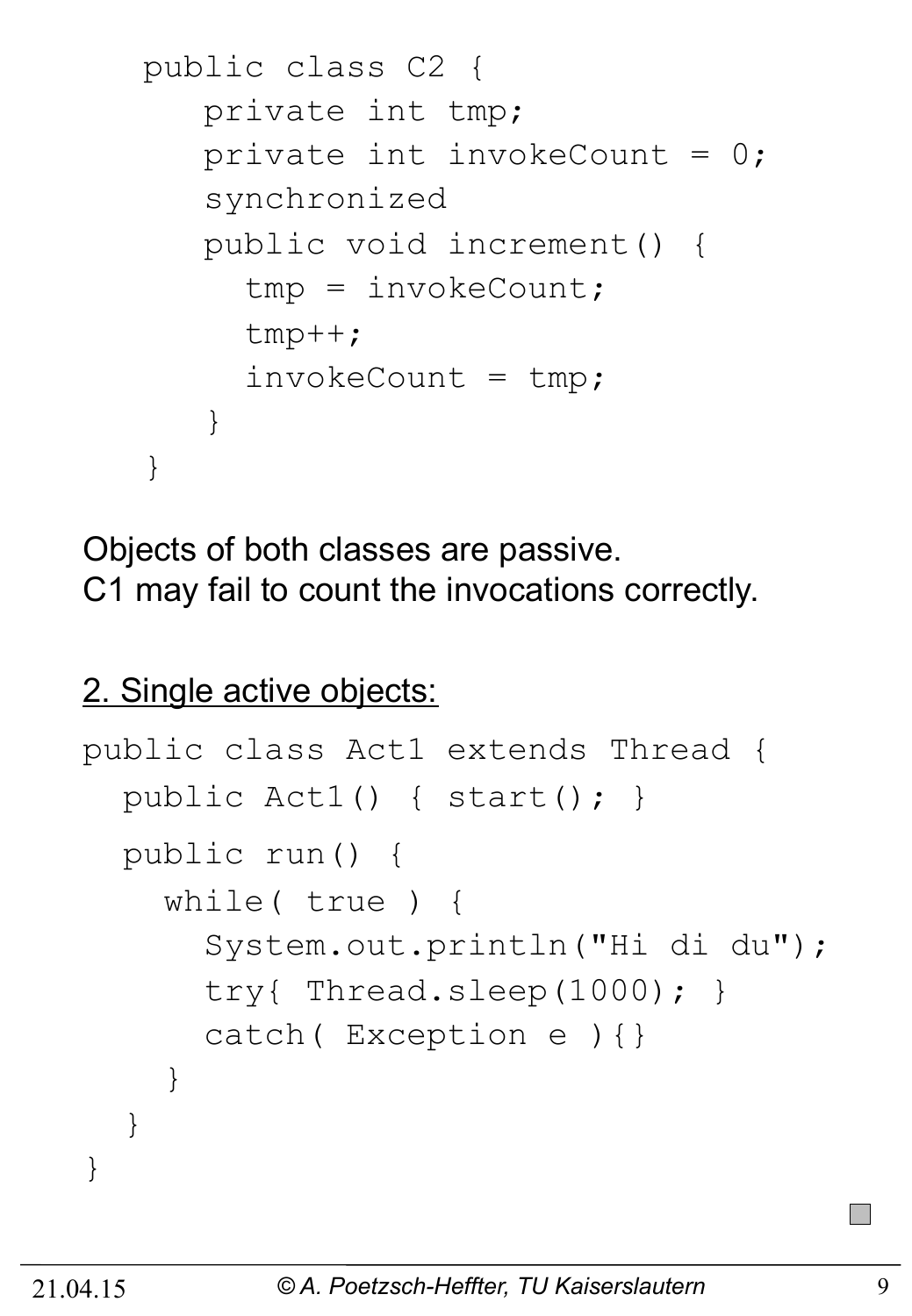## **2.1.2 Describing and Implementing Objects**

We distinguish between

- *single* objects:
	- implemented as one object of the underlying OO language
- *compound* objects:
	- appear to users as one object
	- implemented by many objects of the underlying OO language

### Examples: (Compound objects)

```
class String { 
   char[] value; // used for characters 
   int offset; // first used index 
   int count; // number of characters 
  String() { value = new char[0]; }
   ... 
   int indexOf(int ch) { ... } 
   ... 
   int length() { return count; } 
  char charAt(int index) { ... }
   boolean equals(Object anObject) {...} 
}
```
 $\mathbb{Z}^2$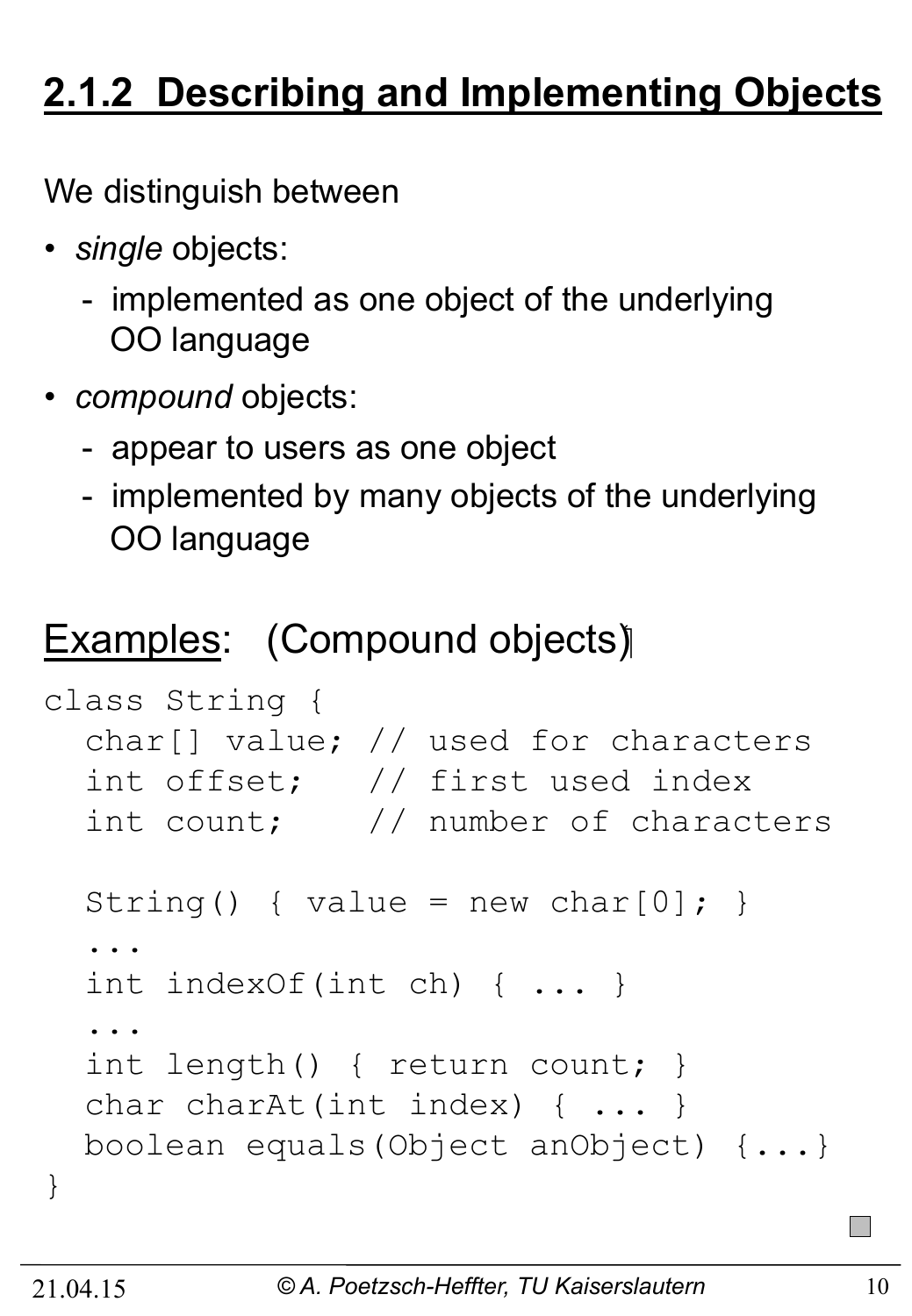## Describing single objects:

Two basic description techniques:

- class concept
- prototype concept

Class concept:

- Programs declare *classes instead of individual objects.*
- A class is the *description of the common properties* of the class' objects.
- Classes define the interface of their instances.
- During program execution, objects of declared classes are created (*instances*).
- Classes cannot be modified at runtime.
- Class declarations correspond to record declarations in imperative languages.
- In typed languages, a class defines as well a type.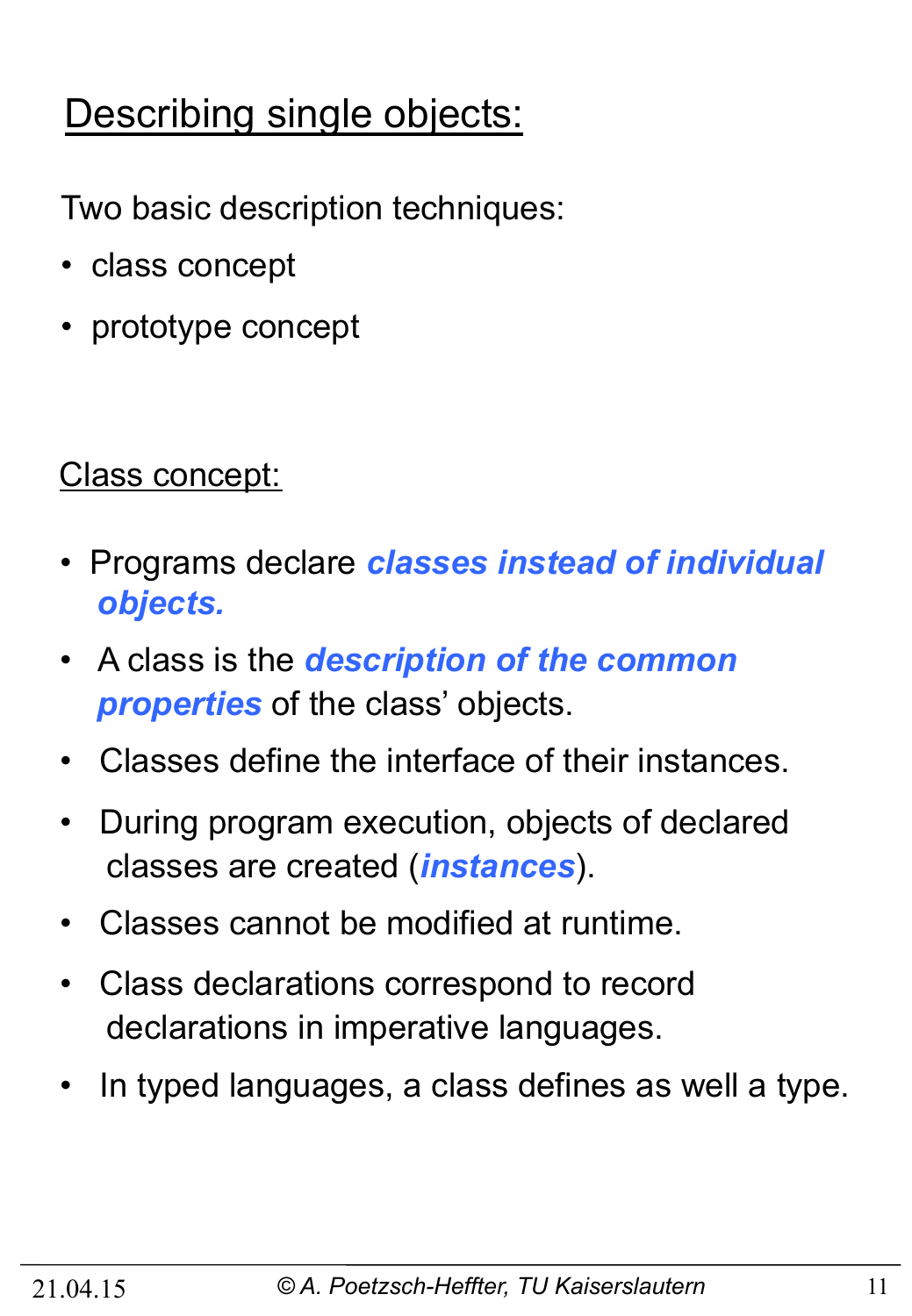#### Prototype concept:

- Programs *describe individual objects directly.*
- •New objects are created by *cloning* existing objects and *modifying* their properties at runtime:
	- Cloning an object means to create a new object with the same properties (but different identity)
	- Modifying means adding attributes, or adding and replacing methods
- Avoid distinction between classes and instances.
- E.g. used in the languages **Self** and **JavaScript**.

## Examples: (Prototype language)

A Self program (in old syntax):

```
Vehicle: (Object copy) 
(name <- ' ') Vehicle. 
SportsCar: (Vehicle copy). 
(driveToWork <- 
   |some code, a block|) SportsCar. 
Porsche911: (SportsCar copy). 
Porsche911 name:'Bobs Car'.
```
 $\mathcal{L}_{\mathcal{A}}$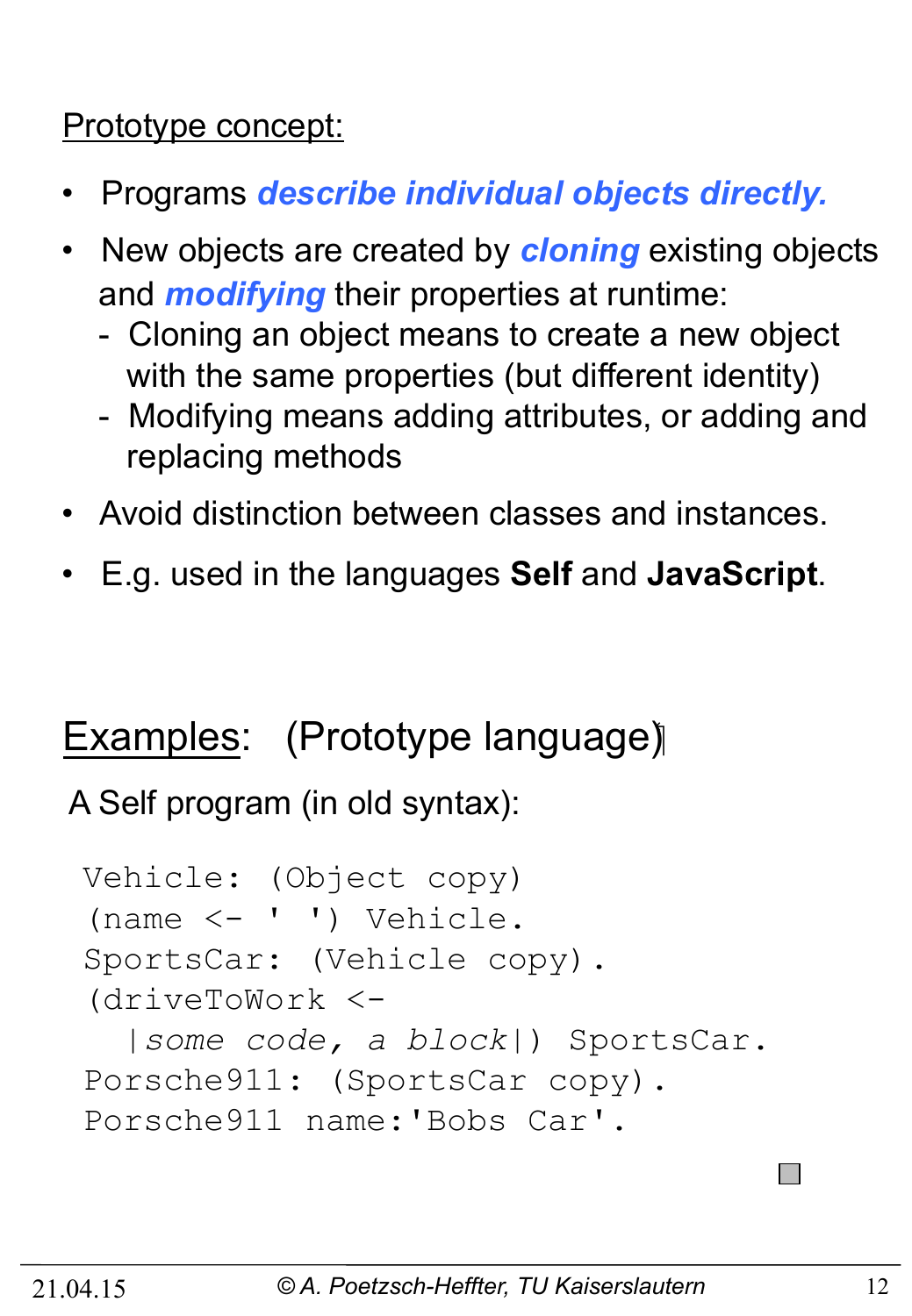## Describing compound objects:

In class-based languages the initial structure of complex objects is described by the constructor of the object that "owns" the compound:



## Remarks:

- The implementation of the compounds is usually hidden from the user.
- The behavior of compound objects is often described in an abstract way.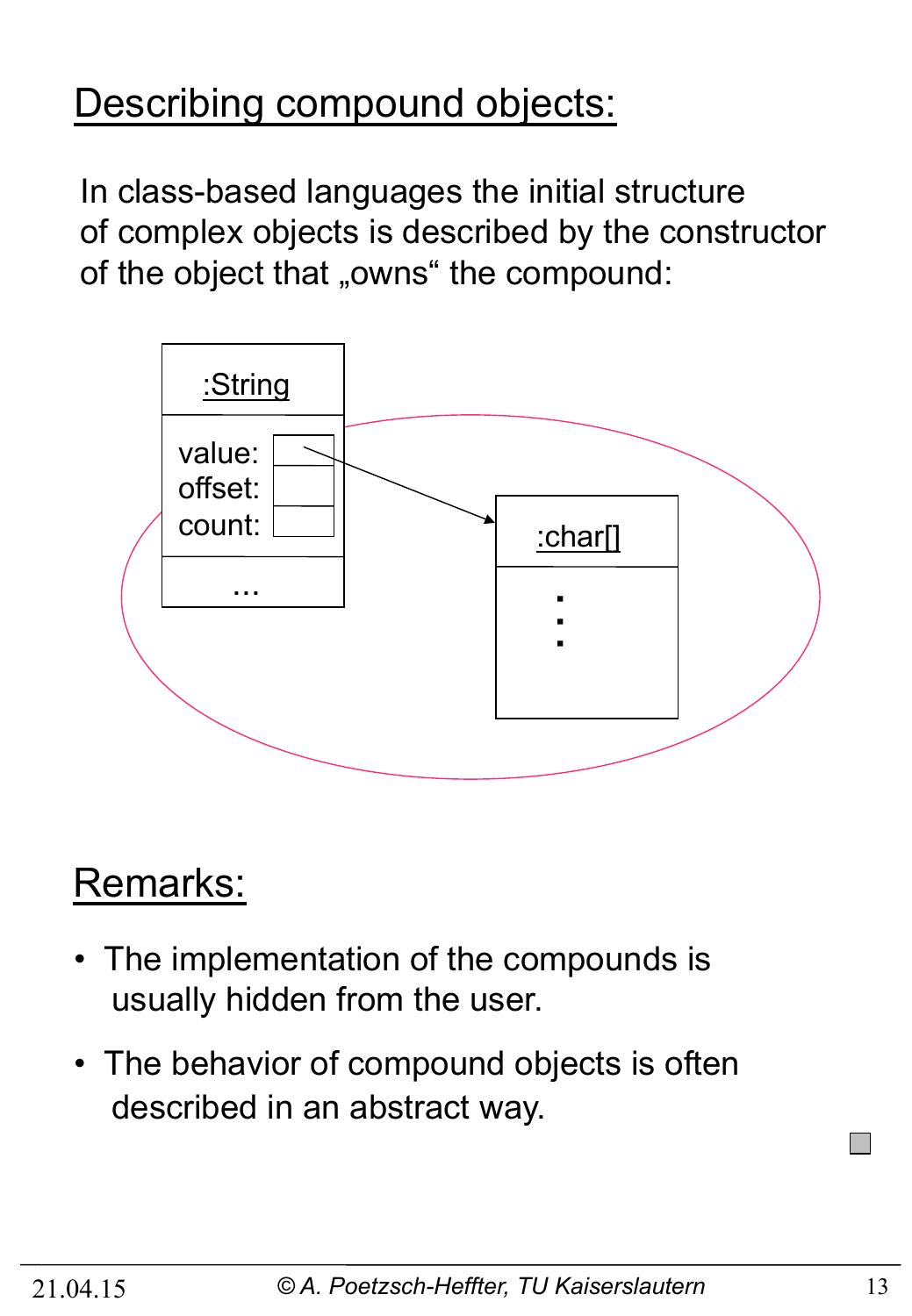## **2.1.3 Objects Representing Program Elements**

Objects can as well be used to realize or represent elements used in programming like procedures or classes (cf. Self example above). We consider:

- procedure incarnations as objects
- introspection and reflection

### Procedures and classes:

In many respects, procedures are similar to classes:

- They are static program entities, declared by the programmer.
- At runtime:
	- Procedures are patterns for procedure incarnations
	- Classes are patterns for class instances (objects)
- Procedure incarnations and objects have identity, state, life cycle (in particular, coroutines)

## Remarks:

BETA uses the analogy to unite procedures and classes to so-called *patterns*.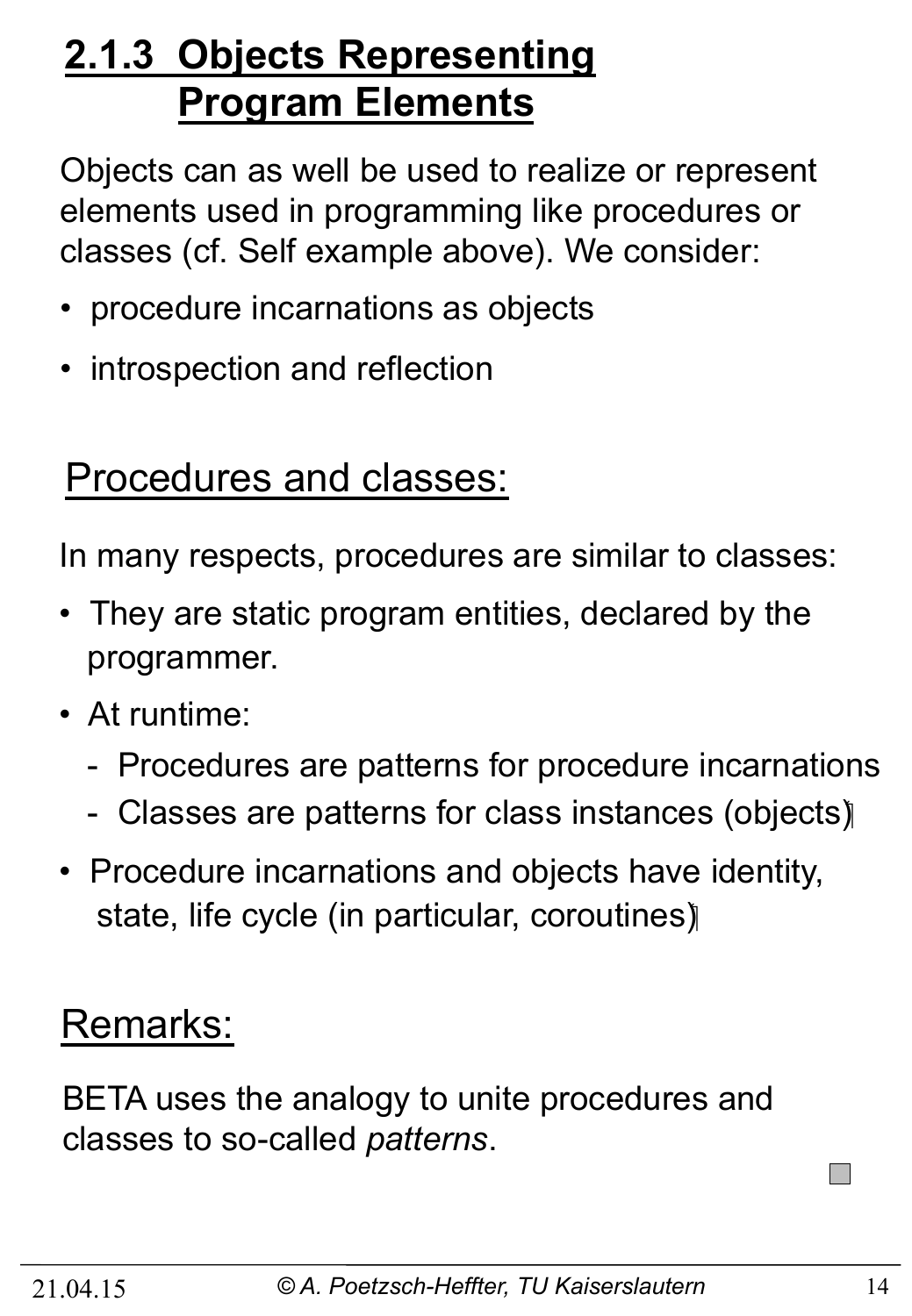## Introspection and reflection:

To automatically analyse and combine classes and objects within programs, a mechanism is needed that allows to

- inspect classes (*introspection),*
- create objects of classes based on the class name,
- invoke methods of unknown classes,
- construct new classes from given ones.

Typical applications: component frameworks

In OO programming, introspection and reflection can be achieved by modelling classes by objects, that is, having an object for each class:

- representing the information of the class
- allowing to invoke methods on the class

Java supports introspection and a restricted form of reflection:

- There is an object for every type in Java; these objects are instances of class Class.
- The static method forname of class Class takes the name of a class C and yields the corresponding Class-object.
- Objects of class Method represent methods.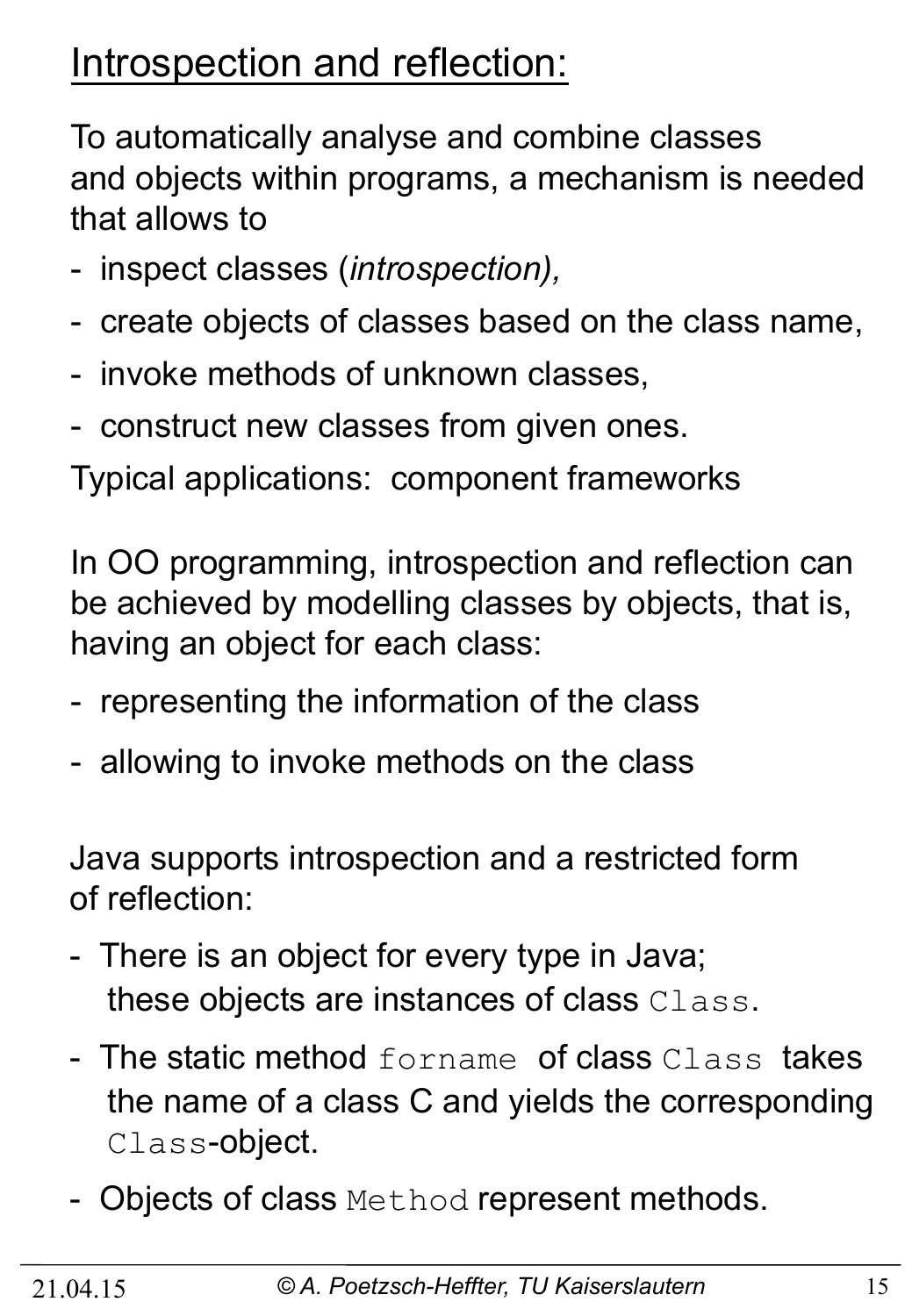## **Example:** (Introspection)

The following program reads a class name, loads the corresponding class and prints its interfaces:

```
import java.lang.reflect.*; 
public class Inspektor { 
  public static void main(String[] ss) { 
   try { 
   Class klasse = Class.forName(ss[0]);
    Method[] methoden = klasse.getMethods(); 
   for( int i = 0; i < methoden.length; i++ ){
     Method m = methoden[i];
     Class retType = m \cdot qetReturnType();
     String methName = m \cdot qetName();
     Class[] \text{parTypes} = \text{m.getParameterTypes} () ;
     System.out.print( return.c) + + methName + "("); 
     for( int j=0; j < parTypes.length; j++ ){
       if( j > 0 ) System.out.print(", ");
       System.out.print(parTypes[j].getName());
 } 
     System.out.println( ");" );
    } 
   } catch( ClassNotFoundException e ) { 
    System.out.println("Class " 
                    + ss[0] + " not found");
}}}
```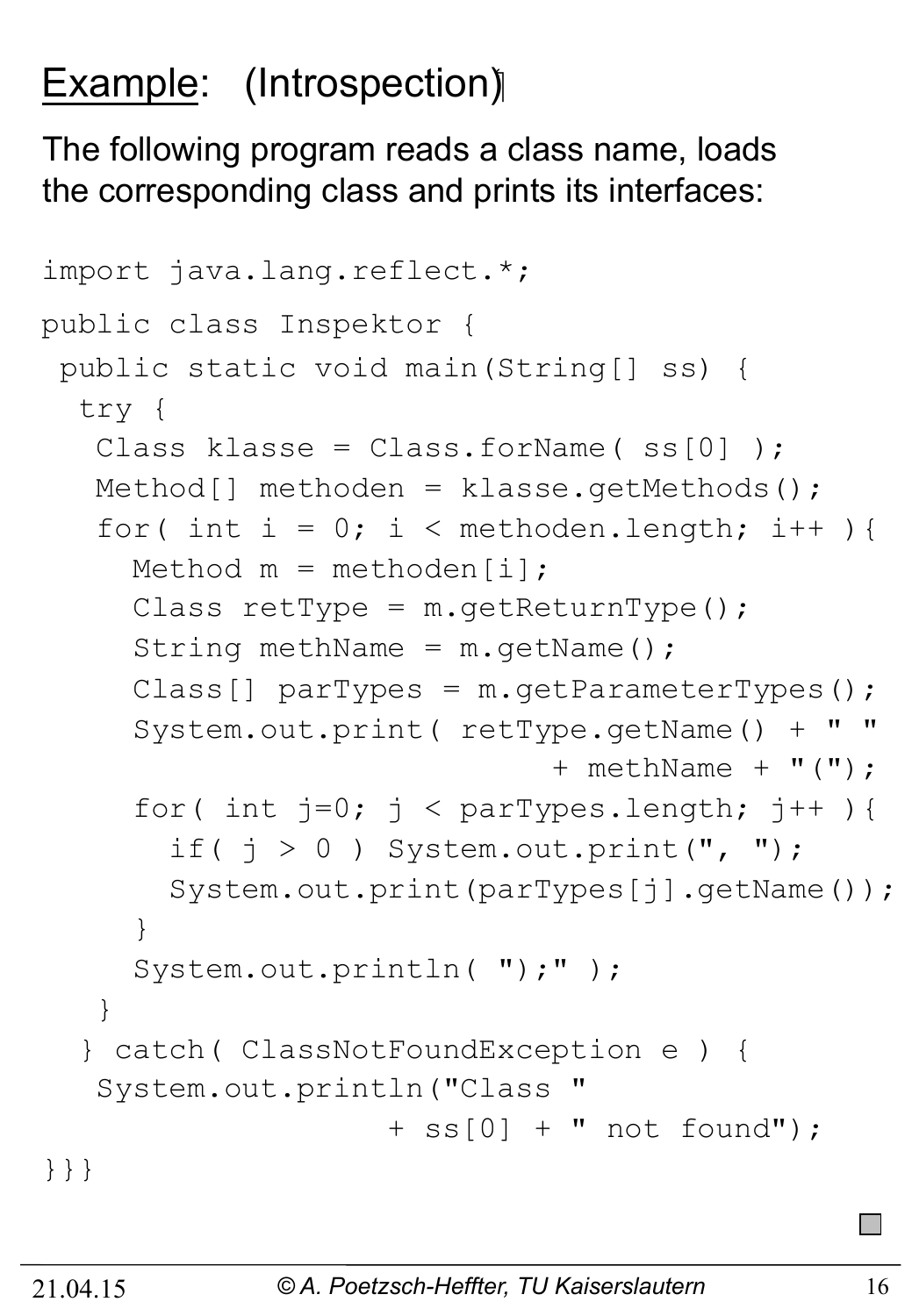Reflection and meta-programming goes beyond introspection by

- calling methods represented by a Method-object
- dynamically controlling the program behavior

## Examples: (Reflection)

The following program uses reflection for higher-order programming:

```
static 
String[] filter( String[] strs, Method test ){ 
  int i, j = 0;
   String[] aux = new String[ strs.length ]; 
  for( i = 0; i < strs.length; i++ ) {
    Object[] pars = { strs[i] };
     try{ 
       Boolean bobj; 
       bobj = (Boolean) test.invoke(null,pars); 
       if( bobj. booleanValue() ) { 
         aux[i] = strs[i];j++; } 
     } catch( Exception e ){ 
       System.out.println("error in invoke"); 
 } 
   } 
  String [] result = new String \begin{bmatrix} j \end{bmatrix};
  System.arraycopy( aux, 0, result, 0, j);
   return result; 
}
```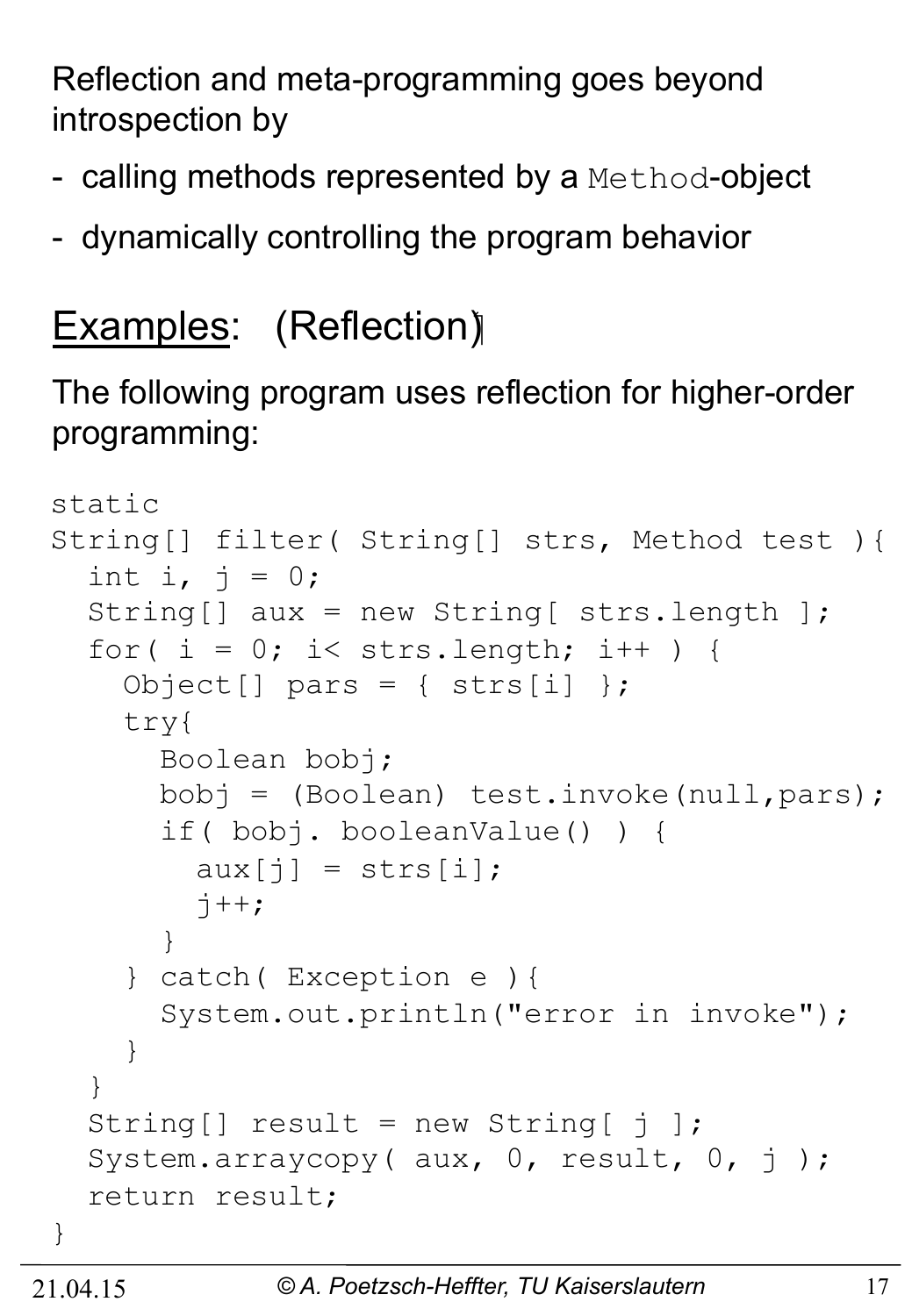Method invoke belongs to class Method and has the following signature:

Object invoke (Object obj, Object [] args ) ]

where the first parameter denotes the implicit parameter of the invocation; null is used for static methods. Here is a test scenario:

```
public static void main(String[] args) ... { 
  Class cl = InvokeTest.class; 
 Class[] parTypes = { String.class };
  Method m = 
          cl.getMethod("prefixAorB",parTypes); 
  System.out.println("Output of prefixAorB:"); 
  printStringArray( filter( args, m ) ); 
 cl = Lexik.class: m = cl.getMethod("lexik",parTypes); 
  System.out.println("Output of lexik:"); 
  printStringArray( filter( args, m ) ); 
} 
class InvokeTest { 
   public static Boolean prefixAorB(String s) { 
   if( s.length() > 0 \&&( s.charAt(0) =='A',
                         | \cdot | s.charAt(0) == 'B' ) ) |
           return new Boolean( true ); 
    else return new Boolean (false);
   } 
}
```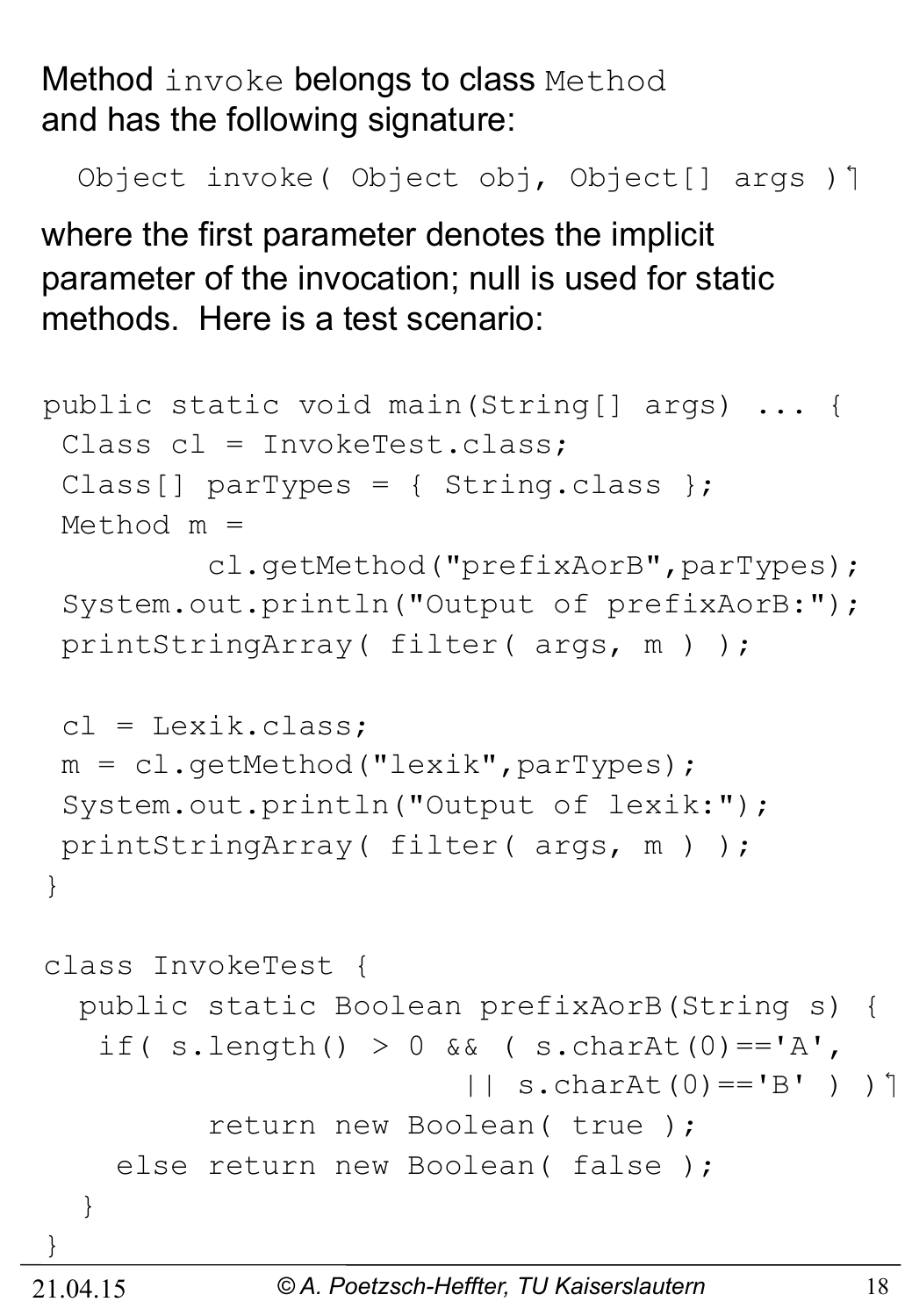Test scenario continued:

```
class Lexik { 
  static String aktMax = "";
   static Boolean lexik( String s ) { 
    if( s.compareTo( aktMax ) >= 0 ) {
      aktMax = s;
       return new Boolean( true ); 
     } else return new Boolean( false ); 
   } 
}
```
### Discussion:

- In the last years, reflection and meta-programming were important research topics, in particular for:
	- adaptation
	- composition
	- aspect separation
- The techniques provide a lot of flexibility at the price of efficiency and lost type safety.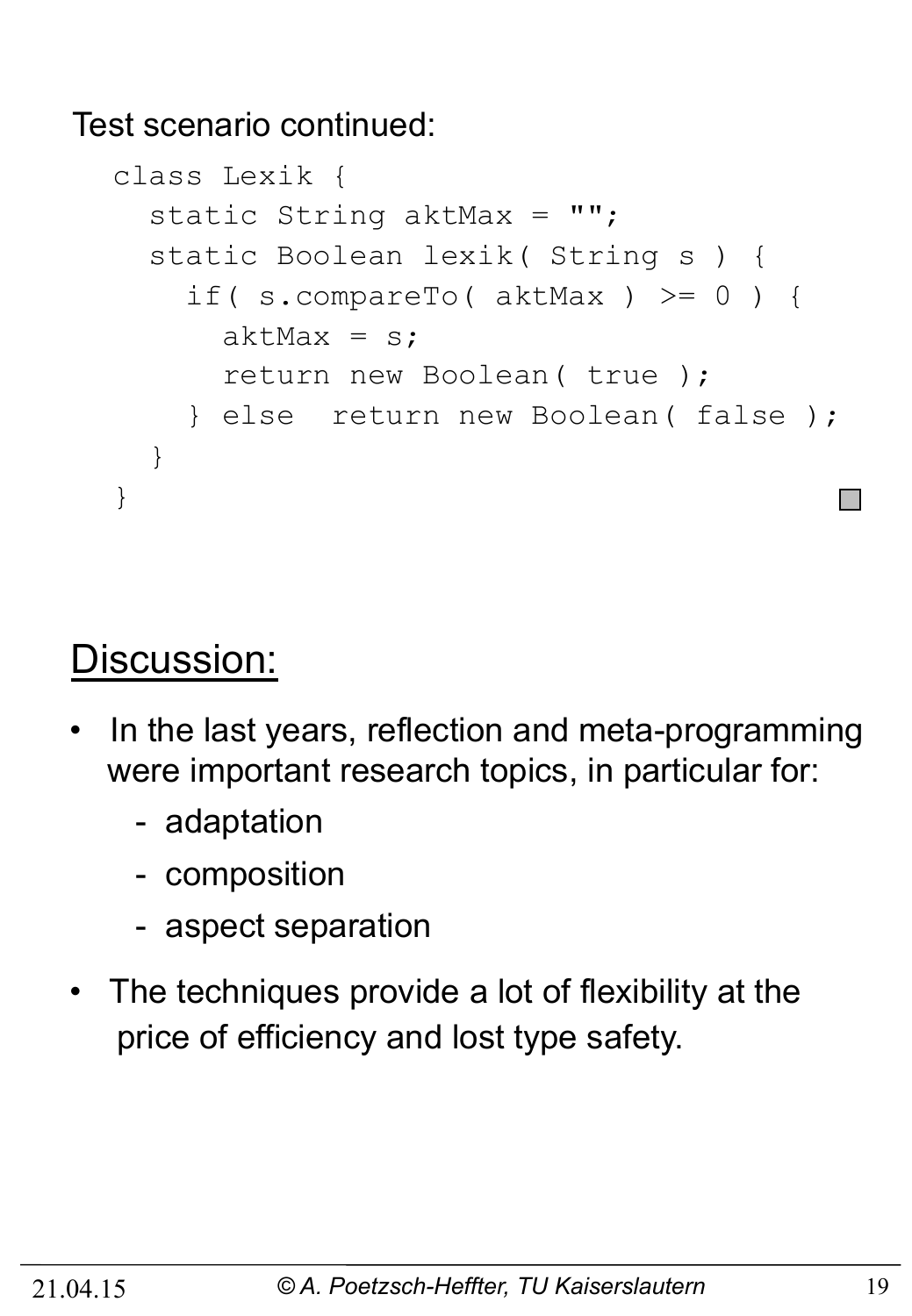## **2.2 Subtyping and Inheritance**

## **2.2.1 Classification**

Object-orientation has three *core concepts*:

- Object model
- Object interfaces
- "is-a" relation between objects enabling
	- polymorphism and classification
	- abstraction and specialization

#### Remark:

Notice that the object model is a prerequisite to object interfaces which in turn are the basis for the "is-a" relation.

 $\Box$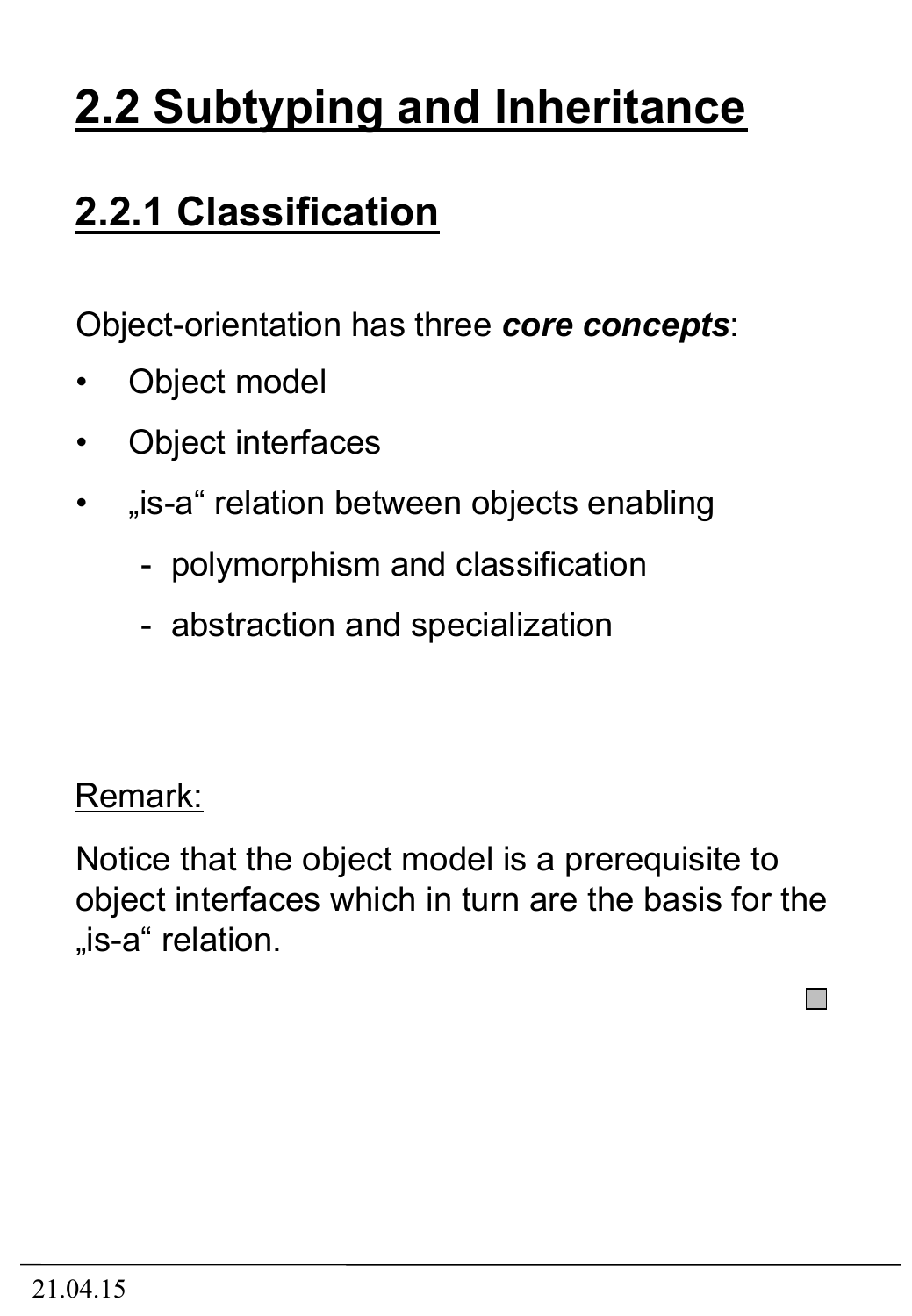## Explanation:  $($ "is-a" relation, classification)

We can say that an object/item/term of type A *is* also *an* object/item/term of type B iff A-objects have all relevant properties of B-objects.

<sub>"i</sub>s-a telations can be used to **classify** objects/items, terms into hierarchical structures according to their properties. The result is often called a classification.

The objects/items/terms higher up in the classification are called more *general*/*abstract* than those below them which in turn are more *special*/*concrete* than the former.

Example: (classification)

1. Classification of vertebrates:



21.04.15 *© A. Poetzsch-Heffter, TU Kaiserslautern* 21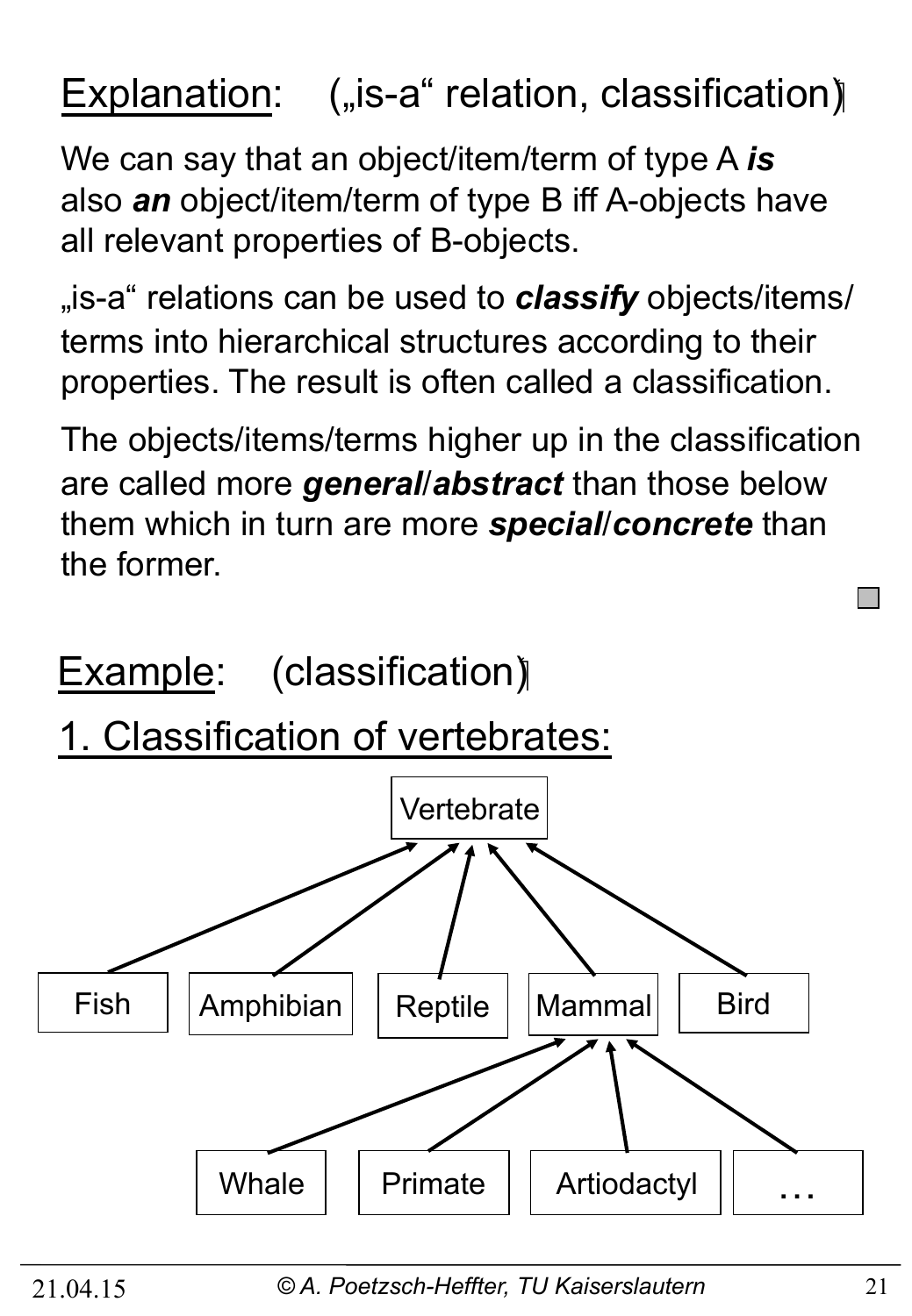## 2. Classification of figures:



### Goal: Apply classification to software artefacts!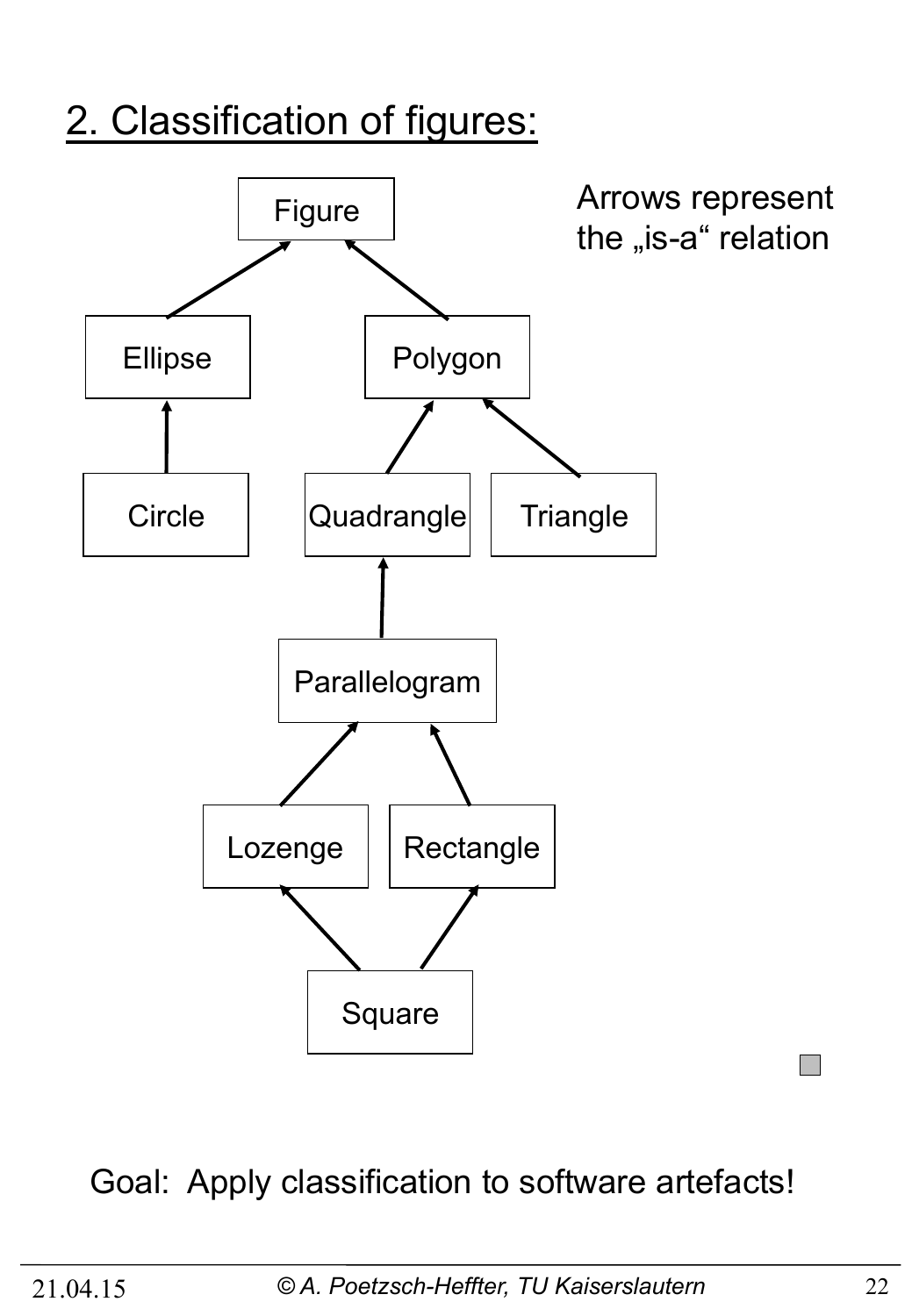## Classification in Object-Oriented Programming:

• Syntactic classification:

 Subtype objects understand at least the messages that supertype objects understand and have at least the same attributes (*wider interface*).

• Semantic classification:

 Subtype objects provide at least the behavior of supertype objects (*behavioral subtyping*).

• *Substitution principle:* 

 Subtype objects can be used where objects of their supertypes are expected.

## Explanation: (subtype polymorphism)

**Polymorphism** is the quality of being able to assume different forms.

A program part is *polymorphic* if it can be used for objects of different types.

*Subtyping* is a special kind of polymorphism in which types are ordered w.r.t. inclusion relation: Objects of a subtype belong as well to the supertype.

×.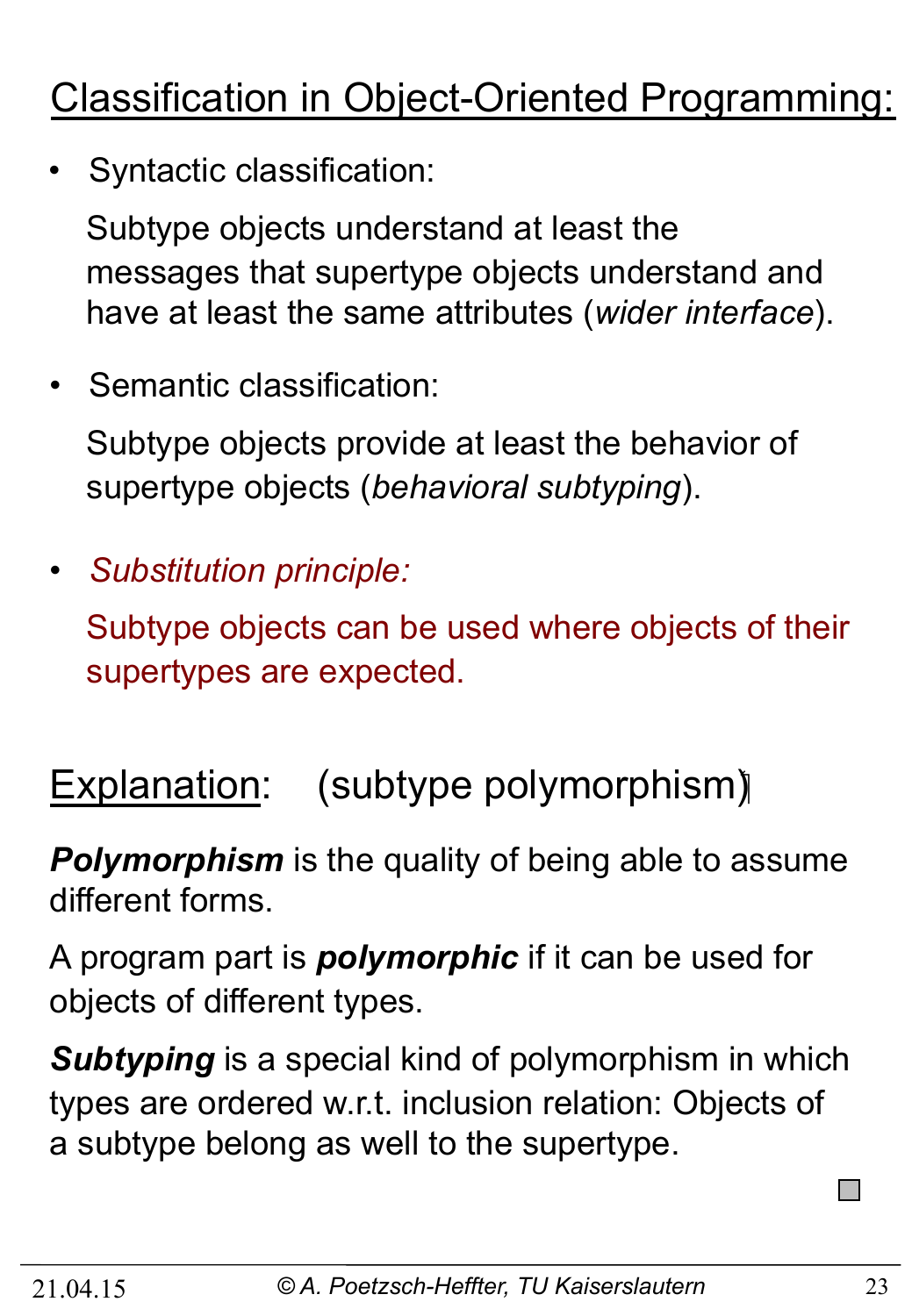## Remark:

Other kinds of polymorphism:

- Parametric polymorphism (generic types)
- Ad-hoc polymorphism (method overloading)

## **Designing Classifications:**

## Explanation: (abstraction)

*Abstraction* means to form a general concept by extracting common features from specific examples.

## Abstraction in OO programming:

- Start from different objects or types with common properties
- Develop a more abstract type, extracting the common properties
- Corresponds to making the interface smaller
- Program parts that only rely on the common properties work for all objects of the more abstract type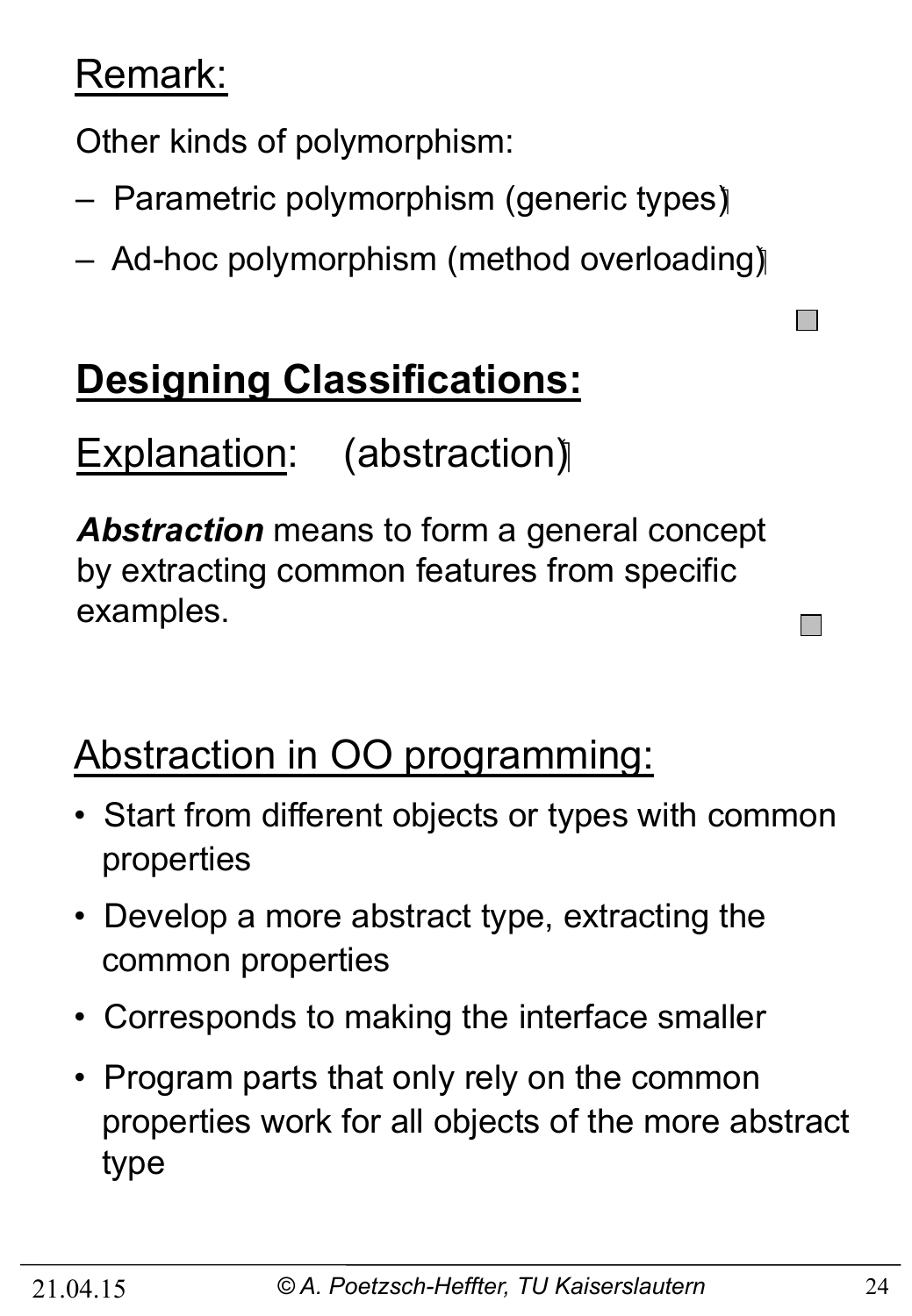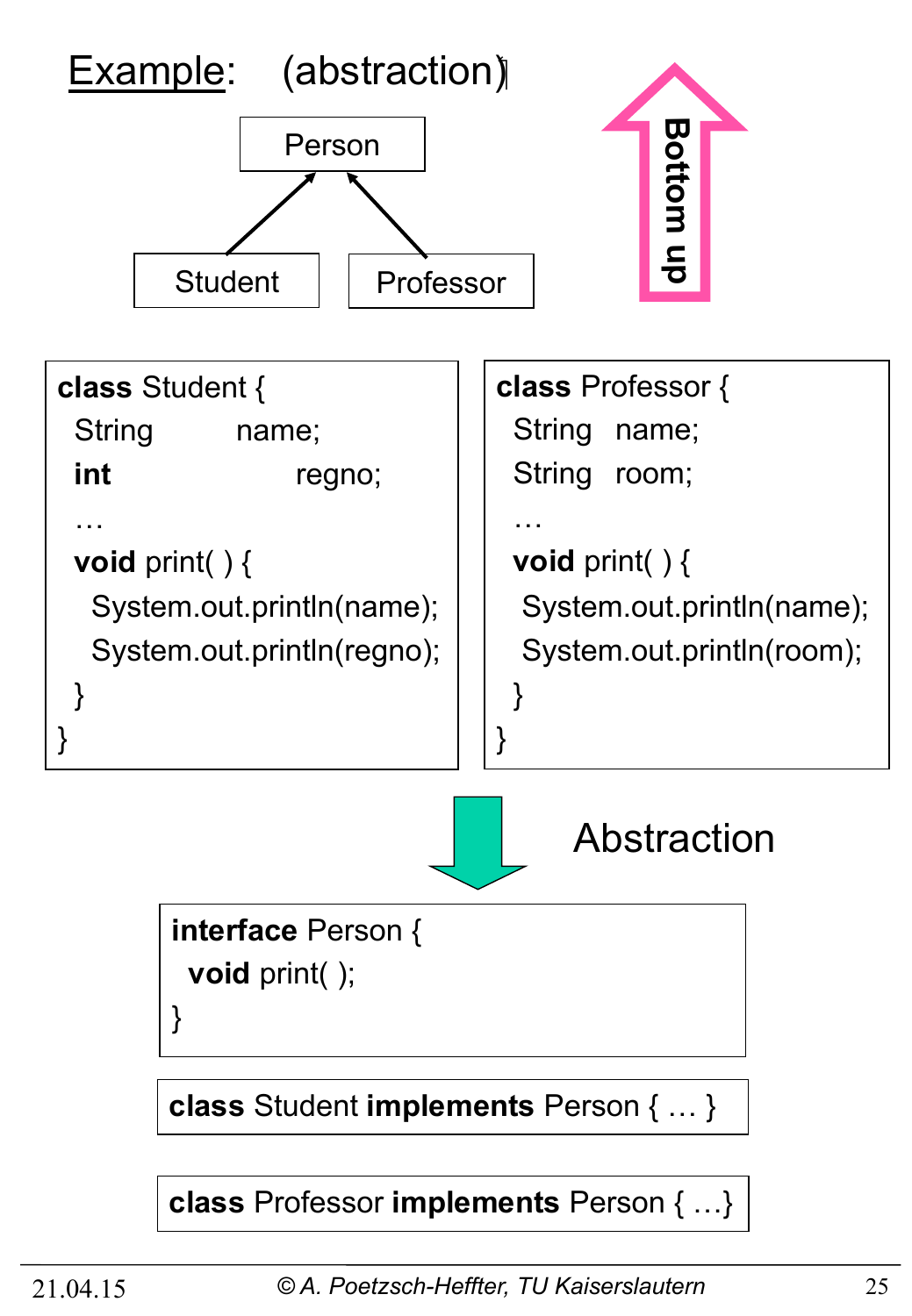Application of abstraction, that is, of type Person: "Algorithm" based on Person

```
Person[ ] p = new
Person[4]; 
p[0] = new Student (…); 
p[1] = new Professor (…); 
…
for ( int i=0; i < 4; i++ )
   p[ i ].print( );
```
Explanation: (specialization)

*Specialization* means to add specific properties to an object or to refine a concept by further characteristics.

## Specialization in OO programming:

- Start from general objects or types.
- Extend them and their implementations.
- Requirement: Behavior of specialized objects should *conform* to behavior of more general objects.
- Program parts that work for the more general objects work as well for specialized objects.
- Implementation parts can be reused (inheritance).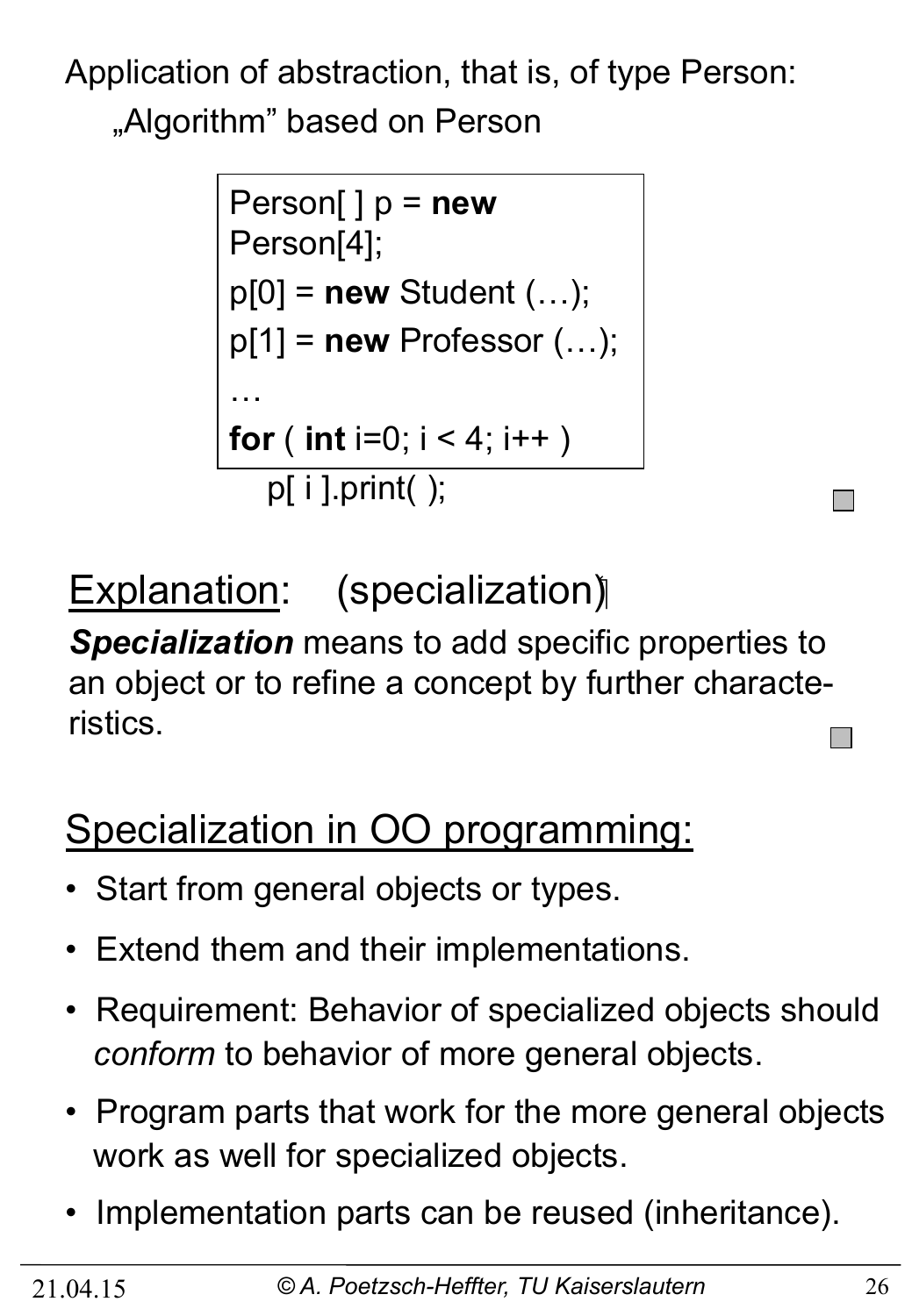



**class** Student **extends** Person { **int** regno; … **void** print( ) { **super**.print( ); System.out.println(regno); } }

```
class Professor 
        extends Person { 
  String room; 
 …
  void print( ) { 
   super.print( ); 
   System.out.println(room); 
 } 
}
```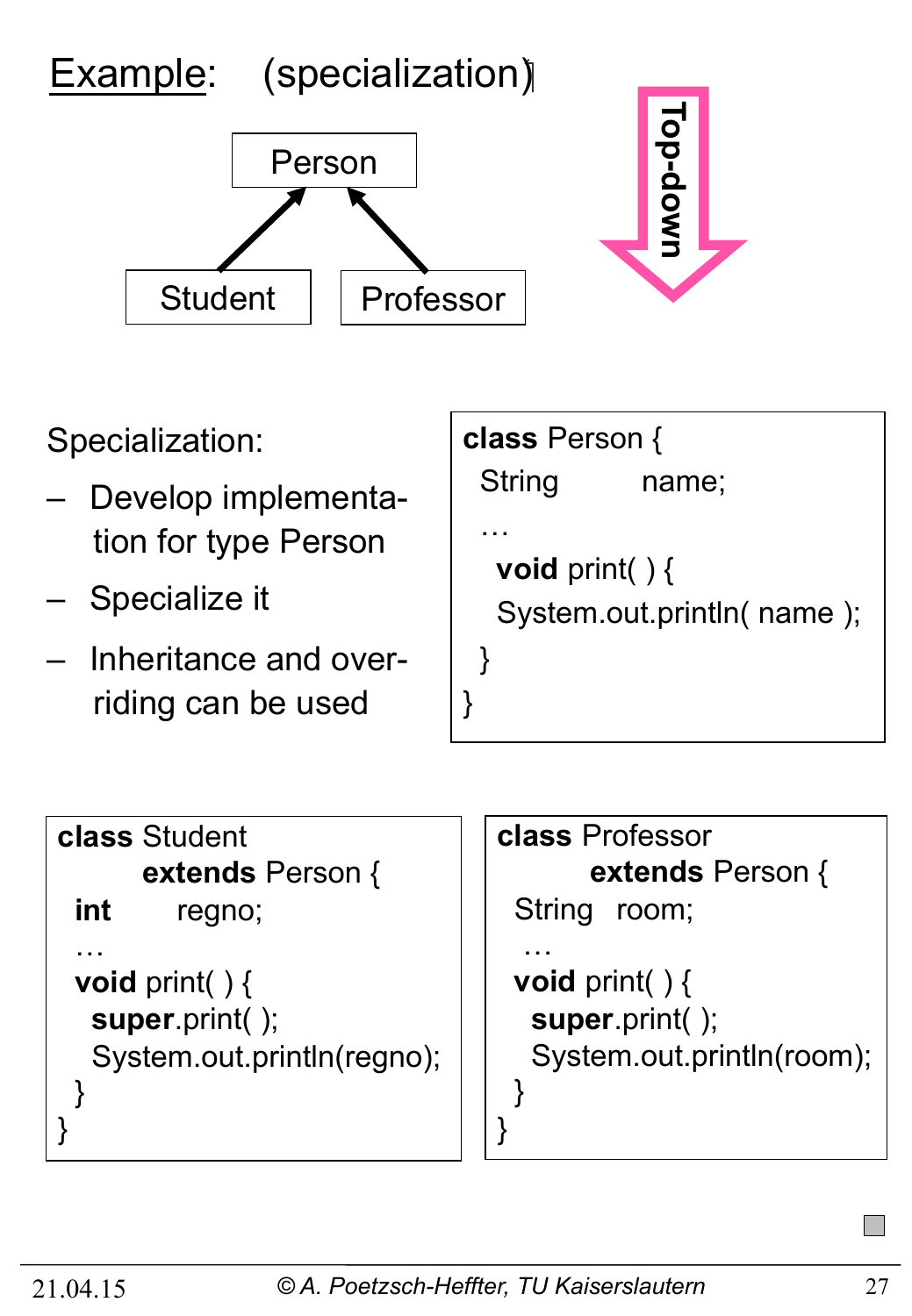## **2.2.2 Subtyping & Dynamic Binding**

To enable classification of objects, all typed OO-languages support subtyping (there are as well other languages supporting subtyping).

## Explanation: (subtyping)

In a type system with *subtyping*, the types are partially ordered. If  $S \leq T$ , we say that S is a *subtype* of T and T a *supertype* of S.

Elements of the subtype belong as well to the supertype, i.e. types are not disjoint.

## Example: (type system with subtyping)

Types:

- primitive datatypes: int, char, byte, ....
- Interface types
- Class types

Reference types

• Array types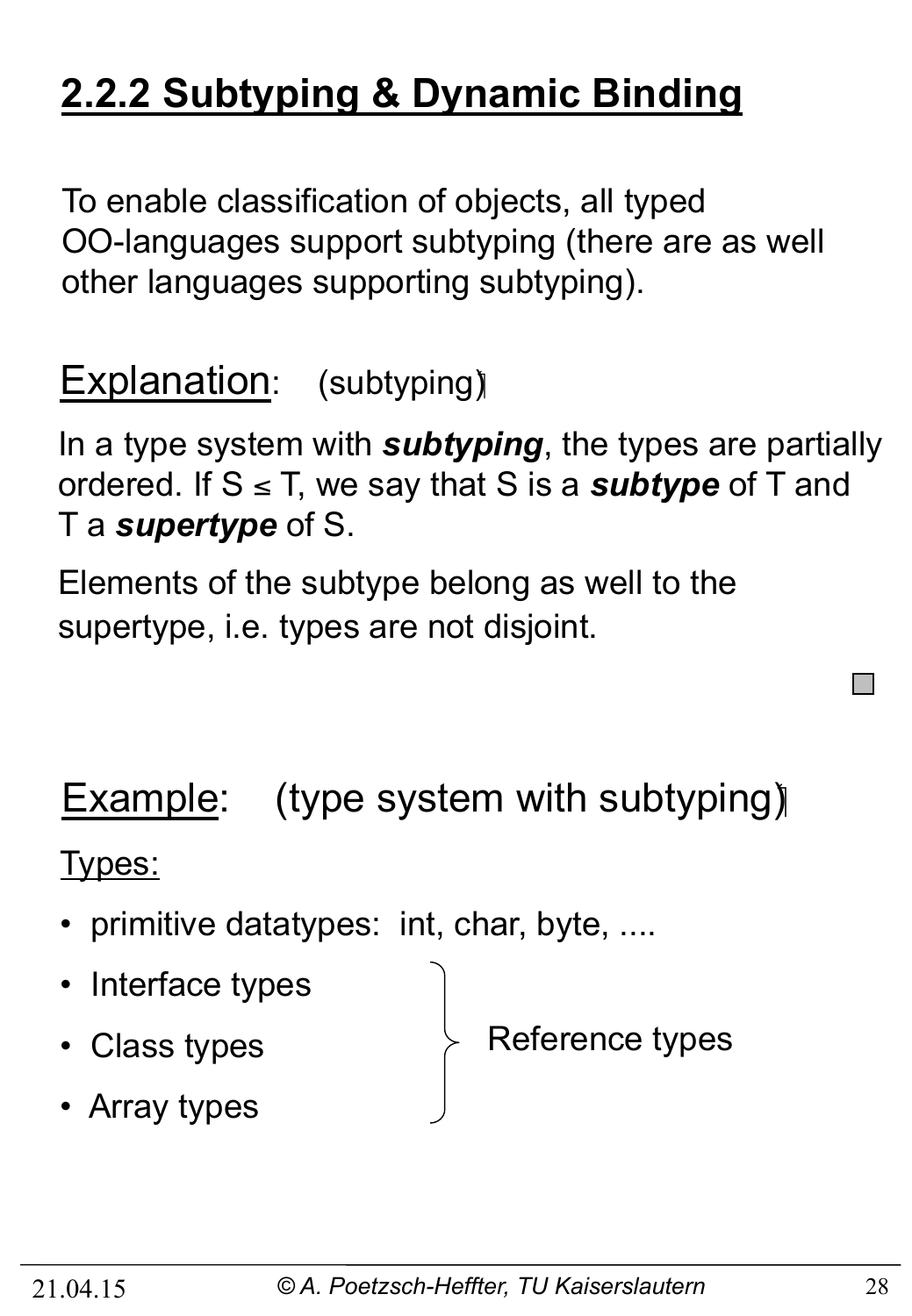Subtype relation:

Declaration: interface S extends T1, T2, ... implicit: S <T1, S <T2, ...

Declaration: class S extends T implements T1, T2, ... implicit:  $S < T, S < T1, S < T2, ...$ 

 $S < T$  implies:  $S[] < T[]$ 

Subtype ordering is the reflexive and transitive closure.

## Remarks:

- Syntactic interpretation of types: A type defines the attribute and method interface of its objects.
- Subtyping entails restrictions on method signatures in subtypes.

## Typing Problem in OO-Languages:

To enable substitutability, a subtype object must have

- all attributes of supertype objects;
- all methods of supertype objects.

Attributes and methods in the subtype must be *compatible* to those of the supertypes. Compatibility concerns typing and accessibility.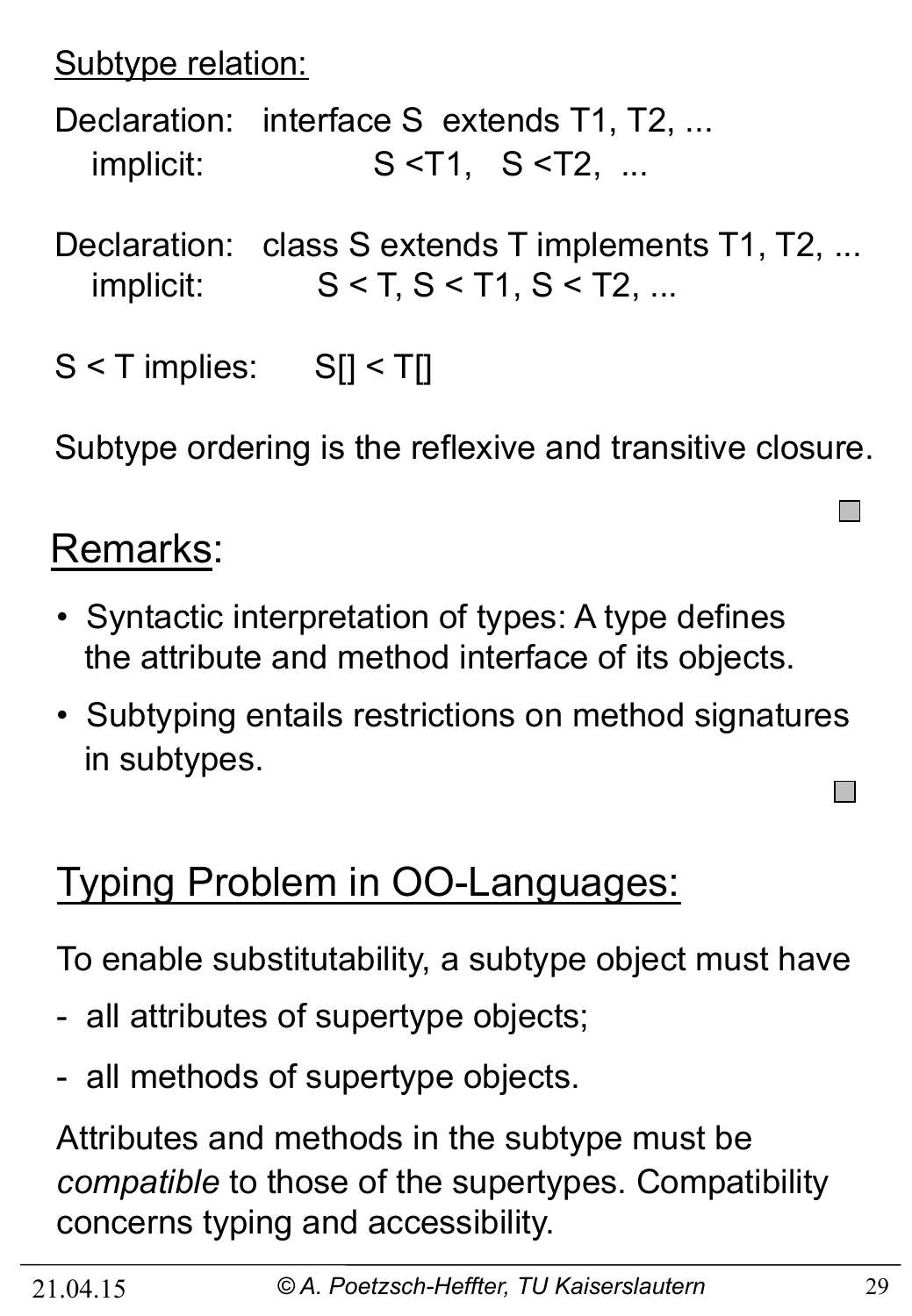Explanation: (dynamic method binding)

An expression

## E . m(p1,p2…);

is evaluated as follows:

- 1. Evaluate E. The result has to be an object, the so-called *receiver* or *target object* x.
- 2. Evaluate the actual parameters.
- 3. Evaluate the method with name m that is either declared in the class of x or the nearest superclass passing x and p1, p2 as pameters.

As the binding of name m to the method happens at runtime, the technique is called *dynamic binding*  (often as well *dynamic dispatch* or *dynamic method selection*).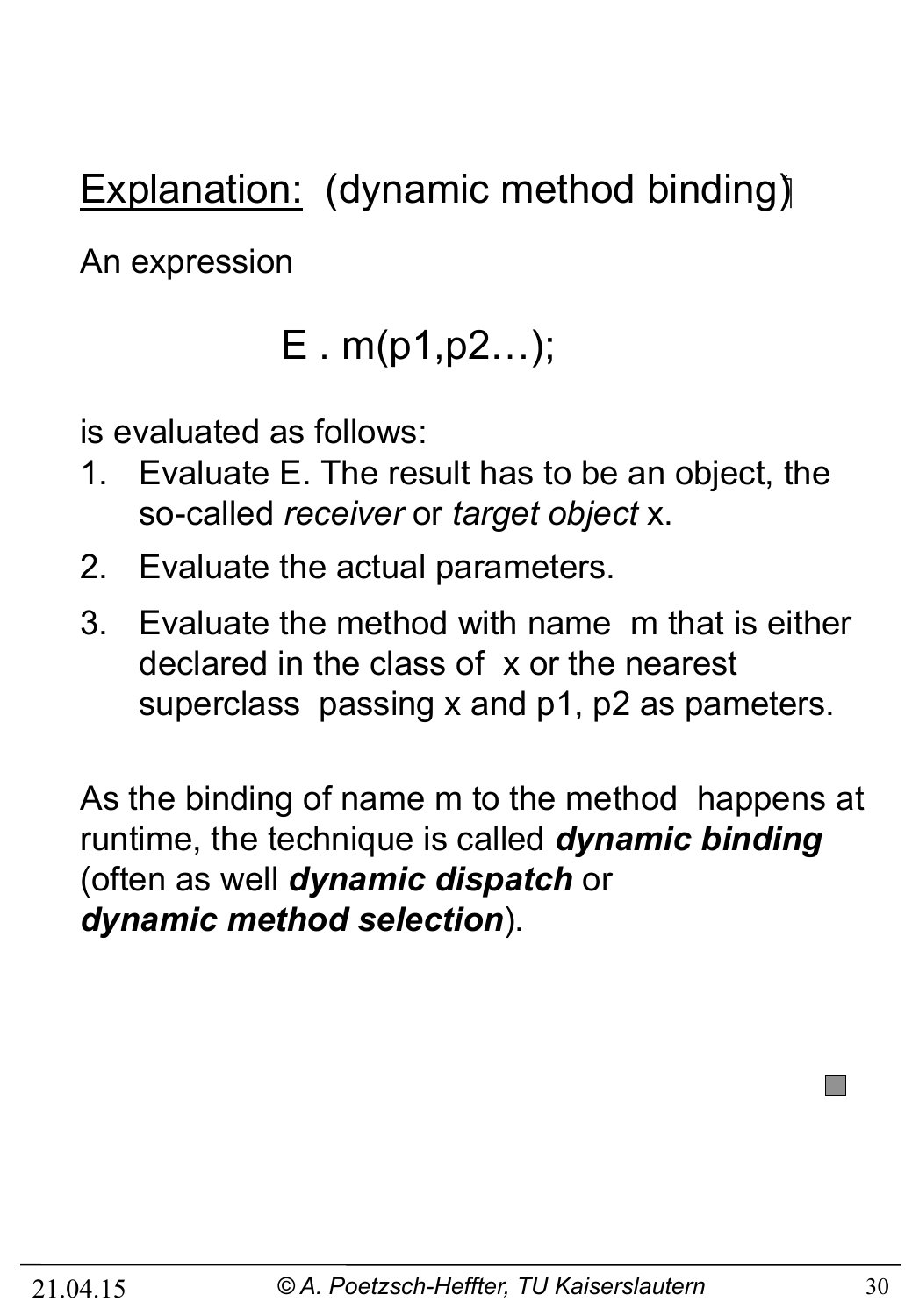## Remark:

Subtyping and dynamic binding are the essential language concepts for improved *reusability* and *extensibility* 

These aspects are further supported by inheritance.

## Expressiveness of Subtyping:

Subtyping together with dynamic binding can express classification. Inheritance is not needed:

Every class hierarchy can be expressed by a hierarchy of types where only the minimal types have an implementation.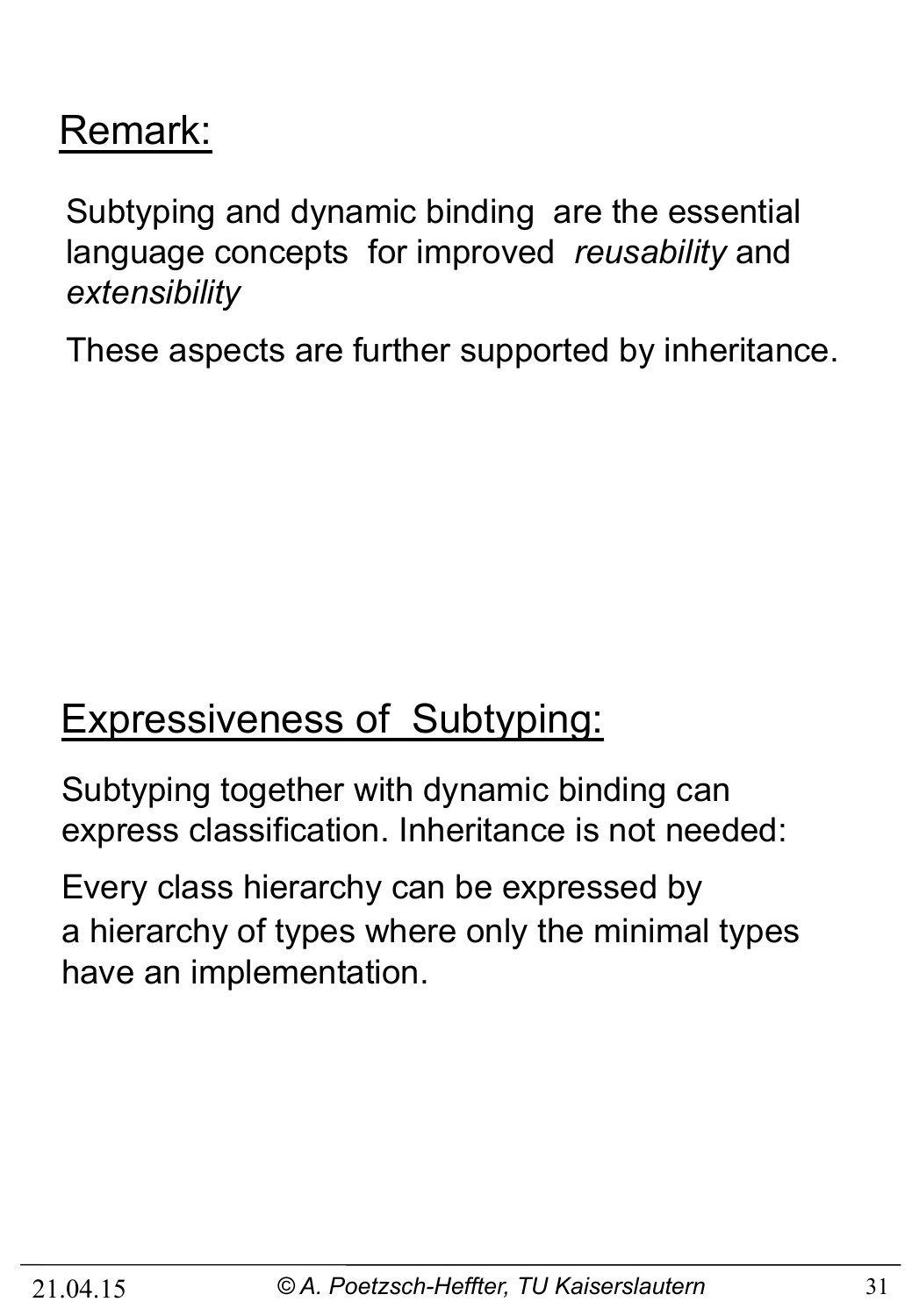## Example: (refactoring class hierarchies)

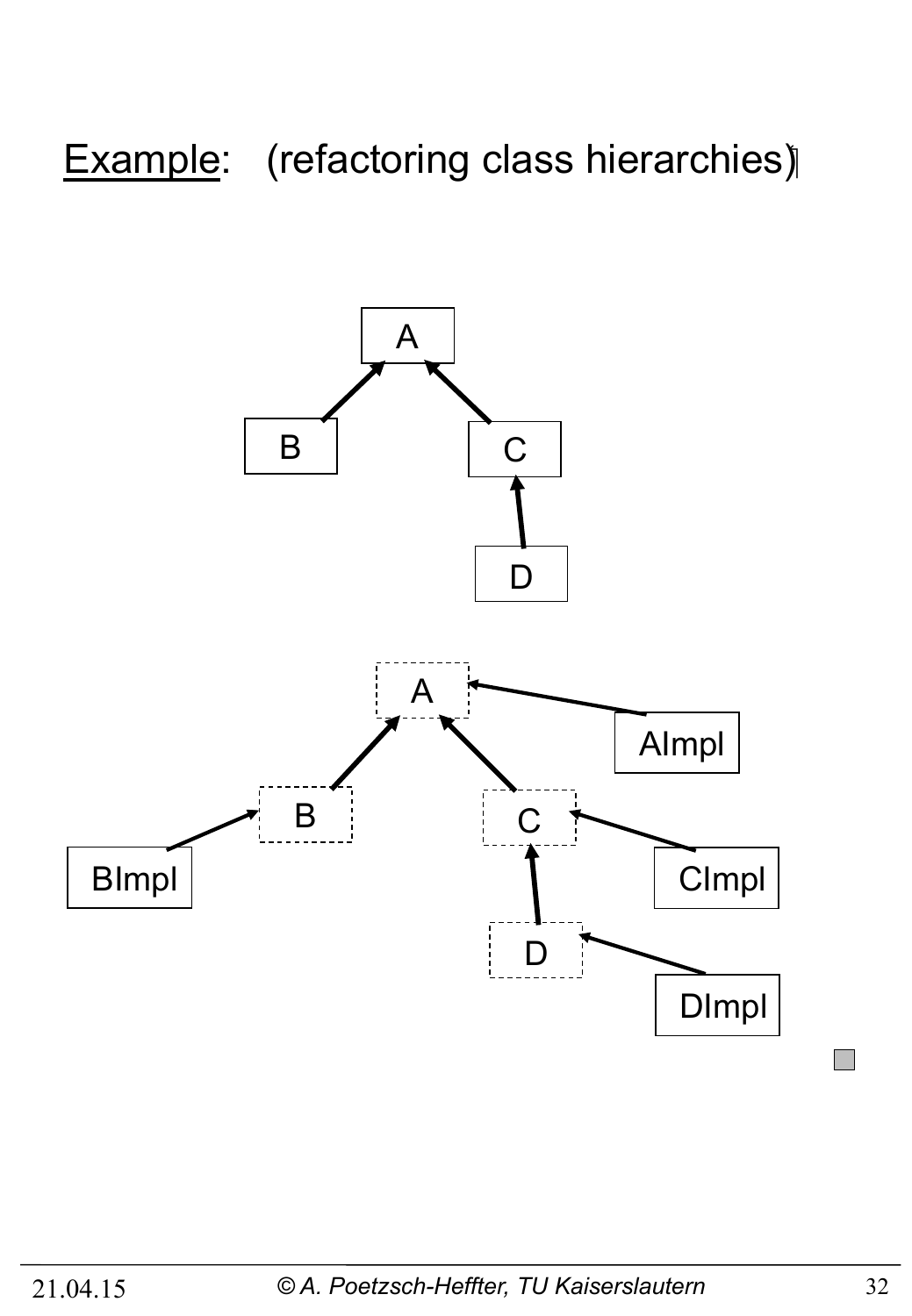## **2.2.3 Inheritance**

Inheritance is a language concept to support the implementation of subclasses. Subclasses are implemented by:

- inheriting all attributes, methods, and inner classes from superclasses
- adding new members/features
- "adapting" methods of superclasses

Inheritance guarantees that subclasses have at least the features required by subtyping.

Techniques for adapting methods:

- Overriding: provide a new method declaration that may use the overridden method (e.g. in Java)
- Specialization points: Methods contain named statement points at which subclasses can add code (e.g. in BETA).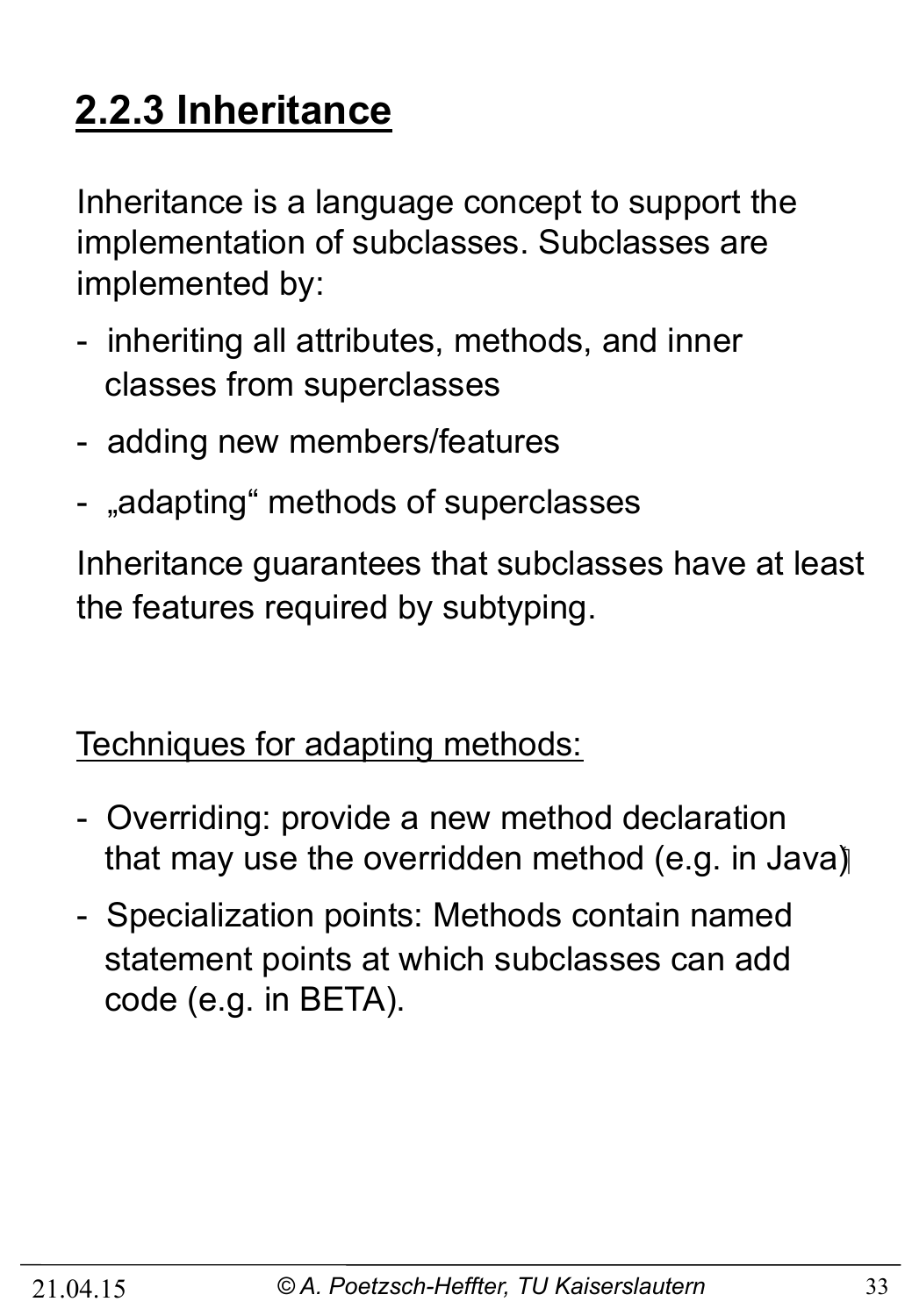## Example: (Inheritance)

```
class Person { 
   String name; 
   int gebdatum; /* Form JJJJMMTT */ 
   void drucken() { 
     System.out.println("Name: "+ this.name); 
     System.out.println("Gebdatum: "+gebdatum); 
   } 
   boolean hat_geburtstag ( int datum ) { 
    return (qebdatum%10000) == (datum%10000); } 
   Person( String n, int gd ) { 
    name = n; geburtsdatum = gd; 
   } 
} 
class Student extends Person { 
   int matrikelnr; 
   int semester; 
   void drucken() { 
     super.drucken(); 
     System.out.println("Matnr: "+ matrikelnr); 
     System.out.println("Semzahl: "+ semester); 
   } 
   Student(String n,int gd,int mnr,int sem) { 
     super( n, gd ); 
    matrix = mnr;
     semester = sem; 
   } 
}
```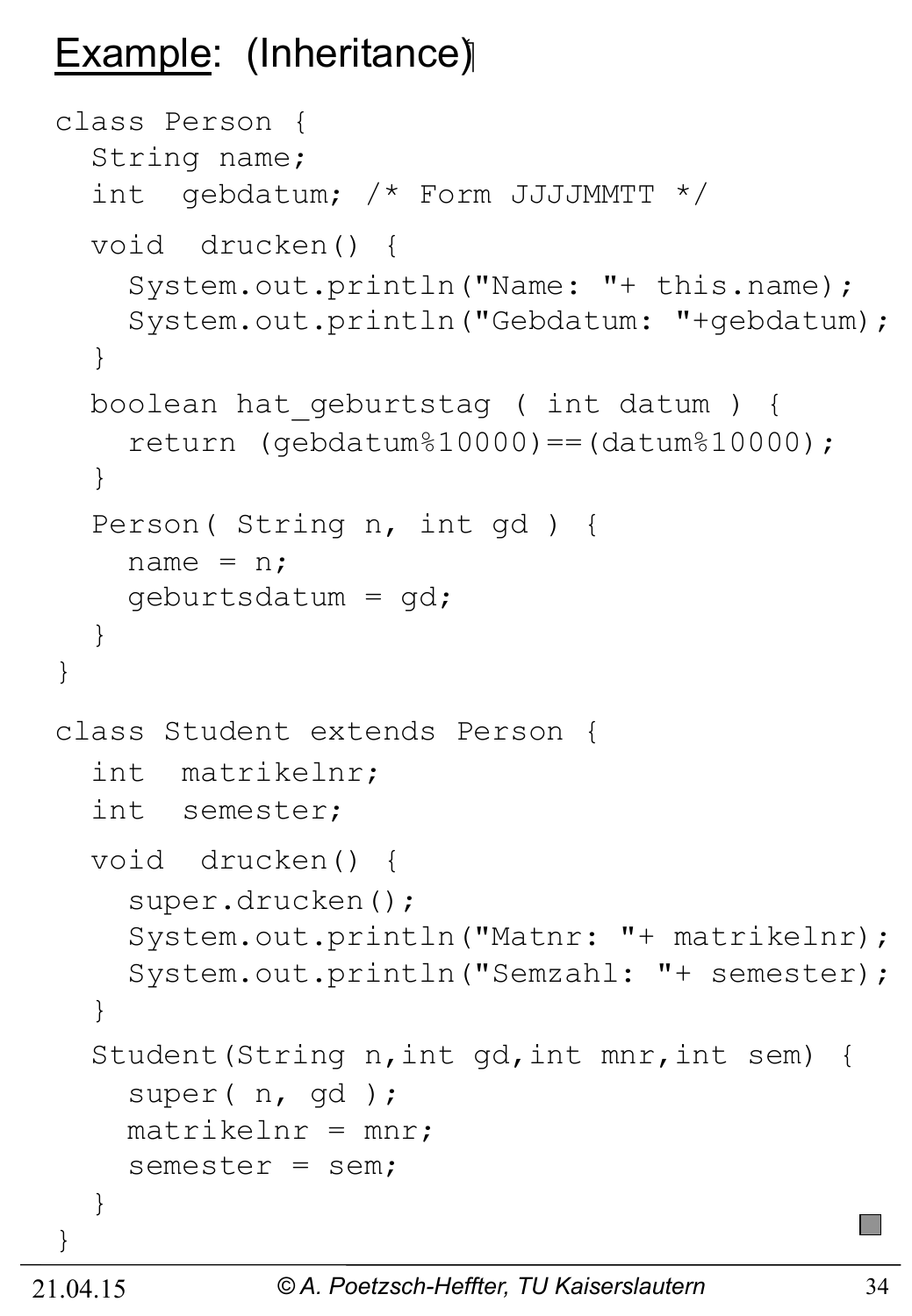## Explanation: (Inheritance interface)

The *inheritance interface* contains the features of class C that are potentially inherited by subclasses of C.

## Problems of Inheritance:

- Subclasses may use the inherited code in a wrong way.
- The inheritance interface may be the interface between two developers (*fragile baseclass* problem).

## Example: (Breaking superclass invariants)

```
public class Superclass { 
    protected int a, b, c; 
   // invariant: a == b+c ;
} 
public class Subclass 
               extends Superclass { 
     public incrementC(){ c++; } 
}
```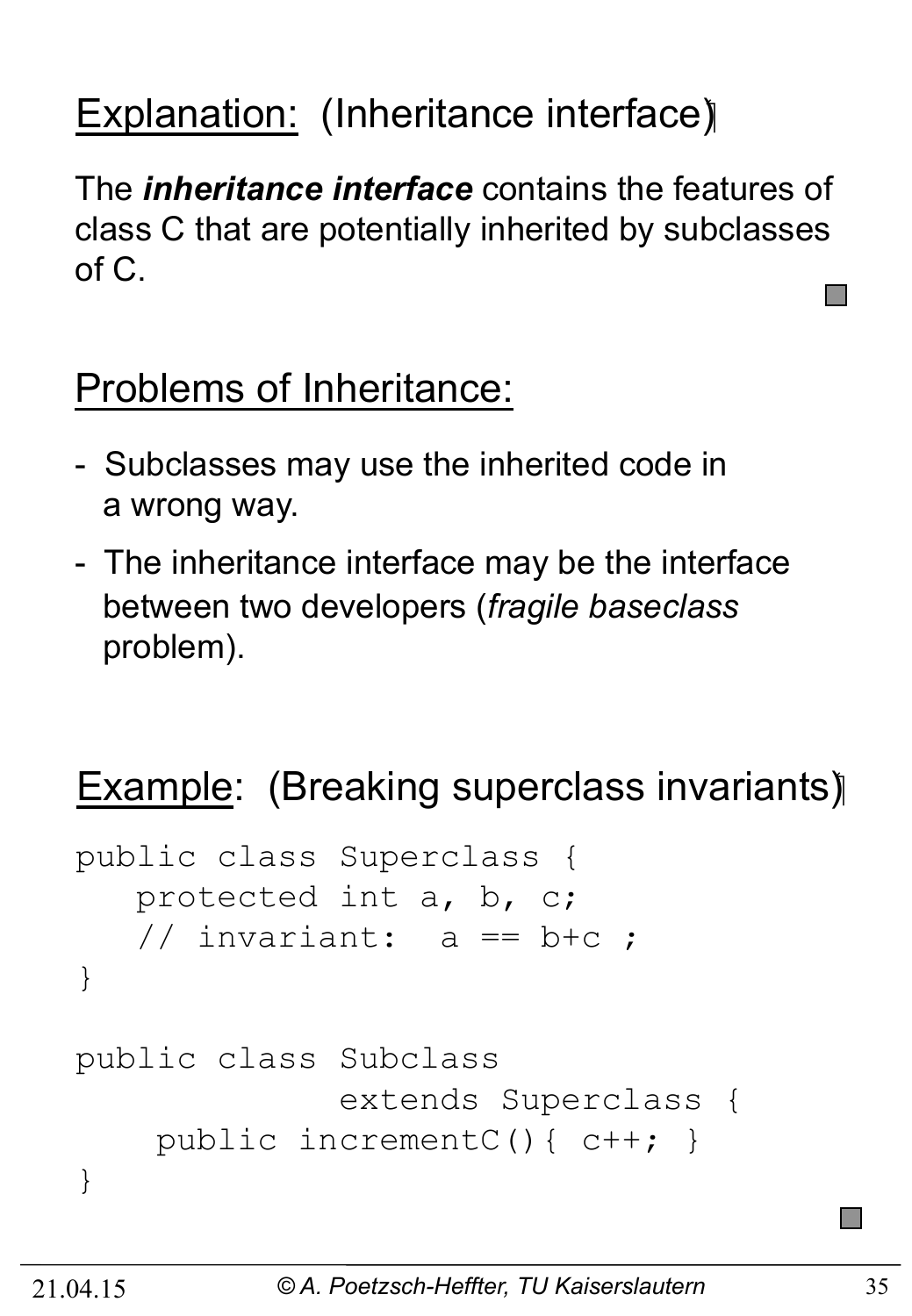## Fragile base class (FBC):

- Software, including reusable components, is often modified over time:
	- Maintenance
	- Bugfixing
	- Reengineering
- Subclasses can be affected by changes to superclasses

How should we apply inheritance to make our code robust against revisions of superclasses?

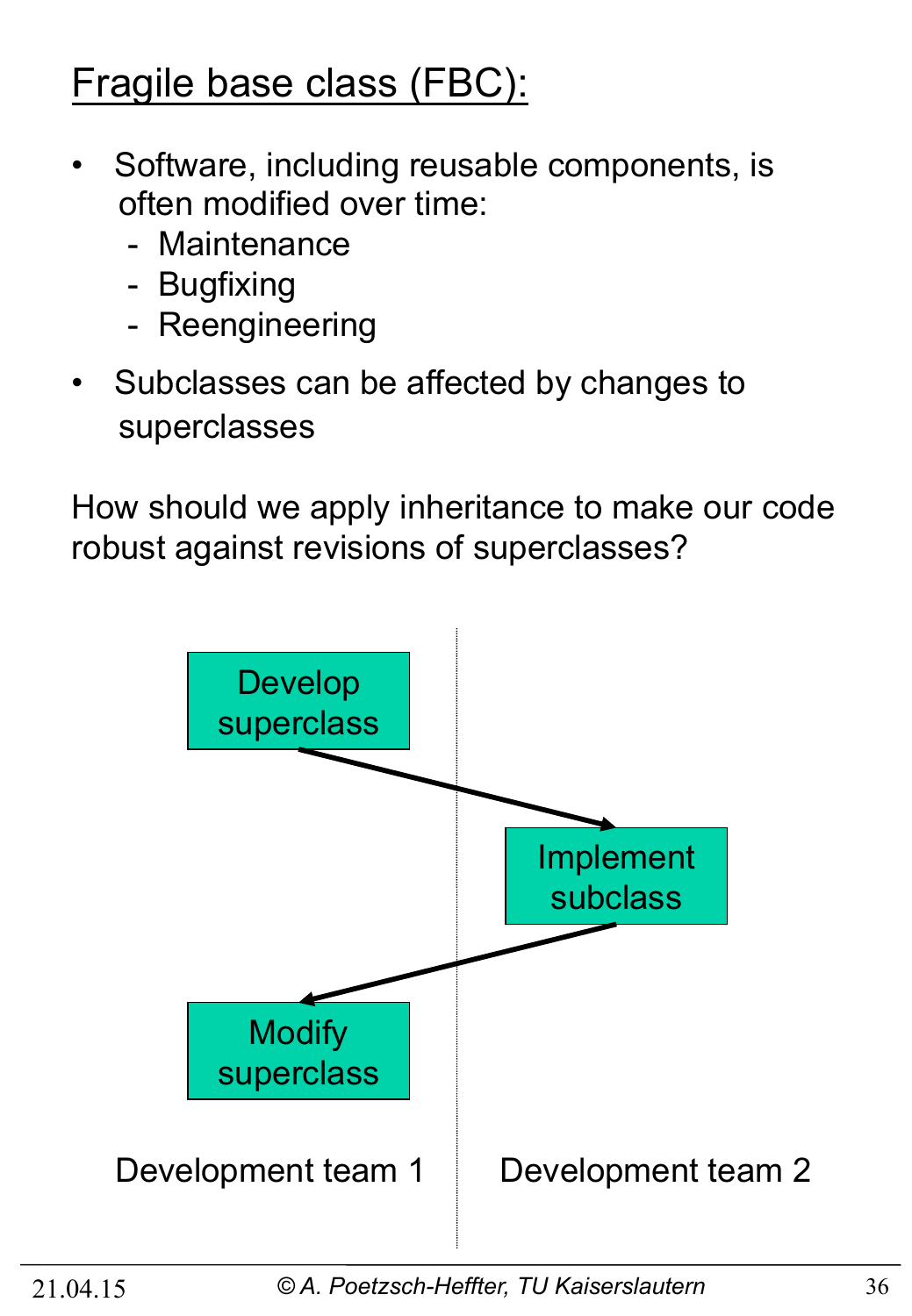Example: (Fragile base class)

```
class Bag { 
 …
  int getSize( ) { 
    … // count elements 
  } 
  void insert( Object o ) 
    { … } 
 void insertAll( Object[ ] arr ) {
   for( int i=0; i < ar. length; i++ \parallel insert( arr[ i ] ); 
  } 
}
```

```
class CountingBag extends Bag { 
  int size; // invariant: size==super.getSize(); 
  int getSize( ) { return size; } 
  void insert( Object o ) 
   { super.insert( o ); size++; } 
}
```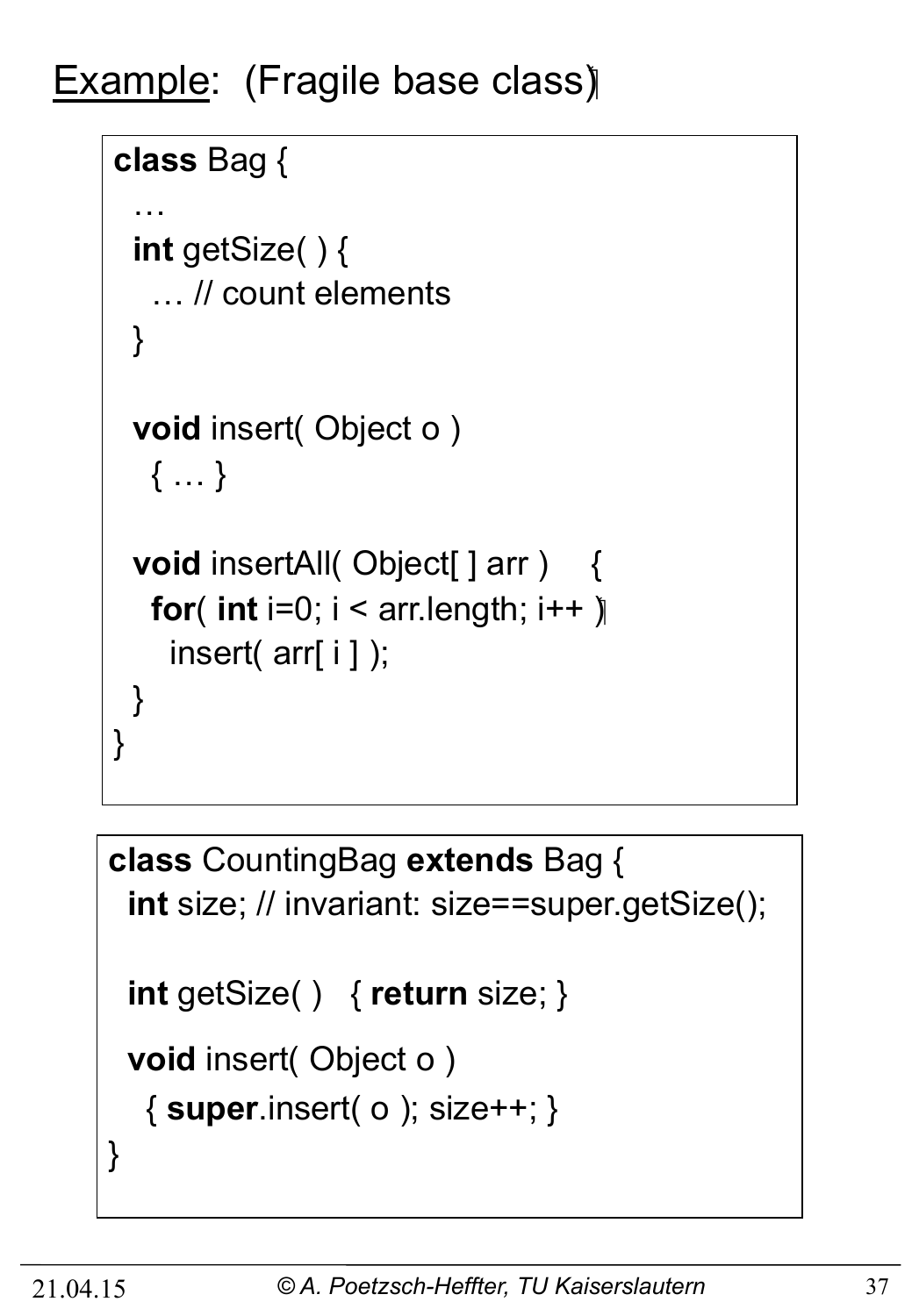Object[ ] oa = … // 5 elements CountingBag cb = **new** CountingBag( ); cb.insertAll( oa ); System.out.println(cb.getSize());

Works well until implementation of insertAll is modified, e.g. by inserting all array elements without using insert.

Hints to avoid FBC-problem:

- Override all methods that might break the invariant in the subclass.
- In subclass implementation, only rely on the superclass specification, not on its implementation.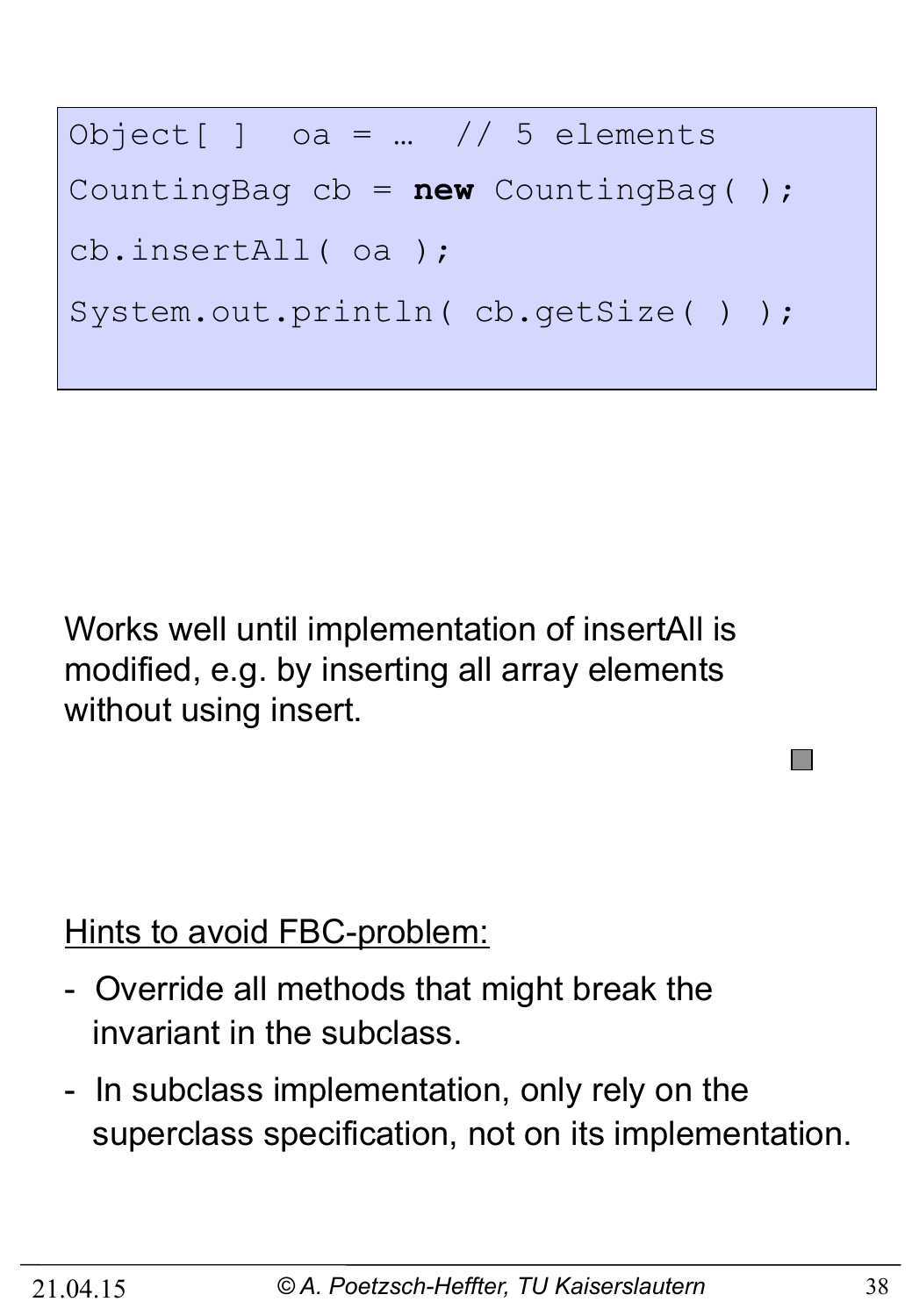## Inheritance and Delegation:

If attribute access is realized by getter and setter methods, subclass implementation can be achieved by delegation:

- no inheritance
- each object has a reference to superclass object
- methods that are not declared locally are delegated to superclass object.

Thus, the basic idea is:

class composition  $\rightarrow$  object composition

We first explain forwarding, an object composition technique weaker than delegation.

## Explanation: (forwarding)

Forwarding means to resend messages that are not directly handled by the current object x to an object y that is referenced by x. Object y can be used to provide the functionality that is otherwise inherited by x.

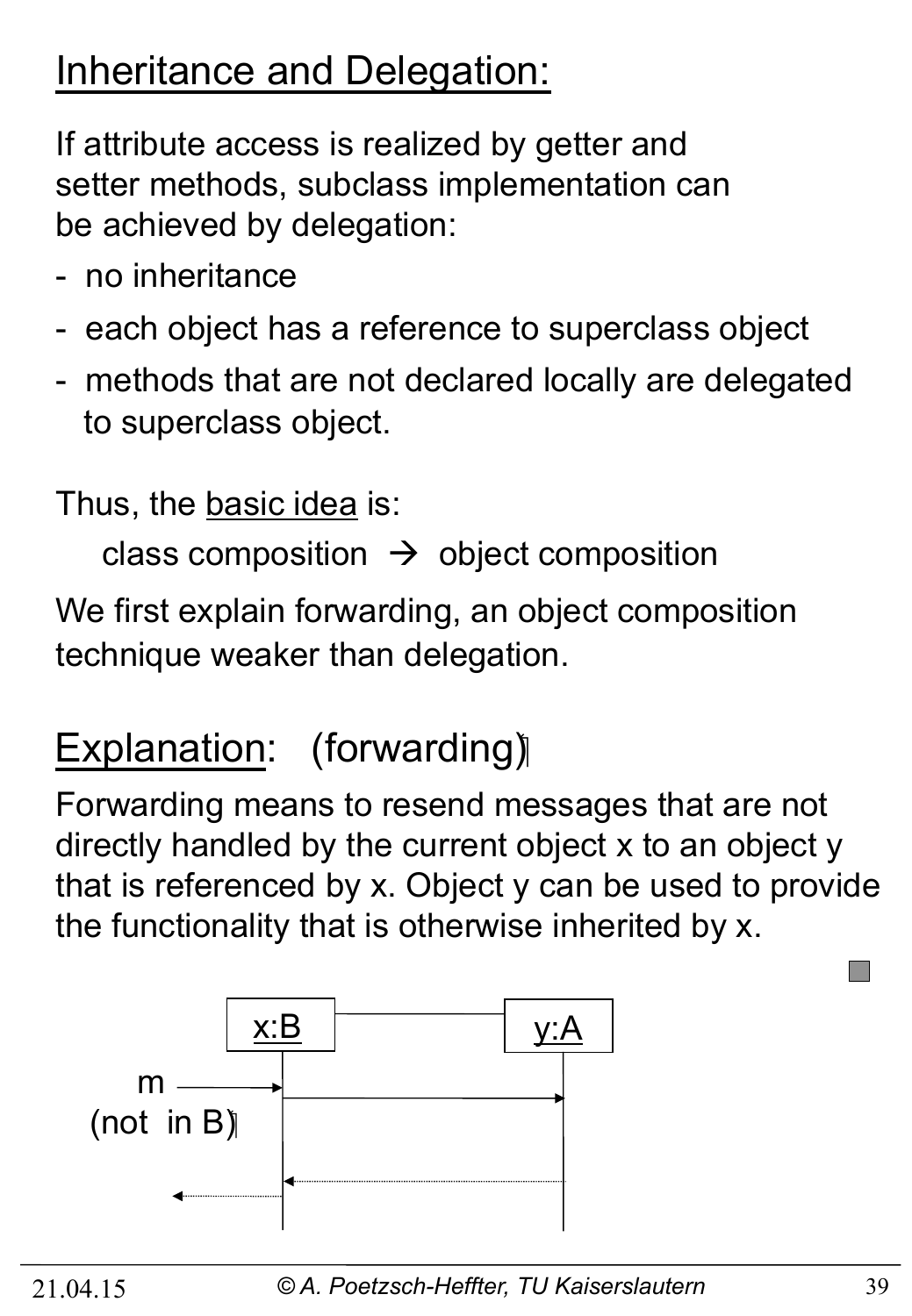## Lemma: (forwarding transformation)

If methods and constructors used in superclasses do not use methods that are overridden in subclasses and if objects only have private fields, then subclasses can be implemented by forwarding instead of inheritance. **Tara** 

## Remark:

- Using forwarding is less powerful than inheritance.
- Checking the criterion of the lemma helps to detect error-prone inheritance situations (see example on next slide).

## Transformation of inheritance to forwarding:

- Introduce an interface type for each class.
- Classes implement corresponding interfaces.
- Subclasses do no longer inherit; they get an additional attribute for referencing an object of the former superclass.
- Constructors initialize reference to an object of former superclass.
- For inherited methods that are not overridden in subclasses a forwarding method is defined.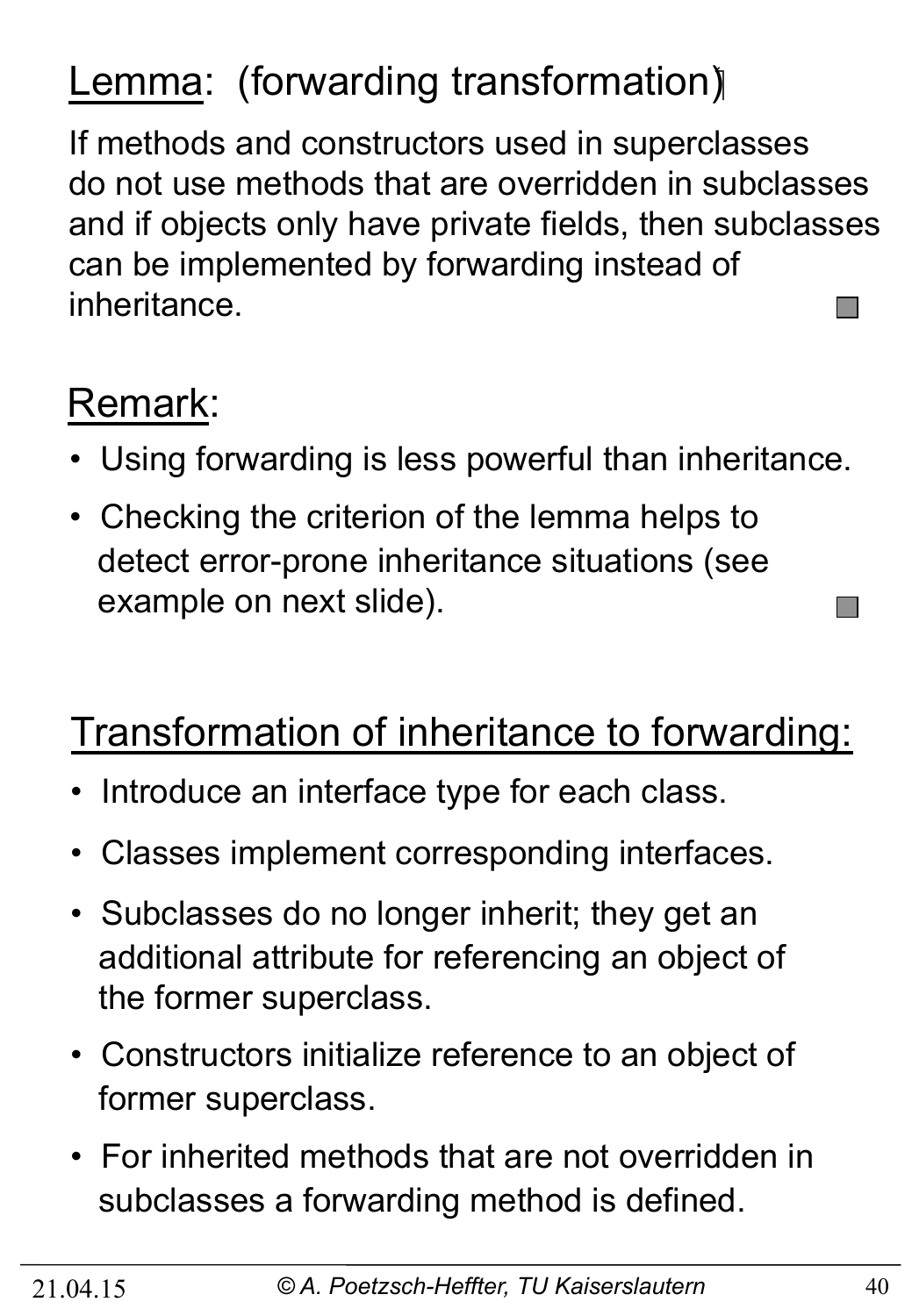## Example: (Usage of overridable methods)

```
class Oberklasse { 
   String a; 
   Oberklasse(){ 
    a = "aha";m();
   } 
   void m(){ 
     System.out.print("Laenge a:"+a.length()); 
   } 
} 
class Unterklasse extends Oberklasse { 
   String b; 
   Unterklasse(){ 
    b = "boff";m();
   } 
   void m(){ 
     System.out.print("Laenge b:"+b.length()); 
   } 
} 
class KonstruktorProblemTest { 
   public static void main( String[] args ){ 
     new Unterklasse(); 
   } 
}
```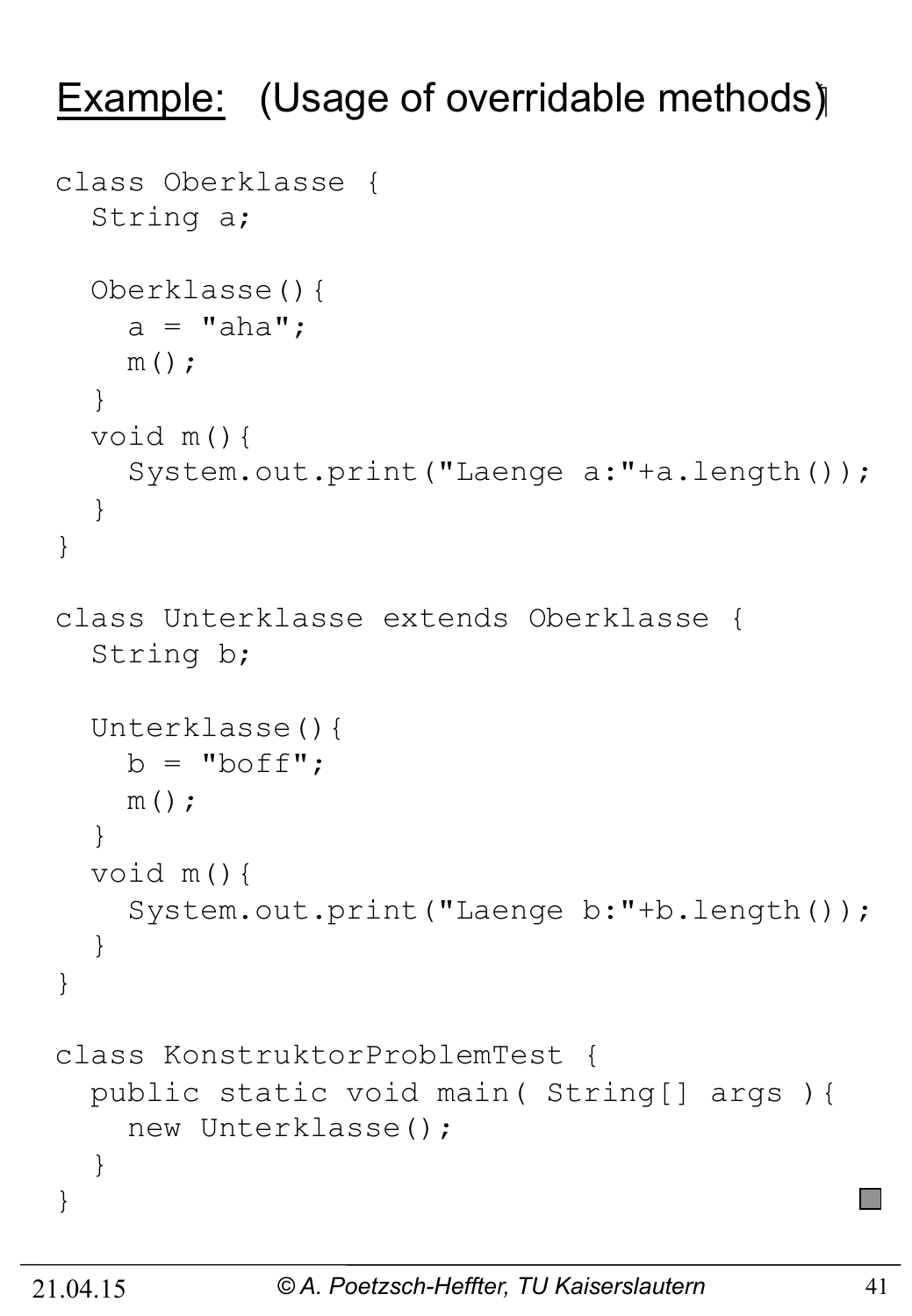Example: (Forwarding transformation)

```
class A { 
  private int i = 5;
  A() { }
   public int m( int ip ) { 
     return plusi(ip) + twice(ip); 
   } 
   public int plusi( int ip ) { 
     return ip + i; 
   } 
   private int twice( int ip ) { 
     return 2*i; 
   } 
} 
class B extends A { 
  private int i = 10;
  B() { }
} 
public class DelegForwInh { 
   public static void main(String[] args){ 
    A a = new B();
     System.out.println(a.m(1)); 
   } 
}
```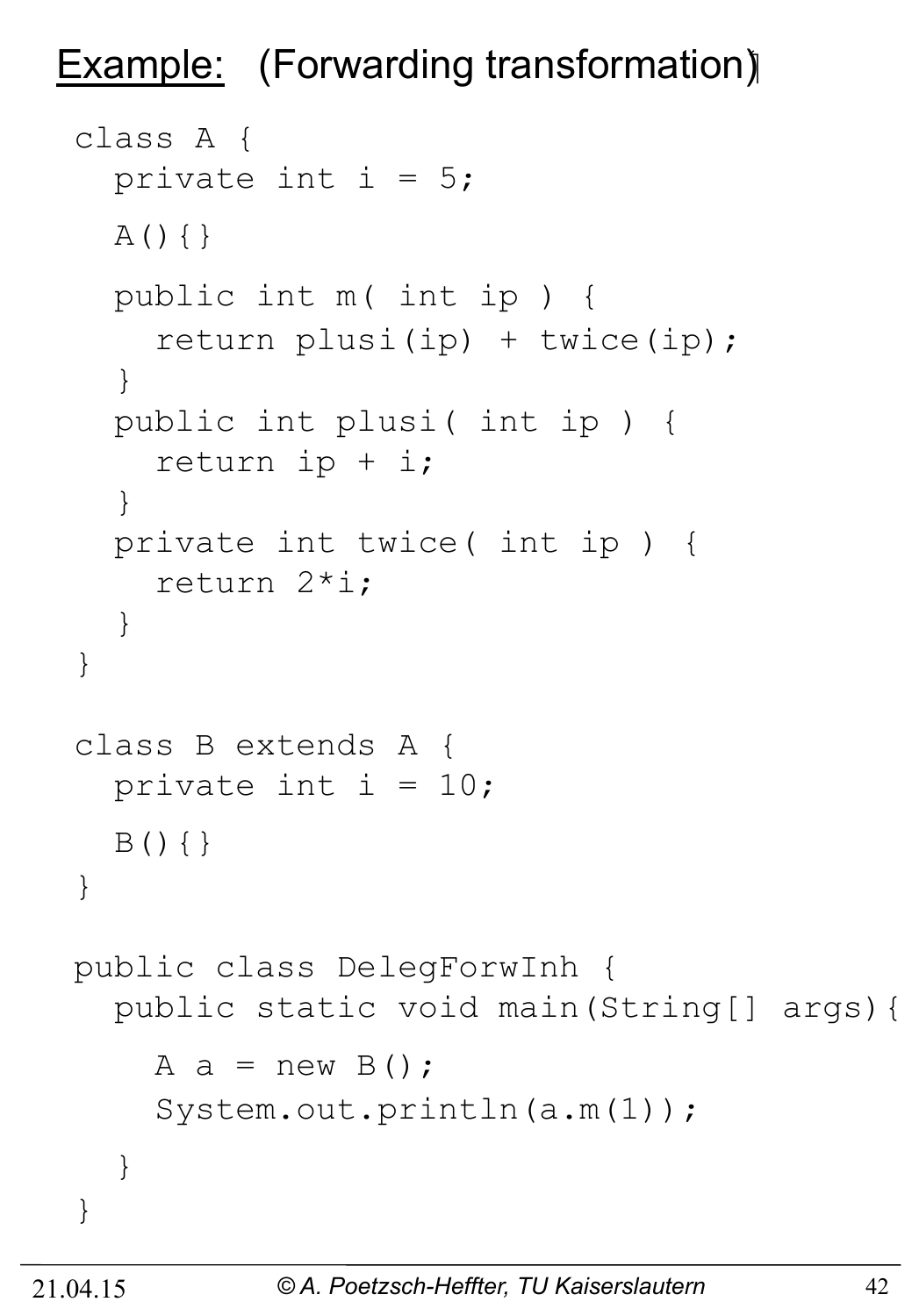```
interface AItf { 
   int m( int ip ); 
   int plusi( int ip ); 
} 
class A implements AItf { 
  private int i = 5;
  A() { } public int m( int ip ) { 
    return plusi(ip) + twice(ip);
   } 
   public int plusi( int ip ) { 
     return ip + i; 
   } 
   private int twice( int ip ) { 
     return 2*i; 
} } 
interface BItf extends AItf {} 
class B implements BItf { 
   private AItf inhPart; 
  private int i = 10;
  B() { inhPart = new A(); }
   public int m( int ip ){ 
     return inhPart.m(ip); 
   } 
   public int plusi( int ip ) { 
     return inhPart.plusi(ip); 
   } 
}
```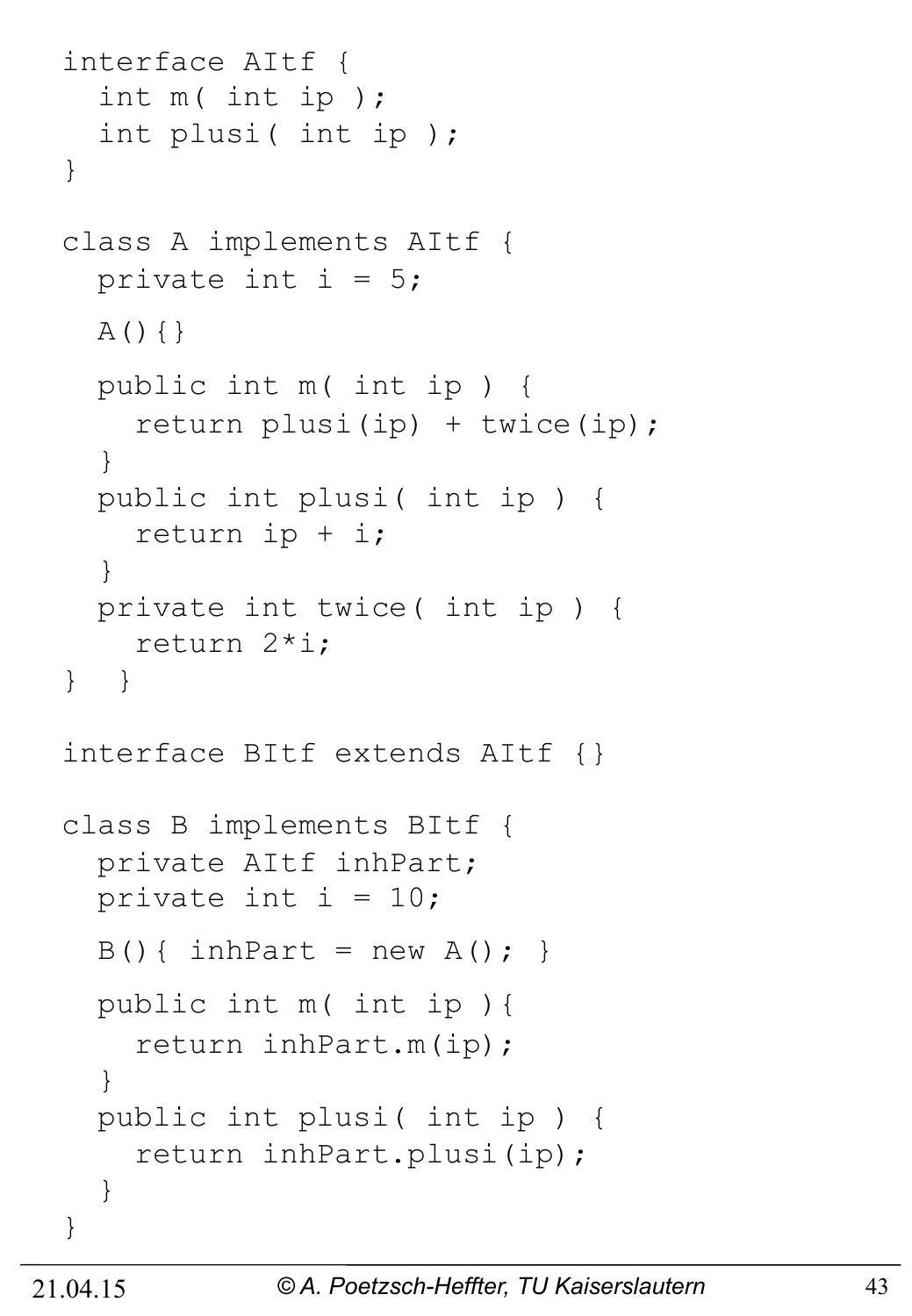#### The restrictions given in the Lemma are necessary:

If used methods are overridden in subclasses, forwarding does not work. Here is a subclass of B that overrides plusi used in m:

```
class A { \dots } // as above
class B extends A { ... } // as above 
class C extends B { 
  private int i = 20;
  C() { }
   public int plusi( int ip ) { 
     return ip + i; 
   } 
} 
public class DelegForwInh { 
   public static void main( String[] args ) { 
    A a = new B();
     System.out.println(a.m(1)); 
    a = new C();
    System.out.println(a.m(1));
   } 
}
```
#### Transformation yields the following semantically different program: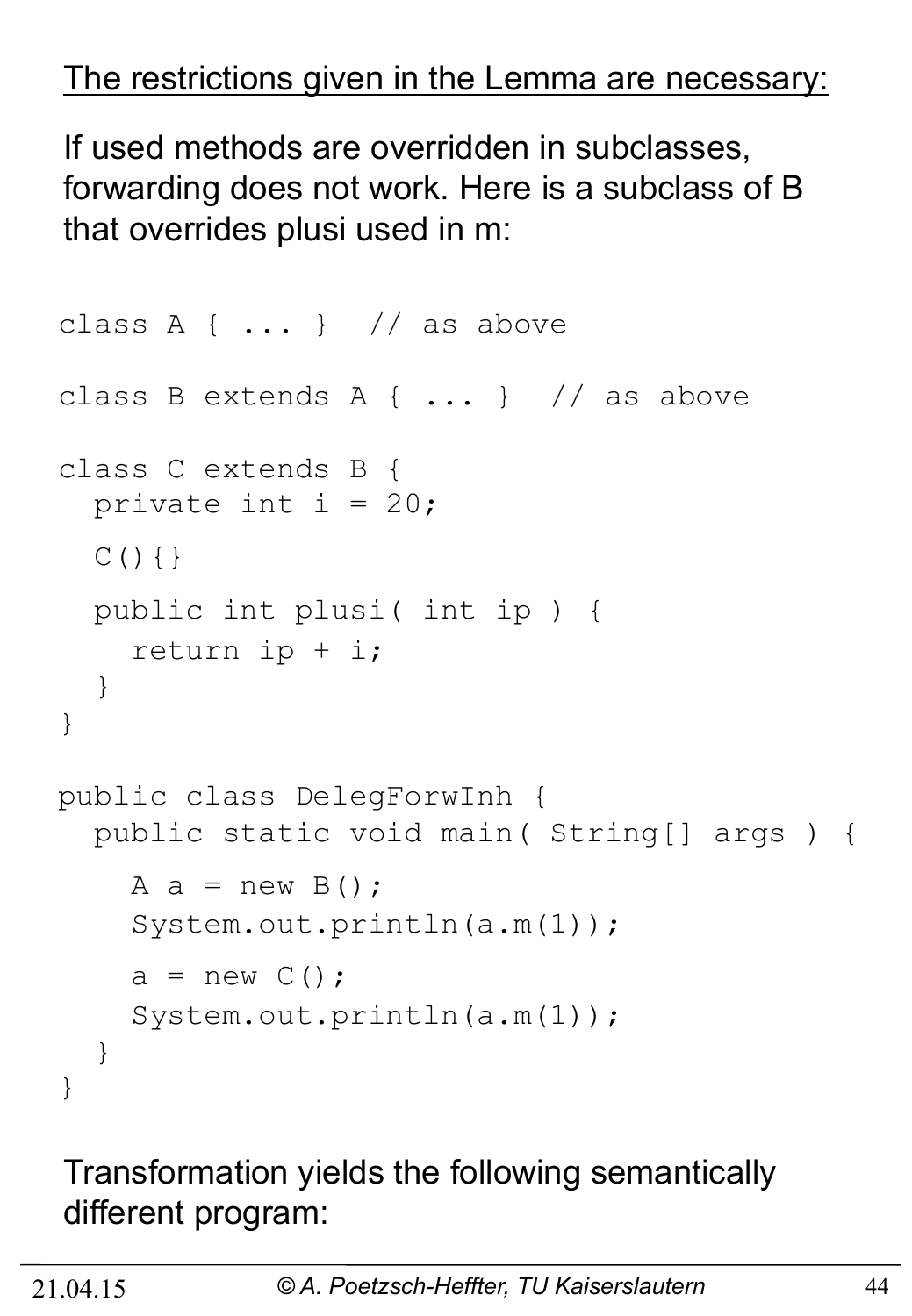```
interface AItf { 
   int m( int ip ); 
   int plusi( int ip ); 
} 
class A implements AItf { ... } // as above 
interface BItf extends AItf {} 
class B implements BItf { ... } // as above 
interface CItf extends BItf {} 
class C implements CItf { 
   private BItf inhPart; 
  private int i = 20;
  C() { inhPart = new B(); }
   public int m( int ip ){ 
     return inhPart.m(ip); 
   } 
   public int plusi( int ip ) { 
     return ip + i; 
   } 
} 
public class DelegForwInh1 { 
 ... 
   a = new C();
   System.out.println(a.m(1));
}
```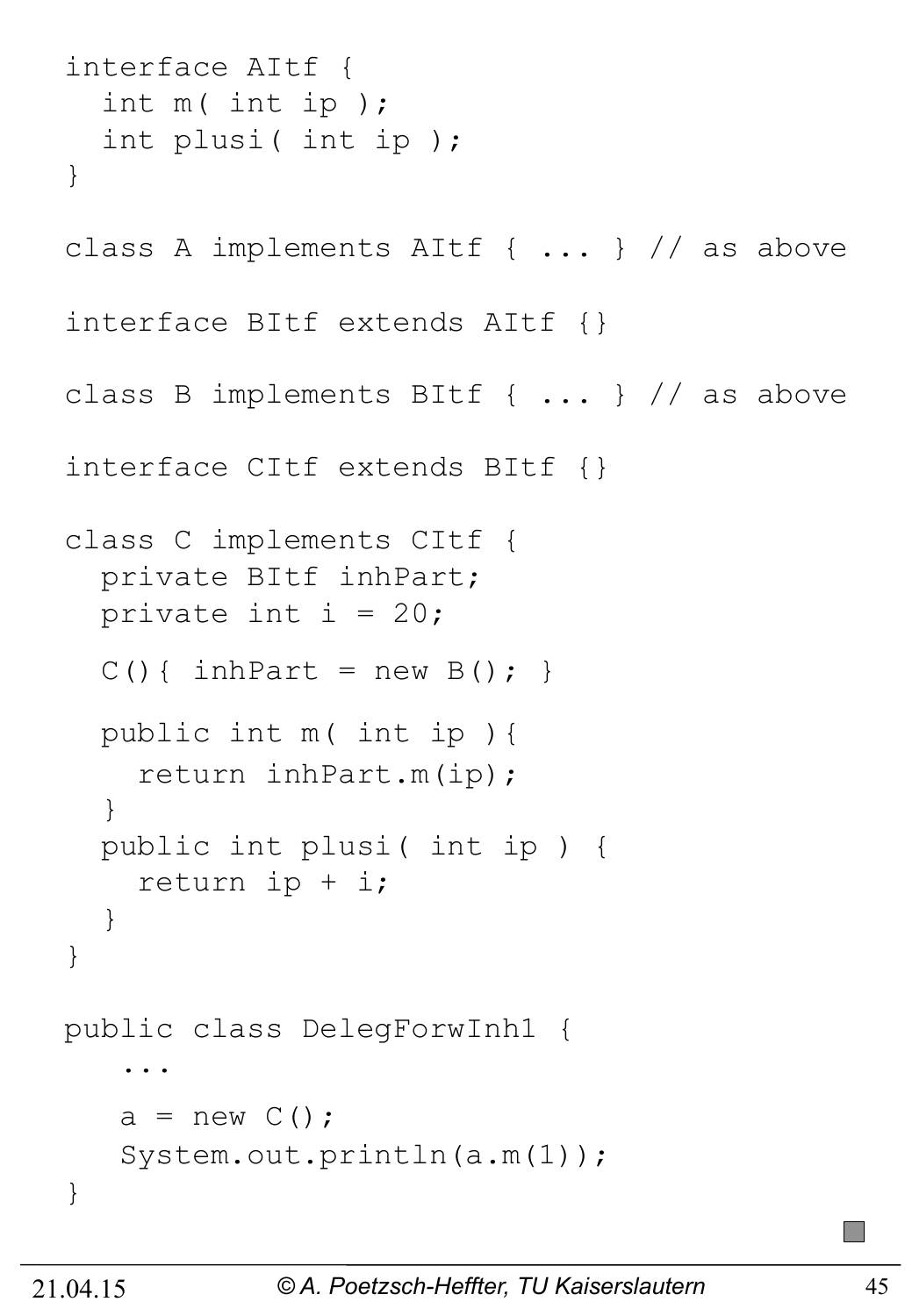To be able to use object composition instead of inheritance, a message passing technique is needed that is more powerful (and complex) than forwarding:

## Explanation: (delegation)

Method passing by *delegation* distinguishes three kinds of method invocations:

- statically bound invocations
- dynamically bound invocations
- *delegating* invocations

To handle delegating invocations, each invocation has an additional implicit parameter *orig* for the original sender of the message. In dynamically bound invocations on this, *orig* is used instead of this.

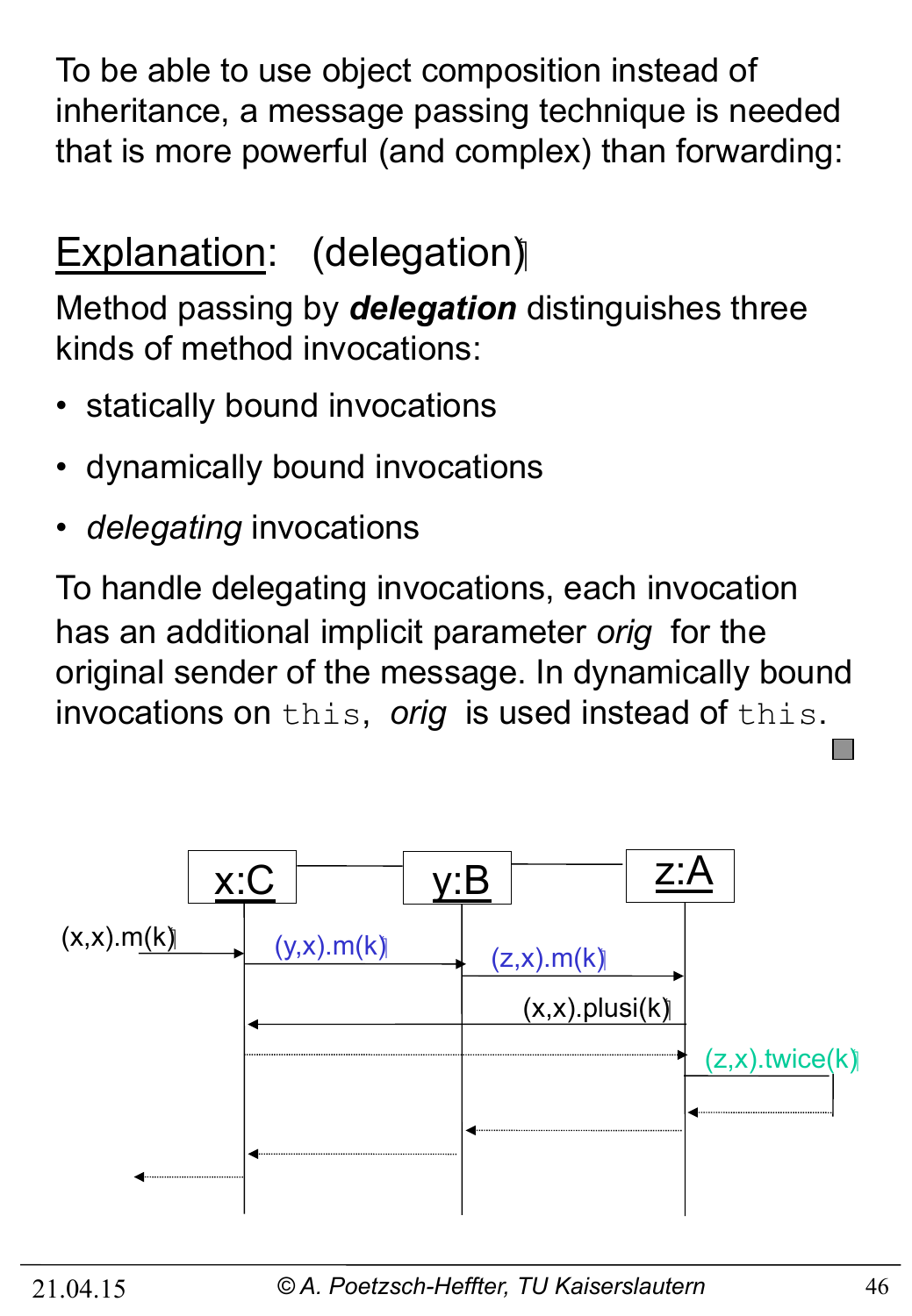## **Example:** (delegating transformation)

We transform the above example using delegation. As Java does not support a second implicit parameter, we make it explicit.

```
interface AItf { 
   int m( AItf orig, int ip ); 
   int plusi( AItf orig, int ip ); 
} 
class A implements AItf { 
  private int i = 5;
  A() { }
   public int m( AItf orig, int ip ) { 
     return orig.plusi(orig,ip) 
             + this.twice(orig,ip); 
   } 
   public int plusi( AItf orig, int ip ){ 
     return ip + i; 
   } 
   private int twice( AItf orig, int ip ){ 
     return 2*i; 
   } 
}
```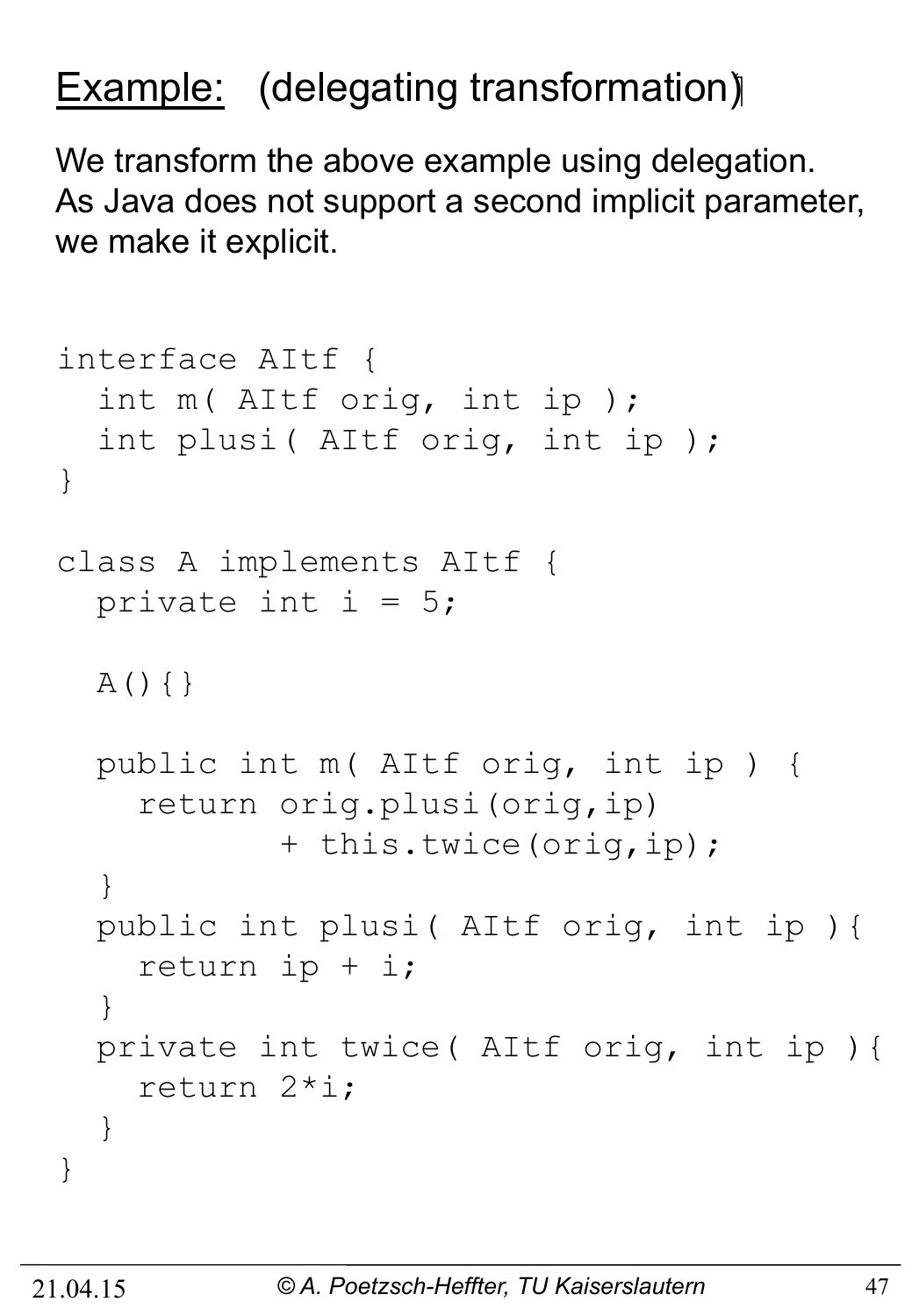interface BItf extends AItf {}

```
class B implements BItf { 
   private AItf inhPart; 
  private int i = 10;
  B() { inhPart = new A(); }
   public int m( AItf orig, int ip ){ 
     return inhPart.m(orig,ip); 
   } 
   public int plusi( AItf orig, int ip ){ 
     return inhPart.plusi(orig,ip); 
   } 
} 
interface CItf extends BItf {} 
class C implements CItf { 
   private BItf inhPart; 
  private int i = 20;
  C() { inhPart = new B(); }
   public int m( AItf orig, int ip ){ 
     return inhPart.m(orig,ip); 
   } 
   public int plusi( AItf orig, int ip ){ 
     return ip + i; 
   } 
}
```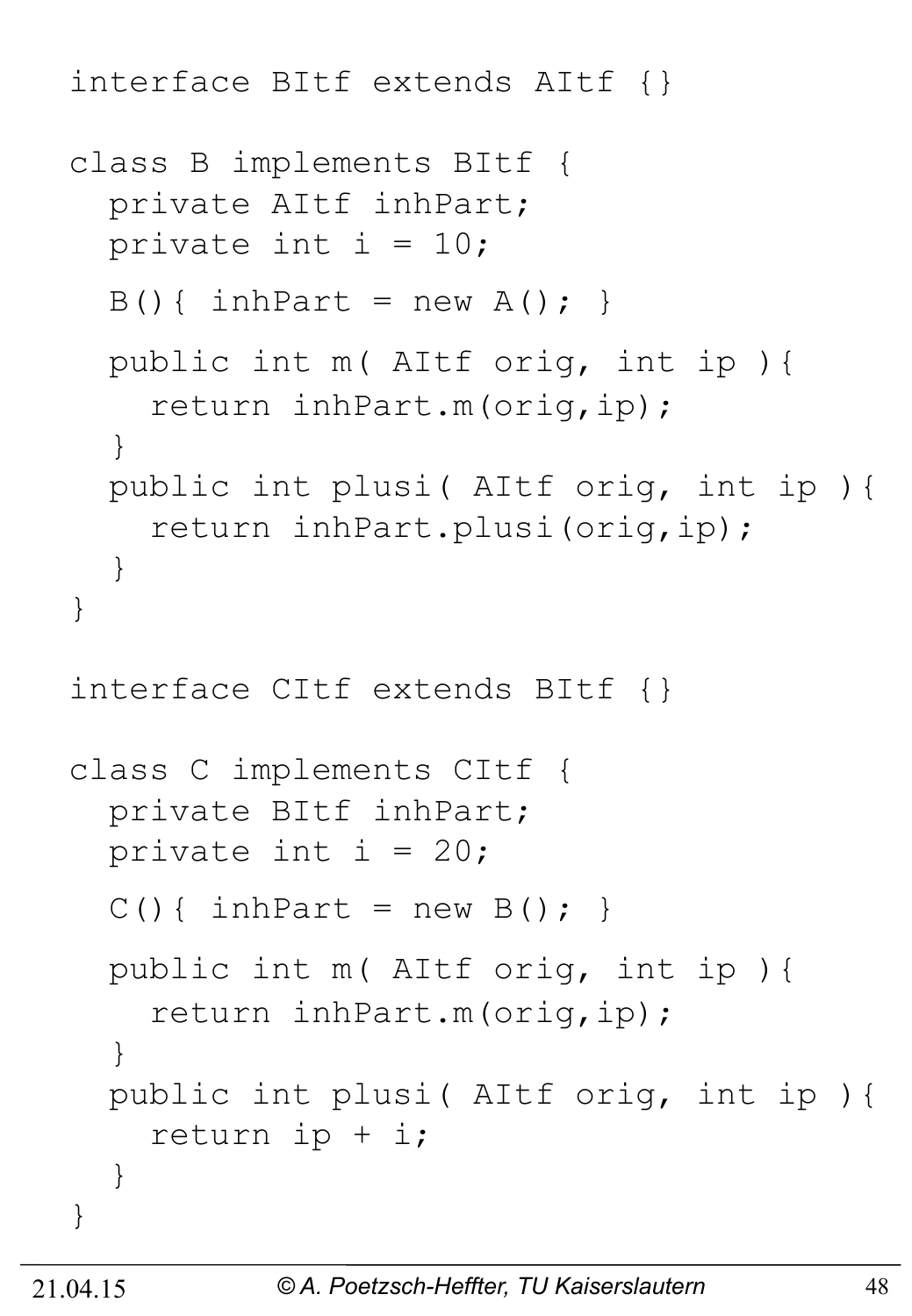```
public class DelegForwInh2 { 
   public static void main( String[] s ){ 
    AItf a = new B();
     System.out.println(a.m(a,1)); 
    a = new C();
    System.out.println(a.m(a,1));
   } 
}
```
## Remark:

- The explicit formulation of delegation demonstrates as well the often hidden complexity of inheritance.
- Delegation is a general design pattern with different applications. Replacing inheritance by object compo sition and delegation is not the usual application.

## **2.3 Semantics of OO Languages**

To illustrate semantics definitions for object-oriented languages, we consider a sequential, tiny objectoriented (almost) Java subset (*StoJas*). We define:

- Context-free syntax
- Context conditions
- Static semantics
- Dynamic semantics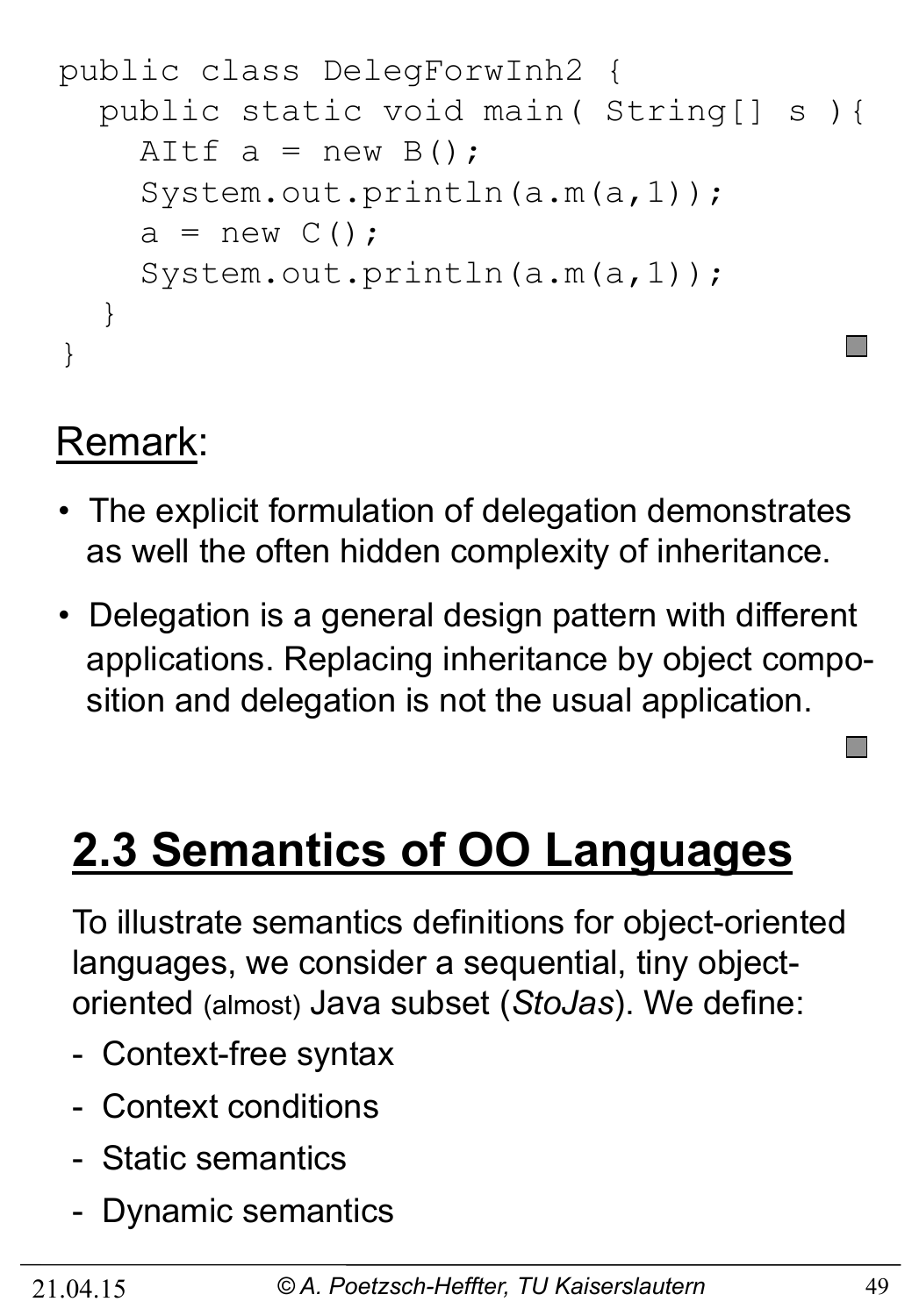## Syntax of *StoJas*:

|     |  | Program = ClassDecl+                                |  |  |  |
|-----|--|-----------------------------------------------------|--|--|--|
|     |  | ClassDecl = class ClassId [extends ClassId]         |  |  |  |
|     |  | { FieldDecl* MethodDecl* }                          |  |  |  |
|     |  | FieldDecl = TypeId FieldId;                         |  |  |  |
|     |  | MethodDecl= TypeId MethodId(TypeId p) { Statement } |  |  |  |
|     |  | Typeld $=$ <b>boolean</b> $ $ int $ $ Classid       |  |  |  |
|     |  | Statement = Typeld Varld;                           |  |  |  |
|     |  | Varld = Varld . Fieldld ;                           |  |  |  |
|     |  | Varld . FieldId = $Exp$ ;                           |  |  |  |
|     |  | Varld = $($ Classid $)$ Exp;                        |  |  |  |
|     |  | $\vert$ Varld = new ClassId();                      |  |  |  |
|     |  | <b>Statement Statement</b>                          |  |  |  |
|     |  | <b>if(Exp){ Statement }else{ Statement }</b>        |  |  |  |
|     |  | while( $Exp$ ){Statement }                          |  |  |  |
|     |  | Varld = Varld . Methodid(Exp);                      |  |  |  |
|     |  | VarId = super.ClassId@MethodId(Exp);                |  |  |  |
| Exp |  | $=$ Int                                             |  |  |  |
|     |  | <b>Bool</b>                                         |  |  |  |
|     |  | null                                                |  |  |  |
|     |  | Varld                                               |  |  |  |
|     |  | <b>UnOp Exp</b>                                     |  |  |  |
|     |  | <b>Exp BinOp Exp</b>                                |  |  |  |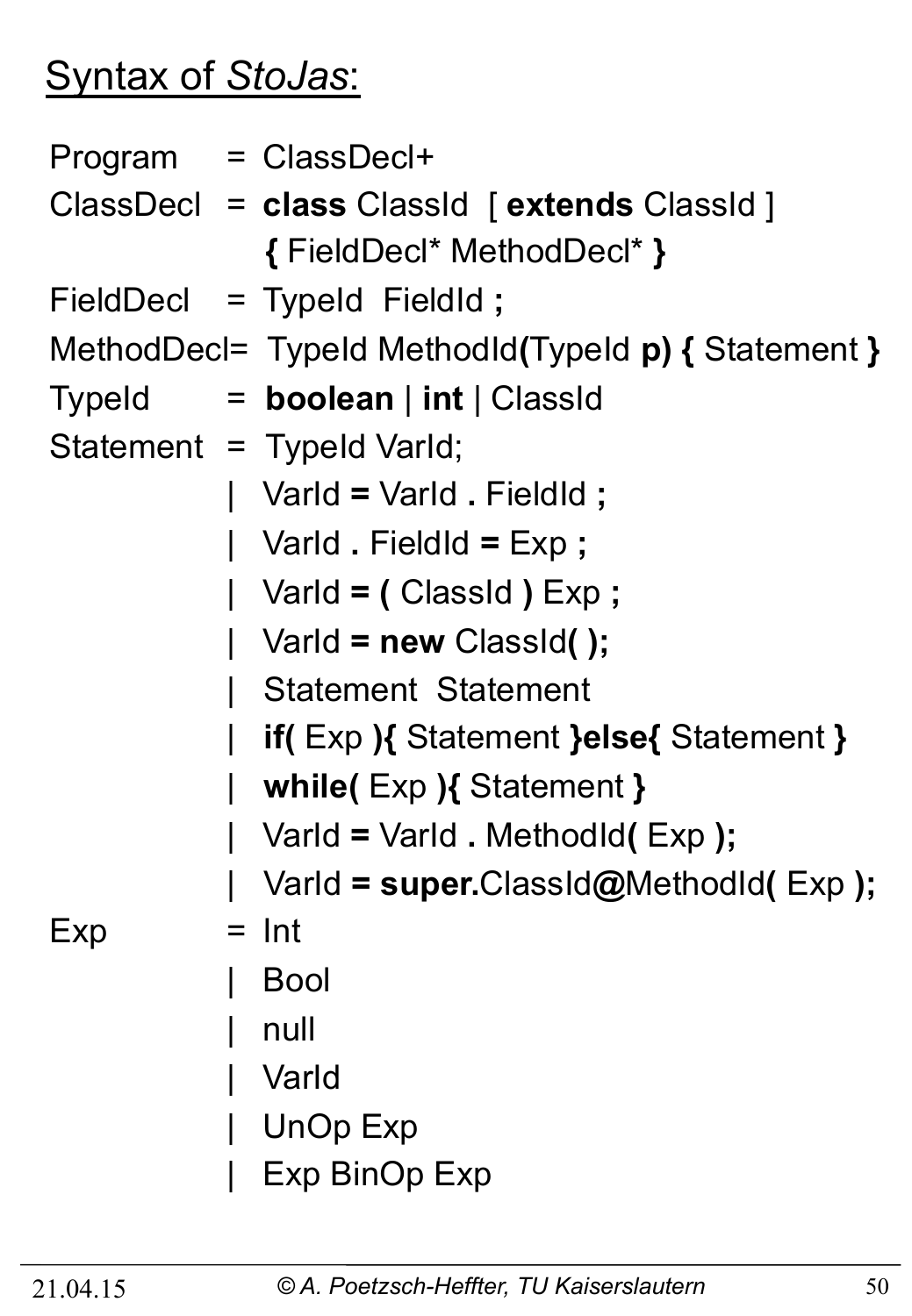ClassId, FieldId, MethodId, VarId are sets of identifiers where VarId contains this.

UnOp and BinOp are suitable operators yielding boolean- or int-values.

A StoJas-program contains a special class Object.

## Context Conditions of *StoJas*:

The context conditions of StoJas are those of Java. In particular, the following type conditions have to hold:

- The type of the right-hand side of an assignment is a subtype of the type of the left-hand side.
- The type of the actual parameter expression is a subtype of the formal parameter type of the method.
- Expressions in conditions are of type **boolean**.

In addition, fields in subclasses must have an identifier different from all inherited fields and programs must satisfy the conditions described by the following example: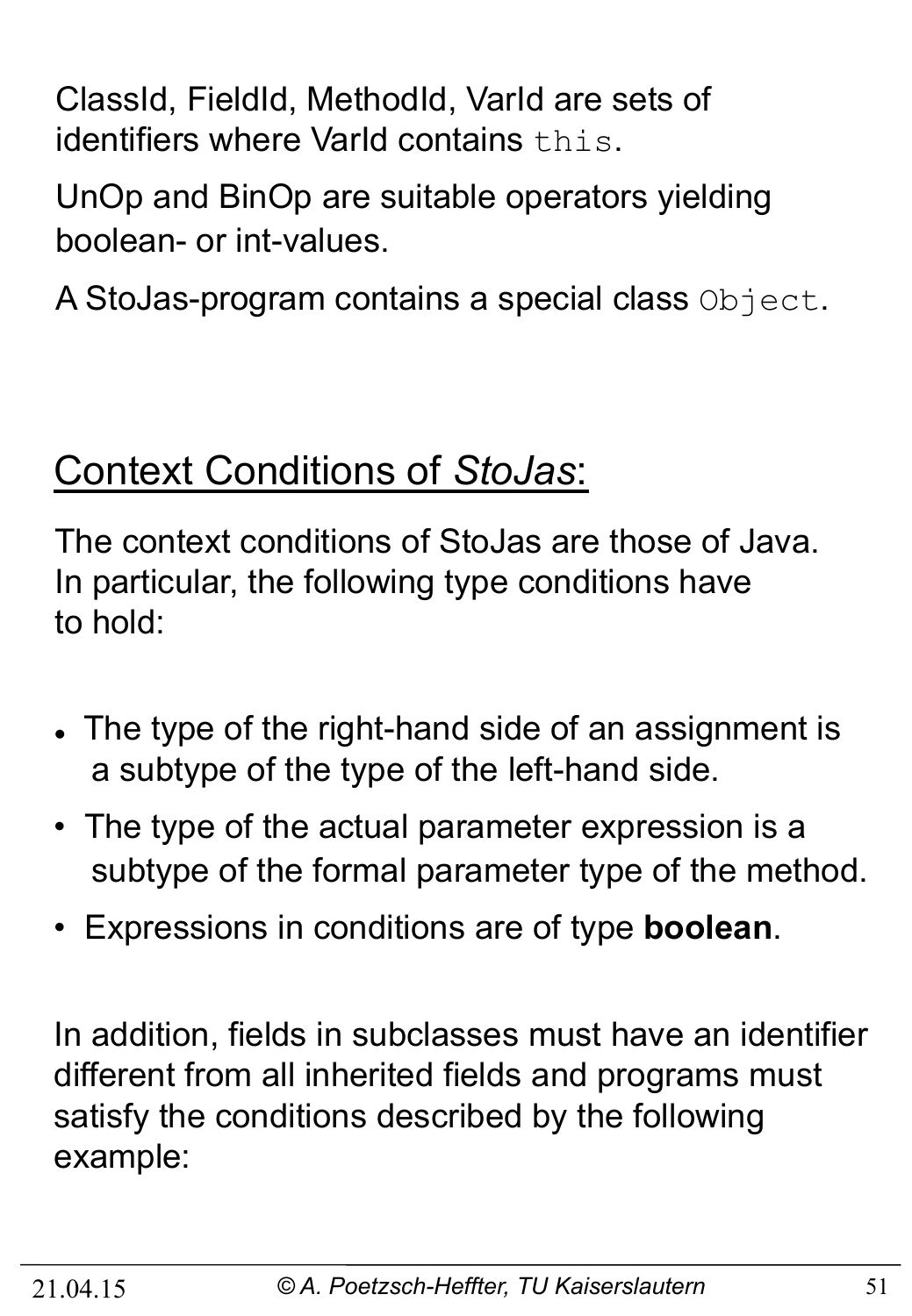## Examples: (StoJas-program)

```
class Object {} 
class Main { 
   int main( int p ) { 
     List l; 
    l = new List();
    l = l.addElements(p);
   } 
} 
class List { 
   int elem; 
   List next; 
   List addElems( int p ) { 
    while(p>0) {
       res = new List();
        res.elem = p; 
       res.next = this;p = p-1; } 
   } 
}
```
As illustrated by the example, a StoJas program must have a startup class Main without fields and with a method main.

Each method *m* has an implicitly declared local variable res of *m*'s return type. The value of res is returned on exit from *m*.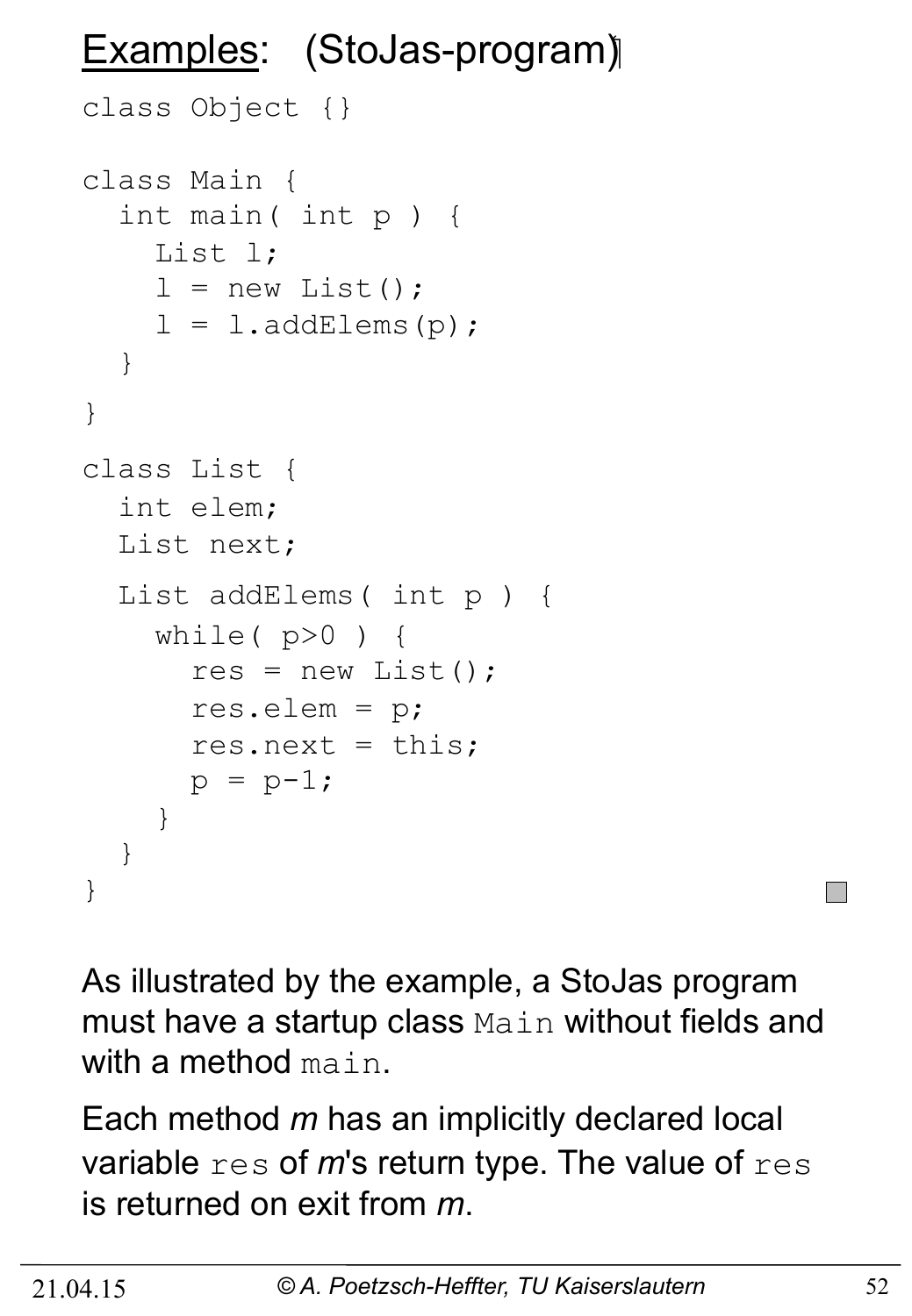## Static semantics of *StoJas*:

The semantics defines how programs are executed (*operational semantics*). For each statement c, it describes how c modifies the current state.

The *static semantics* describes how states look like, that is, the data types and functions to represent states. In addition, it describes needed auxiliary funtions.

| Value = Bool |                      |
|--------------|----------------------|
|              | $\blacksquare$ Int   |
|              | null                 |
|              | <b>ClassId ObjId</b> |

 $init: TypeId -> Value$  // initial value of a type

The set of instance variables and methods:

InstVar =  $\{  \mid f \text{ is a field of class } c, o \text{ an ObjId } \}$ Method =  $\{ c@m \mid m \text{ is a method declared in class } c \}$ 

rtyp : Method -> TypeId // return type of method body : Method -> Statement // body of a method \_.\_ : Value x FieldId -> InstVar  $v.f =$  if  $v = (c,o)$  and f is a valid field in c then  $< c, o, f$ else undefined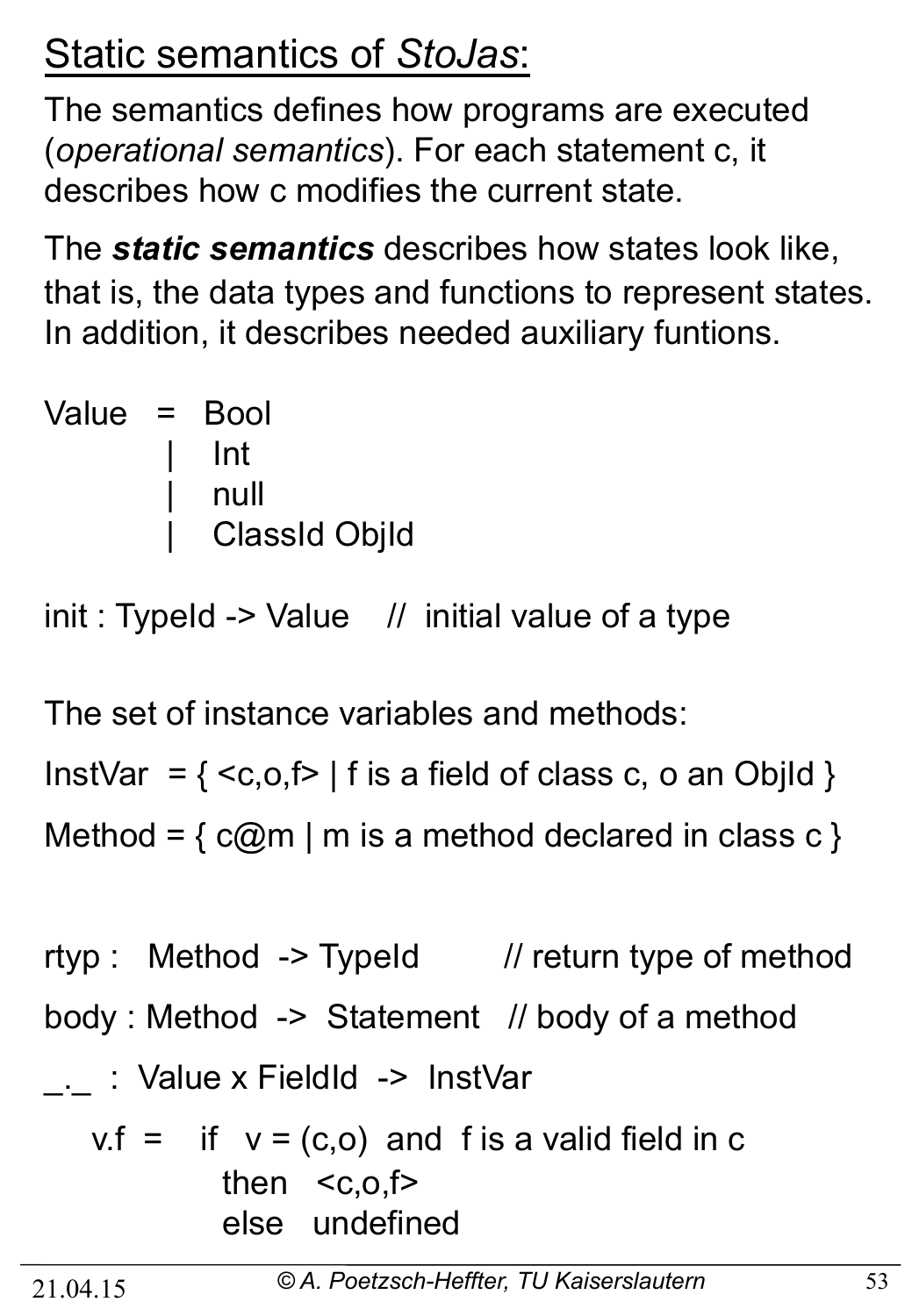Stores/Heaps:

The heap of objects/object store is modelled by an abstract datatype with sort Store and operations:

| write : Store x InstVar x Value $\rightarrow$ Store |                     |  |  |  |
|-----------------------------------------------------|---------------------|--|--|--|
| read : Store x InstVar                              | $\rightarrow$ Value |  |  |  |
| : Store x ClassId<br>new                            | $\rightarrow$ Value |  |  |  |
| alloc : Store x ClassId                             | $\rightarrow$ Store |  |  |  |
| isAllocated: Store x Value<br>$\rightarrow$ Bool    |                     |  |  |  |

The properties of Store can be specified by axioms. Examples:

iv1 ≠ iv2  $\Rightarrow$  read( write(st,iv1,x), iv2) = read(st,iv2) read( write(st,iv,x), iv) =  $x$ read( alloc(st,  $T$ ),  $iv$ ) = read( st,  $iv$ )

States:

A state provides

- the values of variables and parameters (stack)
- the states of the objects (heap)

We model states as functions:

State =  $($  Varld U  $\{\$\}$  ) -->  $($  Value U Store  $)\$ such that  $S(x)$  is a store iff  $x=\$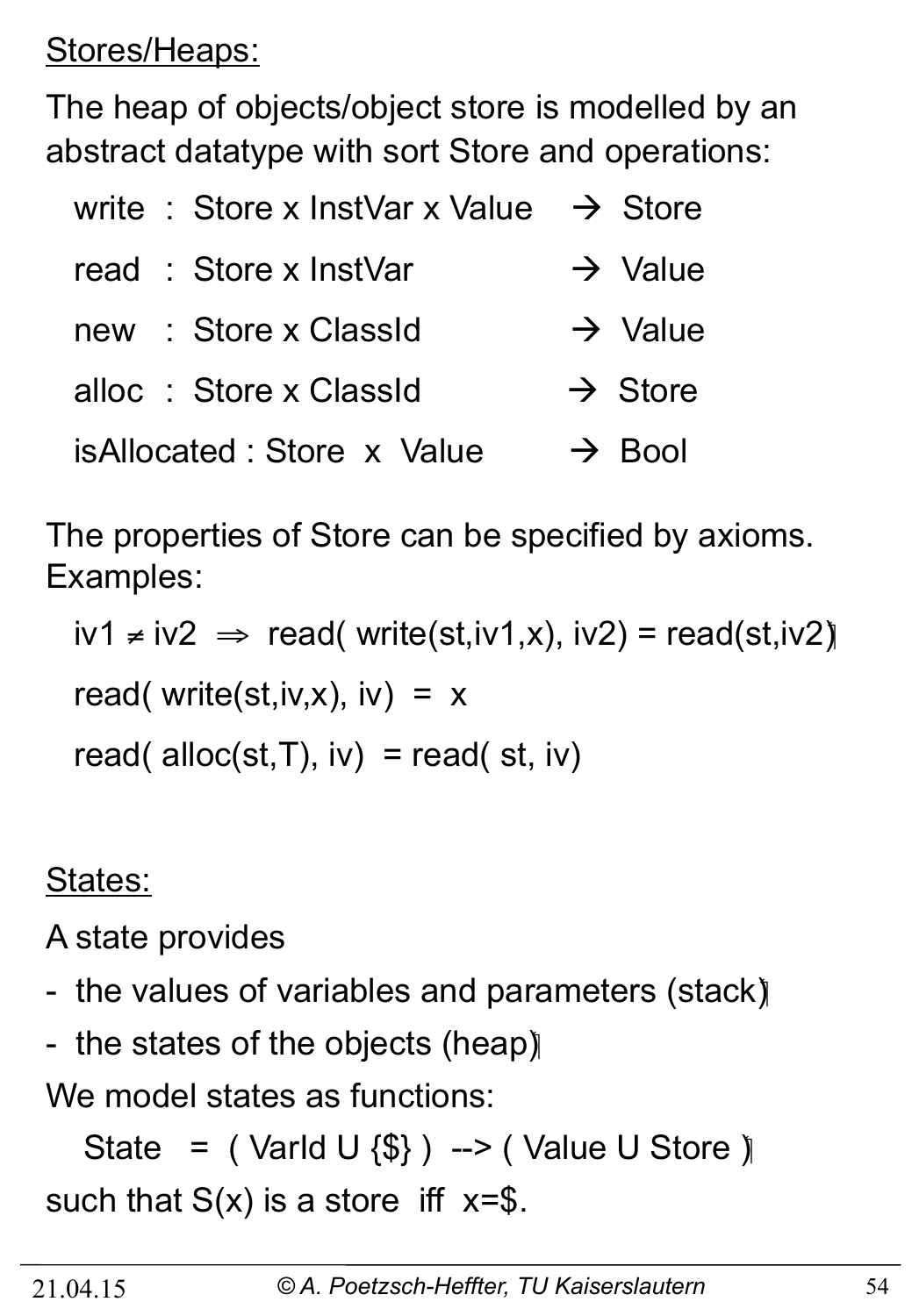Notation: If S is a state, x,y are variables, v is a value, and e is an expression, we write:

- S(x) to read the value of x in S,
- S(\$) to denote the current store,
- $S[x := v]$  to update S at x by v

The evaluation of an expression e in state S is denoted by  $S(e)$ , in particular,  $S(x+y) = S(x) + S(y)$ .

Furthermore, we define/assume:

Type = TypeId | NullT

 $\le$ : Type x Type

 $S \leq T \Leftrightarrow$  ( S is NullT and T is a ClassId )

 or ( S and T are ClassIds and S is a subclass of T )

stype:  $Exp \times$  StmtOcc  $\rightarrow$  Type

// denotes the type of an expression in a statement

ftype: FieldId x ClassId  $\rightarrow$  Type

 $ftype(f, C) =$  if f is a valid field in C then range type of f else undefined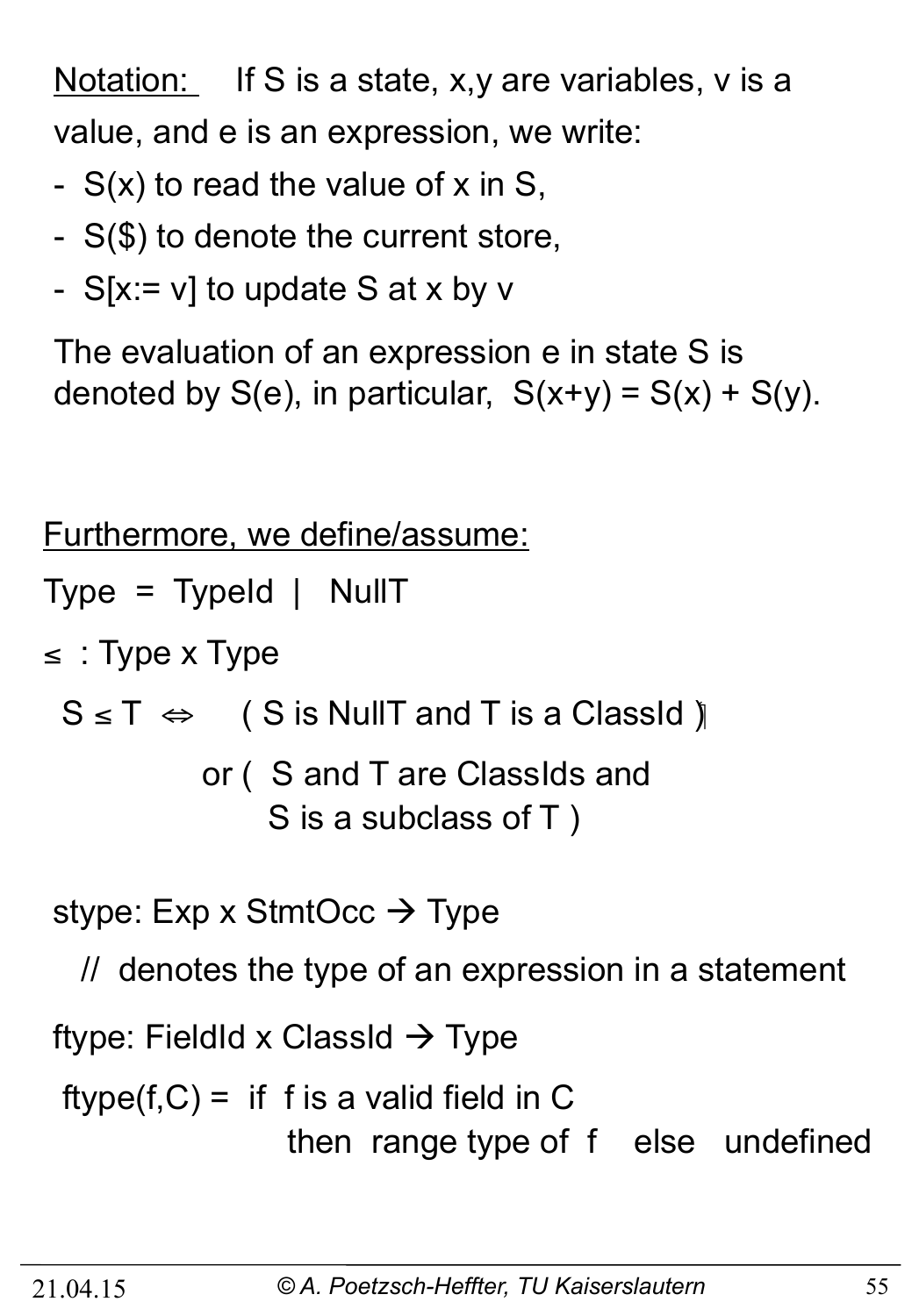### Notice:

If D is a subclass of C and f is a valid field in C then  $ftype(f,D) = ftype(f,C)$ 

```
vis: StmtOcc \rightarrow Pow(VarId)
vis(STM) \subseteq \text{Variable variables in STM}
```
impl: MethodId x ClassId  $\rightarrow$  Method  $impl(m, C) =$  if m is valid method in C then  $B@m$  where  $B = C$  or B is the nearest superclass with a declaration for m else undefined

Notice:

If impl(m,C) is defined and D is a subclass of C then impl(m,D) is defined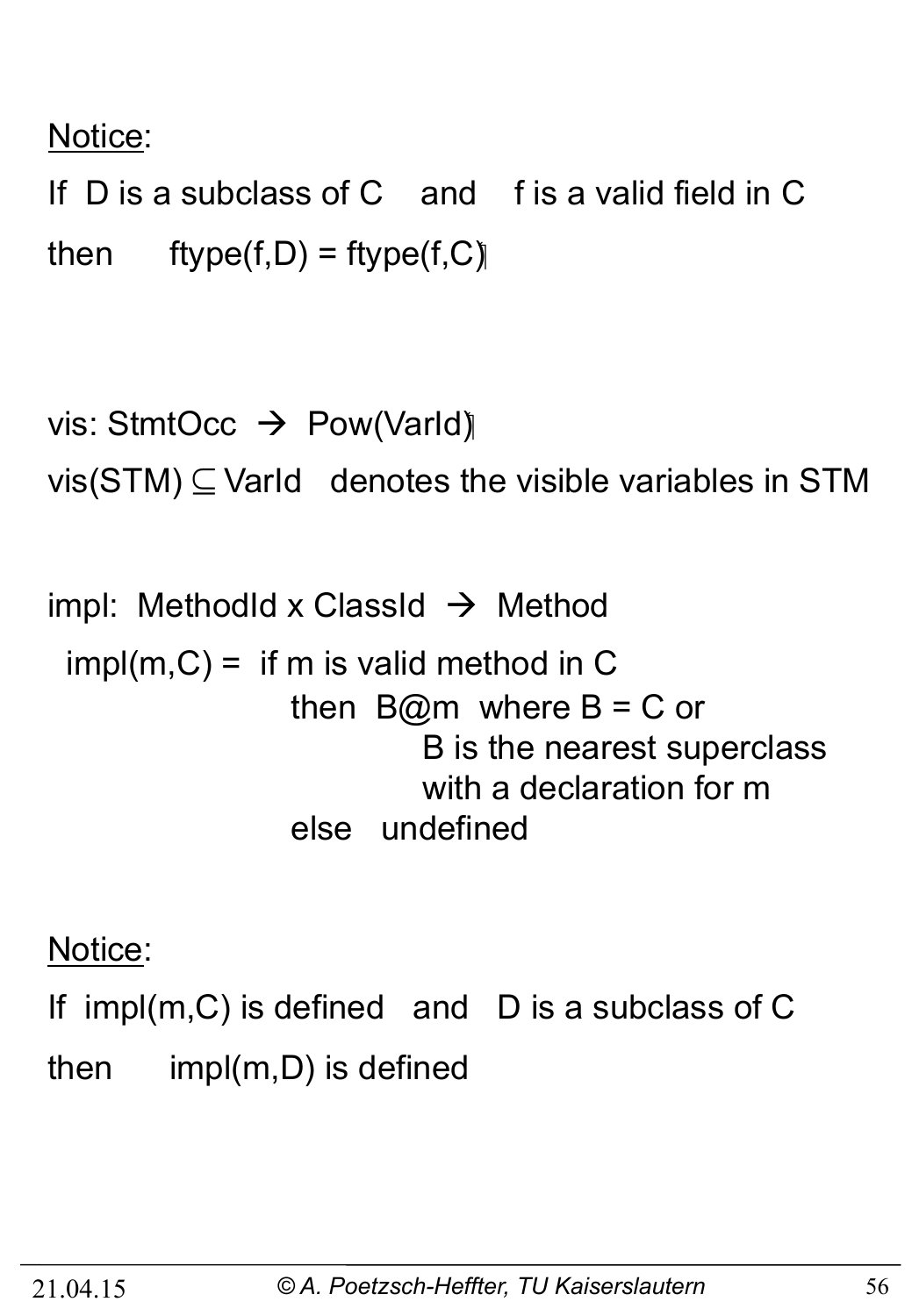| type : Value $\rightarrow$ Type |           |                         |
|---------------------------------|-----------|-------------------------|
| type(v)                         | = boolean | if v is a bool value    |
| type(v)                         | $=$ int   | if $\vee$ is an integer |
| type( null)                     | $=$ NullT |                         |
| type( (C,o) )                   | $= C$     |                         |

## Definition: (well-typed state)

Let

- STM be a statement of a *StoJas*-program P,
- SV: Varld  $\rightarrow$  Value be a variable state, and
- OS: Store be an object store for P.

SV is *well-typed* w.r.t. STM iff for all x in vis(STM):

 $type(SV(x)) \leq style(x, \text{STM})$ 

OS is **well-typed** iff for all <c,o,f> in InstVar:

type( $read(OS, )$ )  $\leq$  ftype( $f,c$ )

A state S = (SV,OS) is *well-typed* w.r.t. STM iff SV is well-typed w.r.t. STM and OS is well-typed.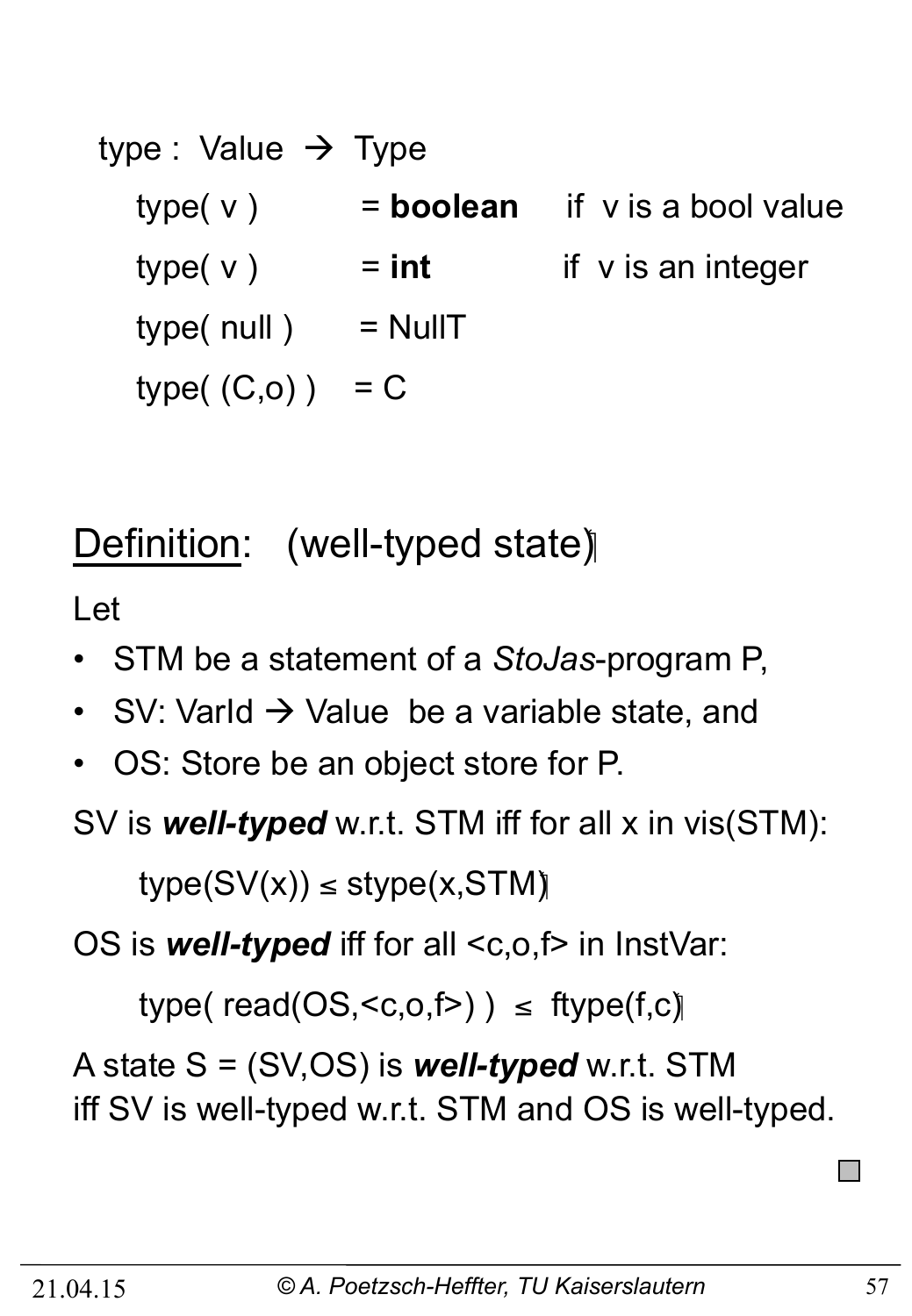Lemma: (well-typed expression evaluation) If S is a well-typed state w.r.t. STM and e is a well-typed expression occurring in STM, then  $type(S(e)) \leq stype(e,STM)$ 

### Proof:

(as exercise)

## Dynamic semantics of *StoJas*:

We describe the semantics by a predicate (*judgement*) of the form

 $S :$ *stmt*  $\rightarrow$  SQ

that expresses the fact that execution of *stmt*  starting in state S terminates in state SQ.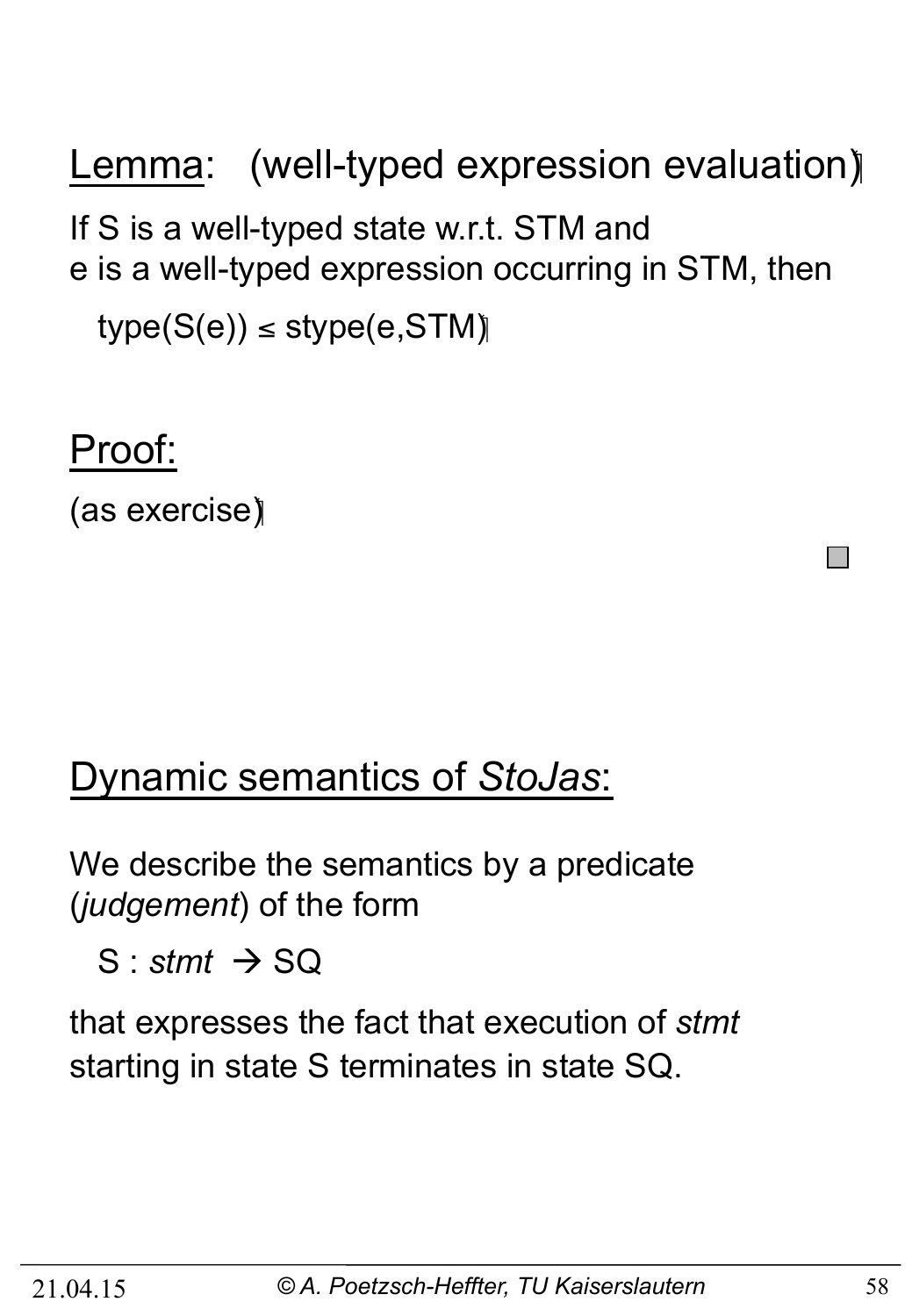Here are the rules for *StoJas*:

 $S(y) \neq null$ S: x=y.a;  $\rightarrow$  S[ x:=read(S(\$), S(y).a) ]

 $S(x) \neq null$ 

S:  $x.a = e$ ;  $\rightarrow$  S[ $\frac{1}{2}$ :=write(S( $\frac{1}{2}$ ), S( $x$ ).a, S( $e$ ))]

 $type(S(e)) \leq C$ 

S:  $x=(C) e$ ;  $\rightarrow$  S[ $x:=S(e)$ ]

S: x=new T();  $\rightarrow$  S[ x:=new(S(\$),T), \$:=alloc(S(\$),T) ]

S:  $s1 \rightarrow SQ$ , SQ:  $s2 \rightarrow SR$ S: s1 s2  $\rightarrow$  SR

 $S(e)$  = true, S: s1  $\rightarrow$  SQ

S: if(e) $\{s1\}$ else $\{s2\} \rightarrow SQ$ 

 $S(e)$  = false,  $S: s2 \rightarrow SQ$ 

S: if(e) $\{s1\}$ else $\{s2\} \rightarrow SQ$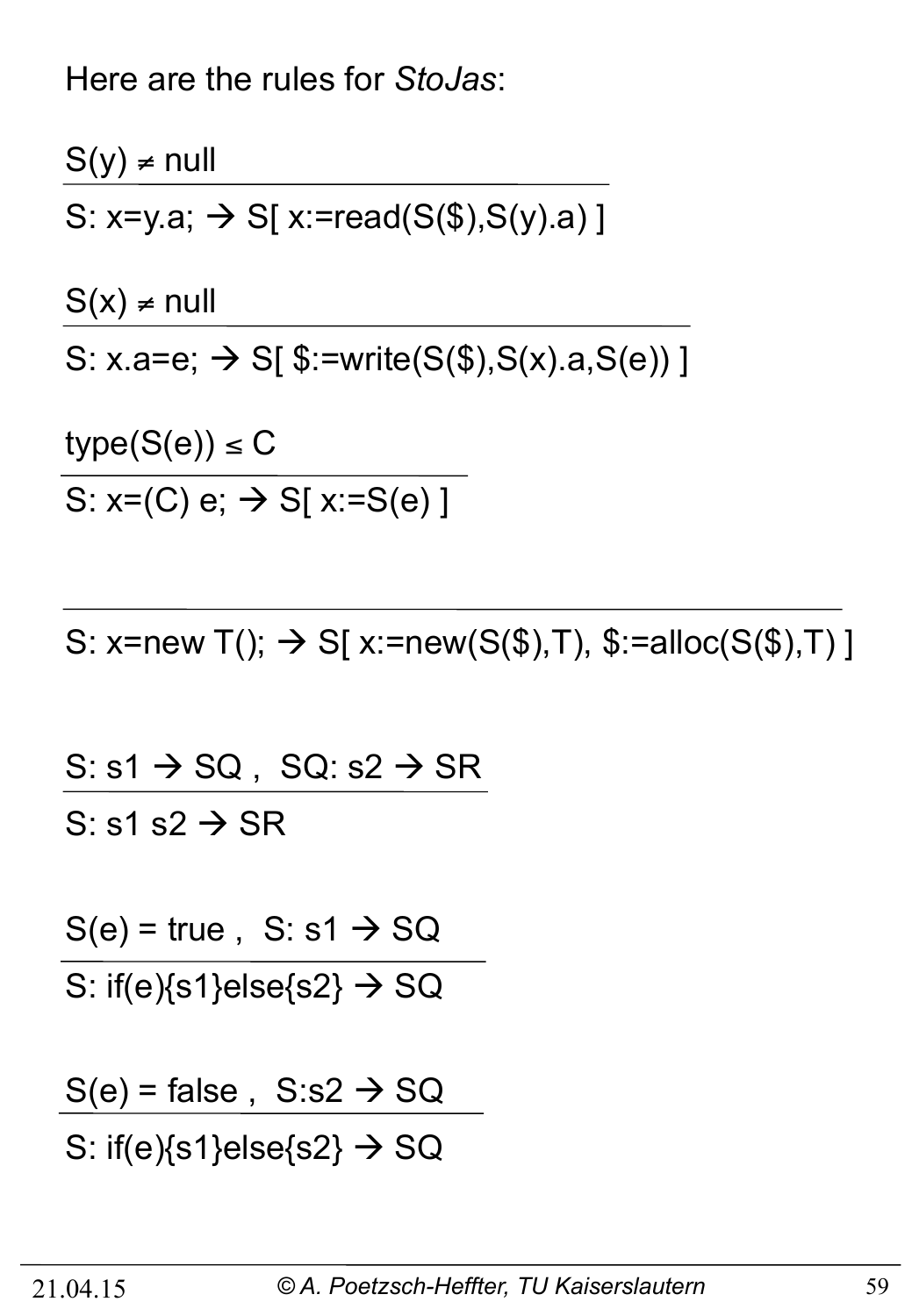S(e)=false

S: while(e){s}  $\rightarrow$  S

S(e)=true, S:s  $\rightarrow$  SQ, SQ:while(e){ s }  $\rightarrow$  SR S: while(e) $\{s\} \rightarrow SR$ 

S:  $Tx; \rightarrow S[x:=init(T)]$ 

 $S(y) \neq null$ , MY = impl( m, type( $S(y)$ )),  $S[this:=S(y), p:=S(e), res:=init(rtyp(MY))]:body(MY)\rightarrow SQ$ S:  $x = y.m(e); \rightarrow S[x:=SQ(res), $:=SQ($)$ ]

 $S[p:=S(e), res:=init(rtyp(C@m))]$  : body( $C@m) \rightarrow SQ$ S:  $x = super.C@m(e); \rightarrow S[x:=SQ(res), $:=SQ($)$ ]

"Execution" starts in the initial state S0 and executes:

output = mainobj. main( input );

where

- S0 is well-typed
- S0(input) is the input parameter
- type(S0(mainobj)) = Main
- $isAllocated($  S0( $\$)$ , S0(mainobj) ) = true